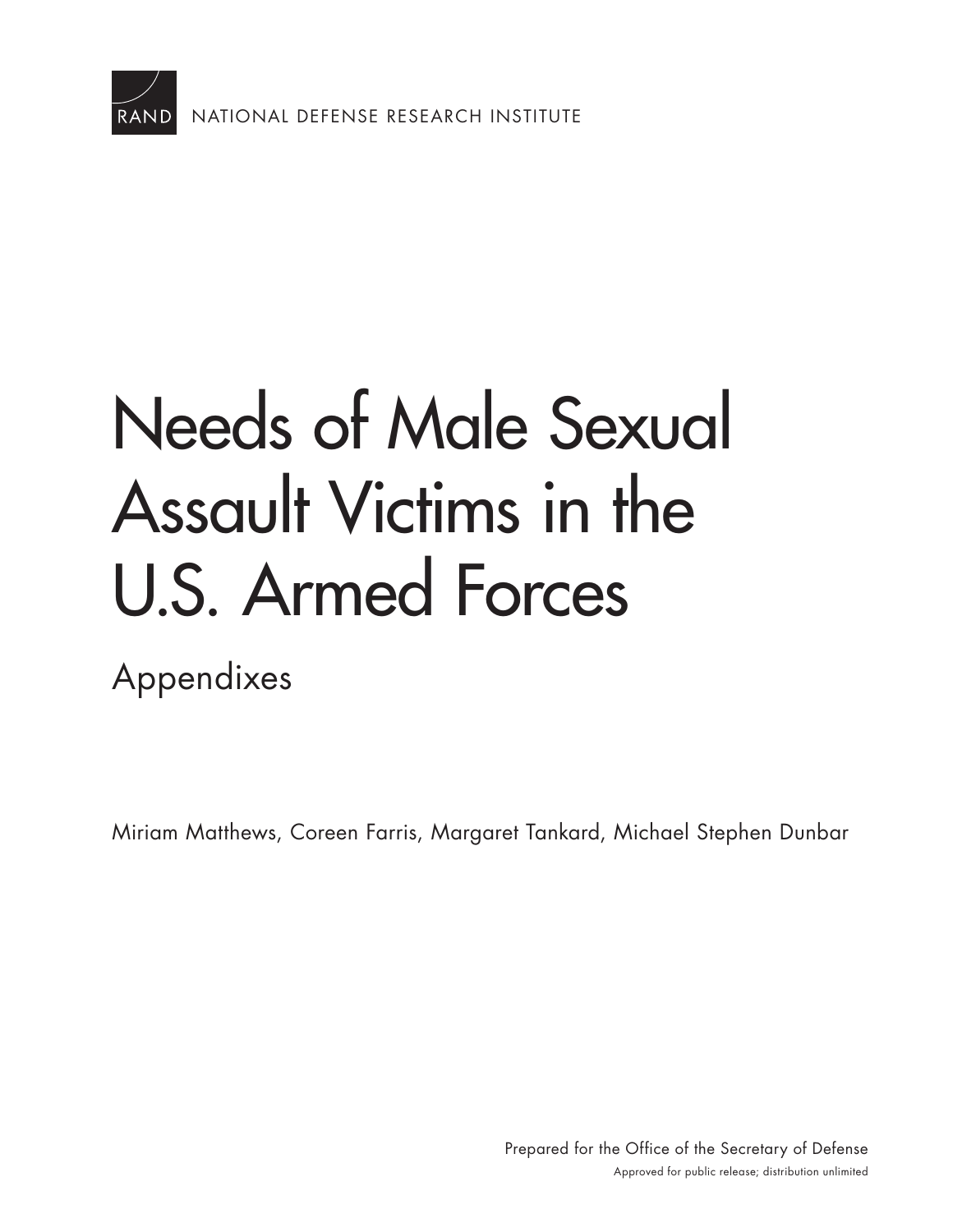For more information on this publication, visit [www.rand.org/t/RR2167](http://www.rand.org/t/RR2167)

Published by the RAND Corporation, Santa Monica, Calif. © Copyright 2018 RAND Corporation RAND<sup>®</sup> is a registered trademark.

#### Limited Print and Electronic Distribution Rights

This document and trademark(s) contained herein are protected by law. This representation of RAND intellectual property is provided for noncommercial use only. Unauthorized posting of this publication online is prohibited. Permission is given to duplicate this document for personal use only, as long as it is unaltered and complete. Permission is required from RAND to reproduce, or reuse in another form, any of its research documents for commercial use. For information on reprint and linking permissions, please visit [www.rand.org/pubs/permissions.](http://www.rand.org/pubs/permissions)

The RAND Corporation is a research organization that develops solutions to public policy challenges to help make communities throughout the world safer and more secure, healthier and more prosperous. RAND is nonprofit, nonpartisan, and committed to the public interest.

RAND's publications do not necessarily reflect the opinions of its research clients and sponsors.

Support RAND Make a tax-deductible charitable contribution at [www.rand.org/giving/contribute](http://www.rand.org/giving/contribute)

[www.rand.org](http://www.rand.org)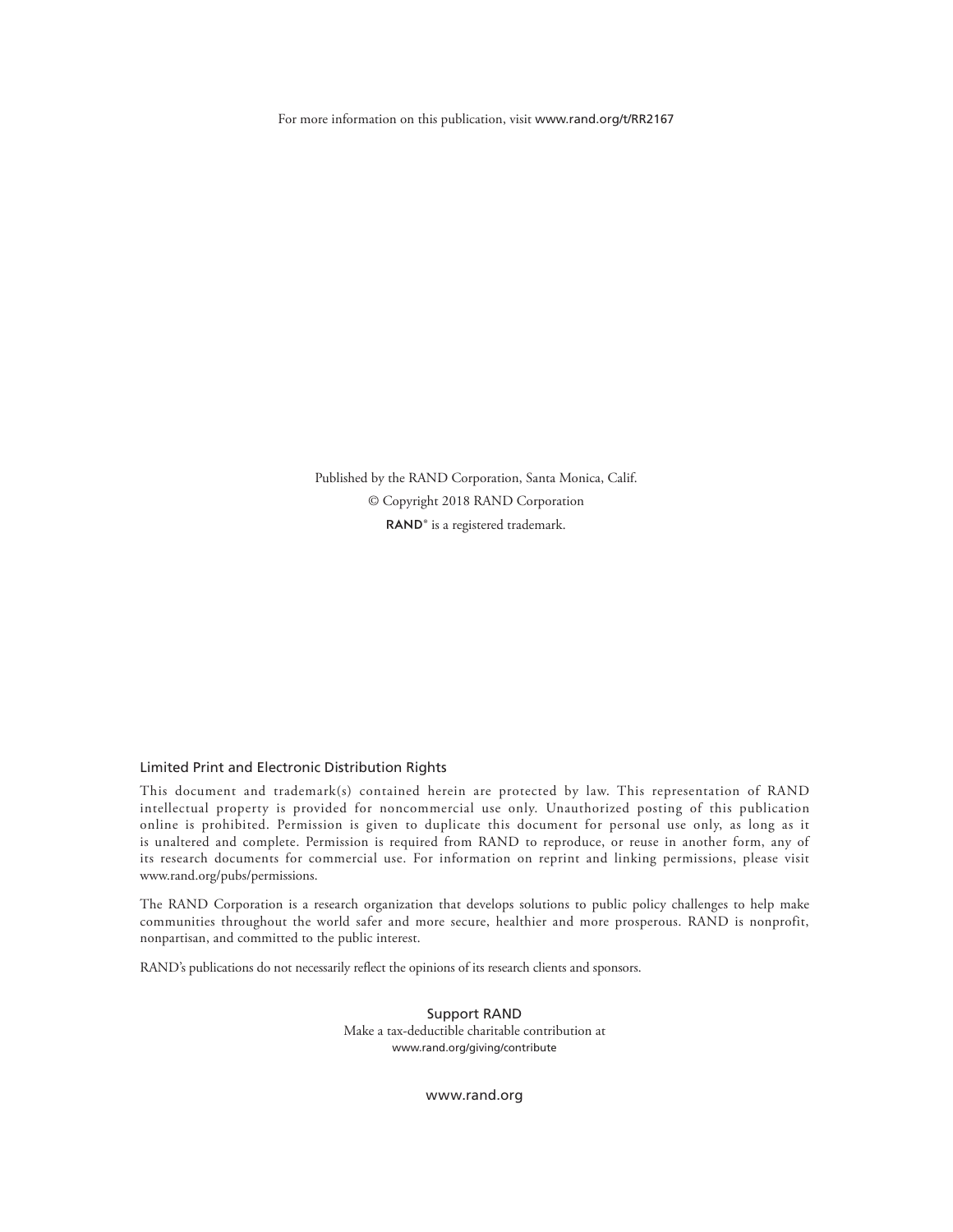## Preface

Section 538 of the National Defense Authorization Act for Fiscal Year 2016 includes a requirement to improve prevention of and response to sexual assaults in which the victim is a male member of the U.S. armed forces. To support this effort, RAND researchers reviewed previous research on male sexual assault and specifically considered research on male sexual assault in the U.S. armed forces. The researchers also conducted interviews with individuals who provide support services to U.S. military personnel and with civilian experts who study male sexual assault or provide services to victims. This document contains the resulting report's appendixes, which present the interview protocol and tabular results from the interviews.

This research was sponsored by the Sexual Assault Prevention and Response Office in the Office of the Secretary of Defense and conducted within the Forces and Resources Policy Center of the RAND National Defense Research Institute, a federally funded research and development center sponsored by the Office of the Secretary of Defense, the Joint Staff, the Unified Combatant Commands, the Navy, the Marine Corps, the defense agencies, and the defense Intelligence Community.

For more information on the RAND Forces and Resources Policy Center, see [www.rand.org/nsrd/ndri/centers/frp](http://www.rand.org/nsrd/ndri/centers/frp) or contact the director (contact information is provided on the webpage).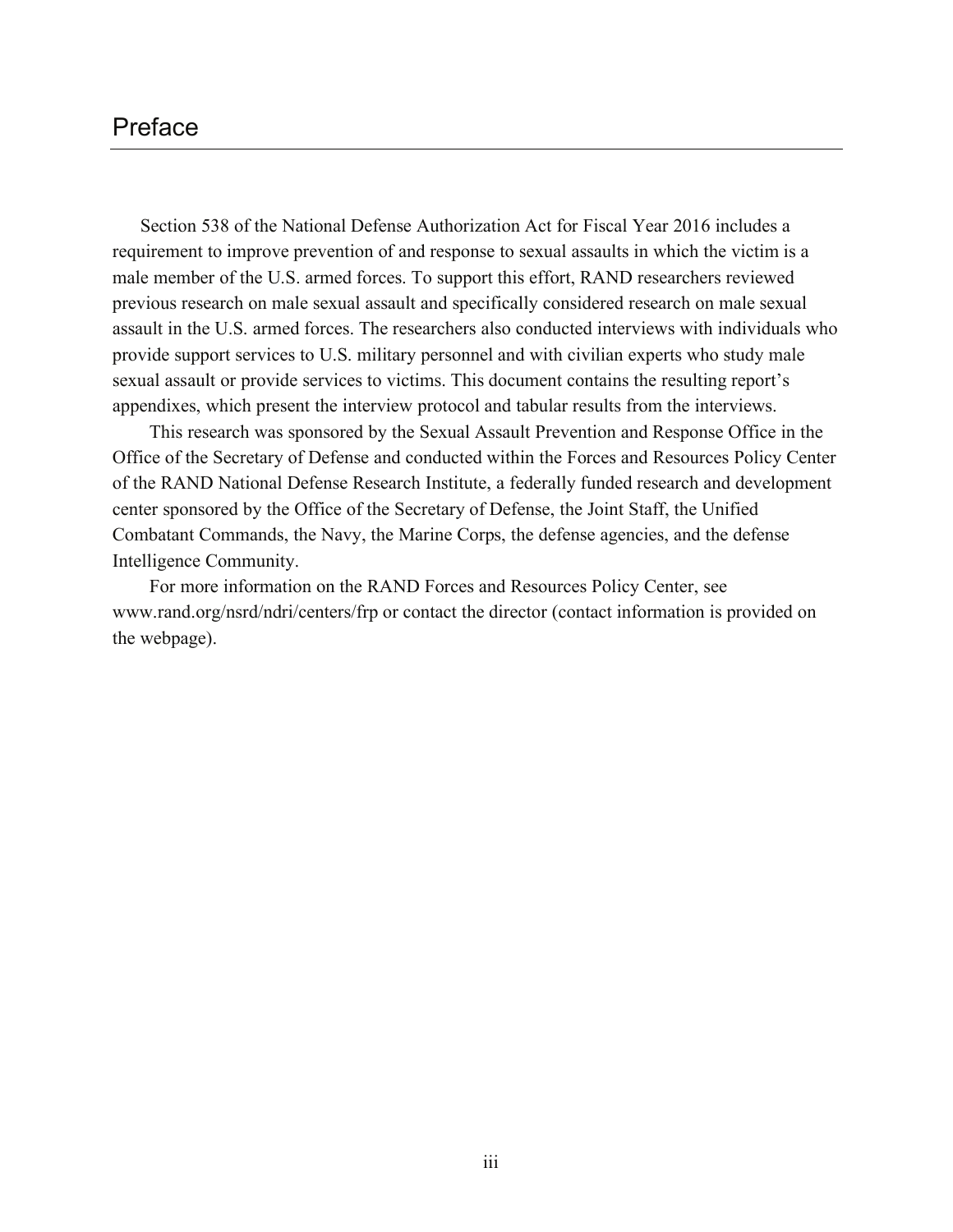# **Contents**

| <b>APPENDIX A</b>                                                                       |  |
|-----------------------------------------------------------------------------------------|--|
|                                                                                         |  |
| <b>APPENDIX B</b>                                                                       |  |
| Military Service Provider Code Case Counts, by Military Service and Area of Focus       |  |
| <b>APPENDIX C</b>                                                                       |  |
| Military Service Provider Code Case Counts, by Estimated Number of Victims Assisted  35 |  |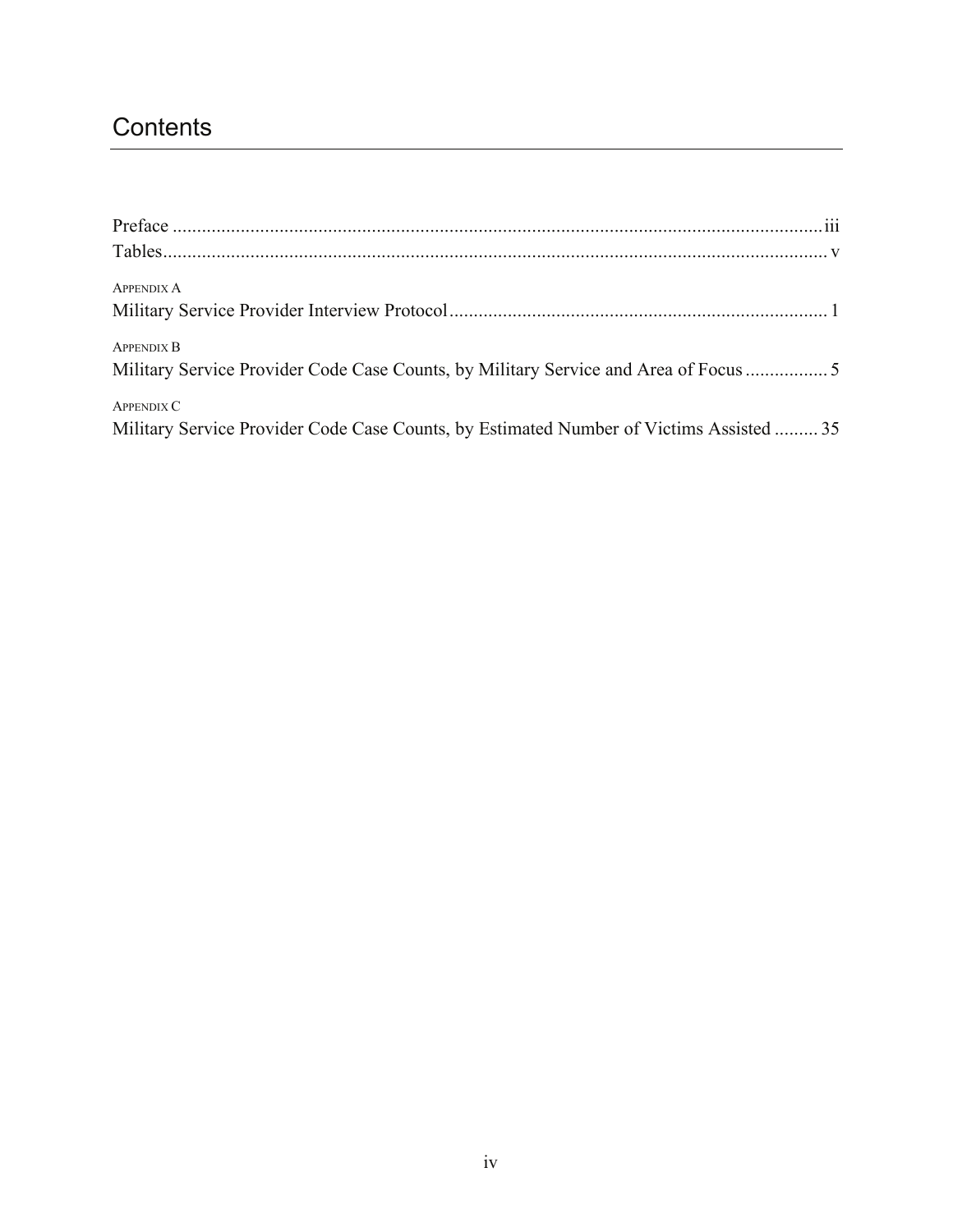## **Tables**

| Table B.1. Code Case Count of Perceived Needs of Sexual Assault Victims in the Military 6 |  |
|-------------------------------------------------------------------------------------------|--|
| Table B.2. Code Case Count of Perceived Needs of Male Sexual Assault Victims in           |  |
|                                                                                           |  |
| Table B.3. Code Case Count of Comparisons of Male and Female Needs Among Sexual           |  |
|                                                                                           |  |
| Table B.4. Code Case Count of Restricted Versus Unrestricted Reports Among Sexual         |  |
|                                                                                           |  |
| Table B.5. Code Case Count of Comparisons of Male and Female Reporting Among              |  |
|                                                                                           |  |
| Table B.6. Code Case Count of Time to Report Among Sexual Assault Victims in the          |  |
|                                                                                           |  |
| Table B.7. Code Case Count of Comparisons of Male and Female Time to Report Among         |  |
|                                                                                           |  |
| Table B.8. Code Case Count of Common Reasons for Not Reporting Among Sexual               |  |
|                                                                                           |  |
| Table B.9. Code Case Count of Comparisons of Male and Female Common Reasons for           |  |
|                                                                                           |  |
| Table B.10. Code Case Count of Common Reasons for Reporting Among Sexual Assault          |  |
|                                                                                           |  |
| Table B.11. Code Case Count of Comparisons of Male and Female Common Reasons for          |  |
|                                                                                           |  |
| Table B.12. Code Case Count of Resources Offered to Sexual Assault Victims in the         |  |
|                                                                                           |  |
| Table B.13. Code Case Count of Comparisons of Male and Female Resource Offerings          |  |
|                                                                                           |  |
| Table B.14. Code Case Count of Follow-Up on Resources Offered Among Sexual Assault        |  |
|                                                                                           |  |
| Table B.15. Code Case Count of Comparisons of Male and Female Receptivity to              |  |
|                                                                                           |  |
| Table B.16. Code Case Count of Whether There Are Concerns with Accessing DoD or           |  |
|                                                                                           |  |
| Table B.17. Code Case Count of Reasons for Concerns with Accessing DoD or Military        |  |
|                                                                                           |  |
| Table B.18. Code Case Count of Resources Needed for Male Sexual Assault Victims in        |  |
|                                                                                           |  |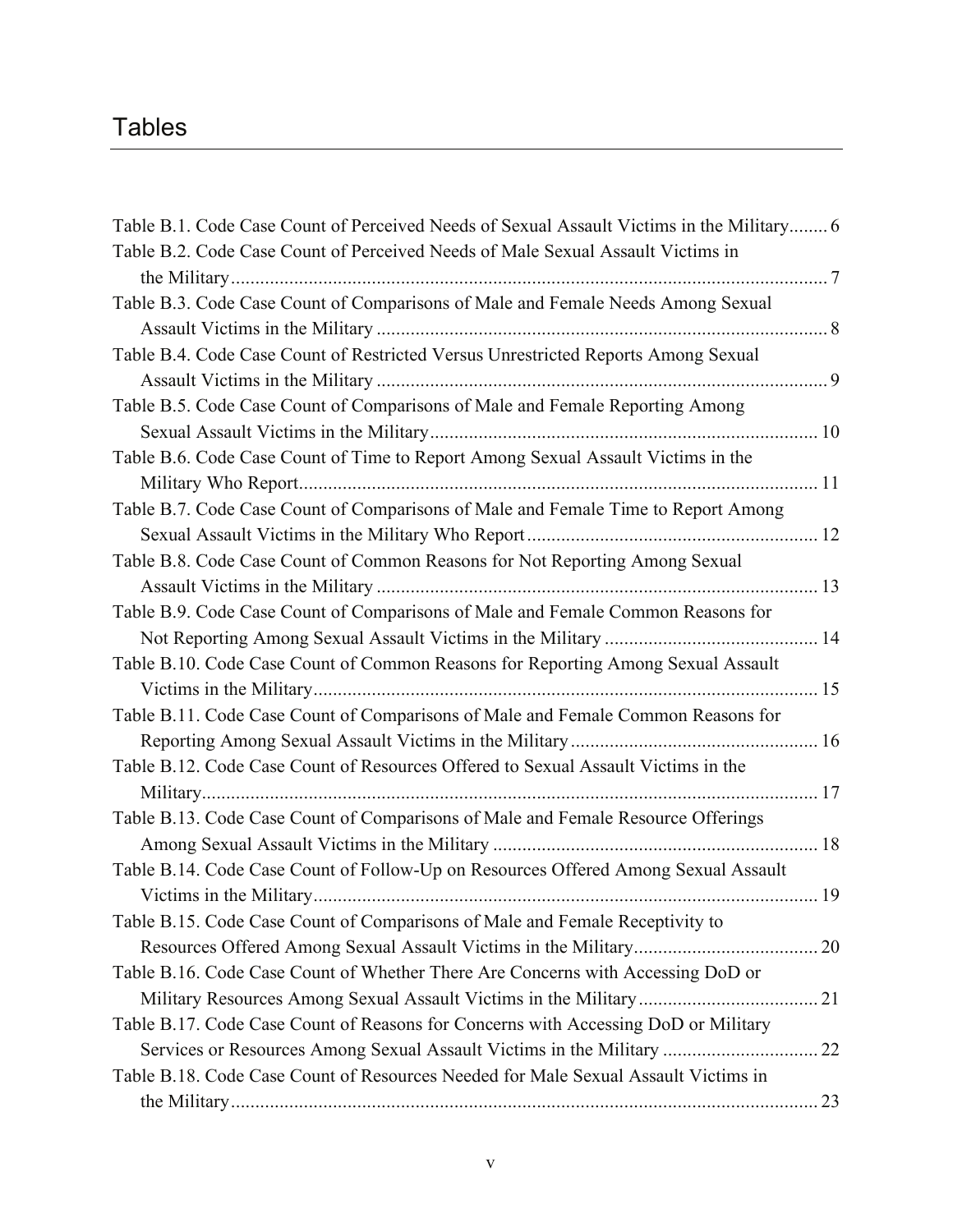| Table B.19. Code Case Count of Level of Awareness and Knowledge of Male Sexual             |    |
|--------------------------------------------------------------------------------------------|----|
|                                                                                            | 24 |
| Table B.20. Code Case Count of Comparisons of Knowledge of Male and Female Sexual          |    |
|                                                                                            | 25 |
| Table B.21. Code Case Count of Beliefs About Male Sexual Assault Among All                 |    |
|                                                                                            | 26 |
| Table B.22. Code Case Count of the Extent to Which Outreach Campaigns Address              |    |
|                                                                                            | 27 |
| Table B.23. Code Case Count of the Efficacy of Sexual Assault Outreach Campaigns 28        |    |
| Table B.24. Code Case Count of How to Improve Male Sexual Assault Outreach 29              |    |
| Table B.25. Code Case Count of How Informed Others in the Service Provider's               |    |
|                                                                                            |    |
| Table B.26. Code Case Count of Whether Service Provider Training on Sexual Assault         |    |
|                                                                                            |    |
| Table B.27. Code Case Count of Whether More Service Provider Training on Male              |    |
|                                                                                            |    |
| Table B.28. Code Case Count of Recommended Elements to Include in Service Provider         |    |
|                                                                                            |    |
| Table B.29. Code Case Count of Additional Recommendations for How the Military             |    |
| and Service Providers Can Address the Needs of Male Sexual Assault Victims in              |    |
|                                                                                            |    |
| Table C.1. Code Case Count of Perceived Needs of Sexual Assault Victims in the Military 36 |    |
| Table C.2. Code Case Count of Perceived Needs of Male Sexual Assault Victims in            |    |
|                                                                                            |    |
| Table C.3. Code Case Count of Comparisons of Male and Female Needs Among Sexual            |    |
|                                                                                            |    |
| Table C.4. Code Case Count of Restricted Versus Unrestricted Reports Among Sexual          |    |
|                                                                                            |    |
| Table C.5. Code Case Count of Comparisons of Male and Female Reporting Among               |    |
|                                                                                            |    |
| Table C.6. Code Case Count of Time to Report Among Sexual Assault Victims in the           |    |
|                                                                                            |    |
| Table C.7. Code Case Count of Comparisons of Male and Female Time to Report                |    |
|                                                                                            |    |
| Table C.8. Code Case Count of Common Reasons for Not Reporting Among Sexual                |    |
|                                                                                            |    |
| Table C.9. Code Case Count of Comparisons of Male and Female Common Reasons                |    |
|                                                                                            |    |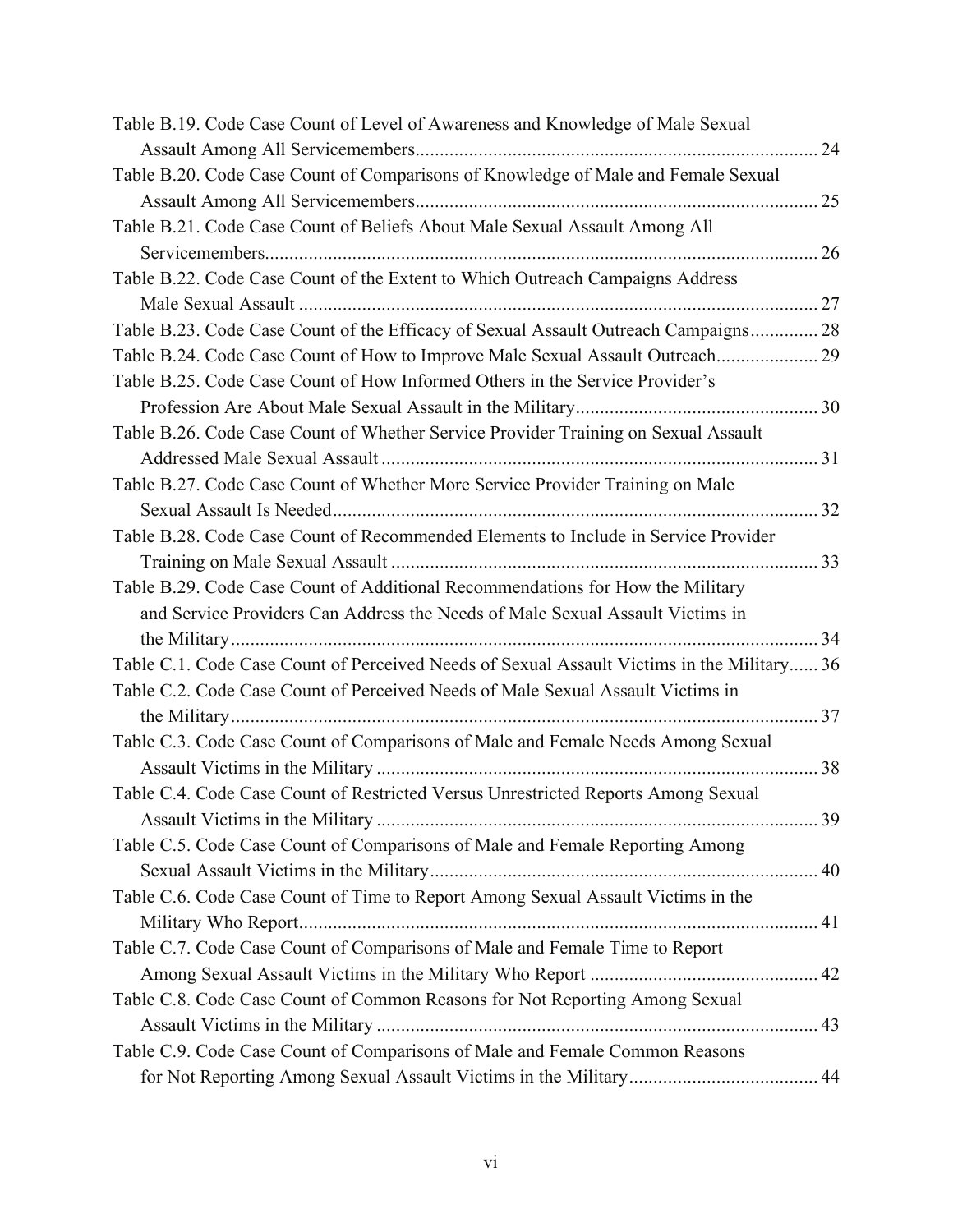| Table C.10. Code Case Count of Common Reasons for Reporting Among Sexual Assault   |    |
|------------------------------------------------------------------------------------|----|
|                                                                                    |    |
| Table C.11. Code Case Count of Comparisons of Male and Female Common Reasons for   |    |
|                                                                                    |    |
| Table C.12. Code Case Count of Resources Offered to Sexual Assault Victims in      |    |
|                                                                                    | 47 |
| Table C.13. Code Case Count of Comparisons of Male and Female Resource Offerings   |    |
|                                                                                    | 48 |
| Table C.14. Code Case Count of Follow-Up on Resources Offered Among Sexual Assault |    |
|                                                                                    | 49 |
| Table C.15. Code Case Count of Comparisons of Male and Female Receptivity to       |    |
|                                                                                    |    |
| Table C.16. Code Case Count of Whether There Are Concerns with Accessing DoD       |    |
|                                                                                    |    |
| Table C.17. Code Case Count of Reasons for Concerns with Accessing DoD or Military |    |
|                                                                                    |    |
| Table C.18. Code Case Count of Resources Needed for Male Sexual Assault Victims in |    |
|                                                                                    | 53 |
| Table C.19. Code Case Count of Level of Awareness and Knowledge of Male Sexual     |    |
|                                                                                    |    |
| Table C.20. Code Case Count of Comparisons of Knowledge of Male and Female         |    |
|                                                                                    |    |
| Table C.21. Code Case Count of Beliefs About Male Sexual Assault Among All         |    |
|                                                                                    |    |
| Table C.22. Code Case Count of the Extent to Which Outreach Campaigns Address      |    |
|                                                                                    |    |
| Table C.23. Code Case Count of the Efficacy of Sexual Assault Outreach Campaigns58 |    |
| Table C.24. Code Case Count of How to Improve Male Sexual Assault Outreach 59      |    |
| Table C.25. Code Case Count of How Informed Others in the Service Provider's       |    |
|                                                                                    |    |
| Table C.26. Code Case Count of Whether Service Provider Training on Sexual Assault |    |
|                                                                                    |    |
| Table C.27. Code Case Count of Whether More Service Provider Training on Male      |    |
|                                                                                    |    |
| Table C.28. Code Case Count of Recommended Elements to Include in Service Provider |    |
|                                                                                    |    |
| Table C.29. Code Case Count of Additional Recommendations for How the Military and |    |
| Service Providers Can Address the Needs of Male Sexual Assault Victims in          |    |
|                                                                                    |    |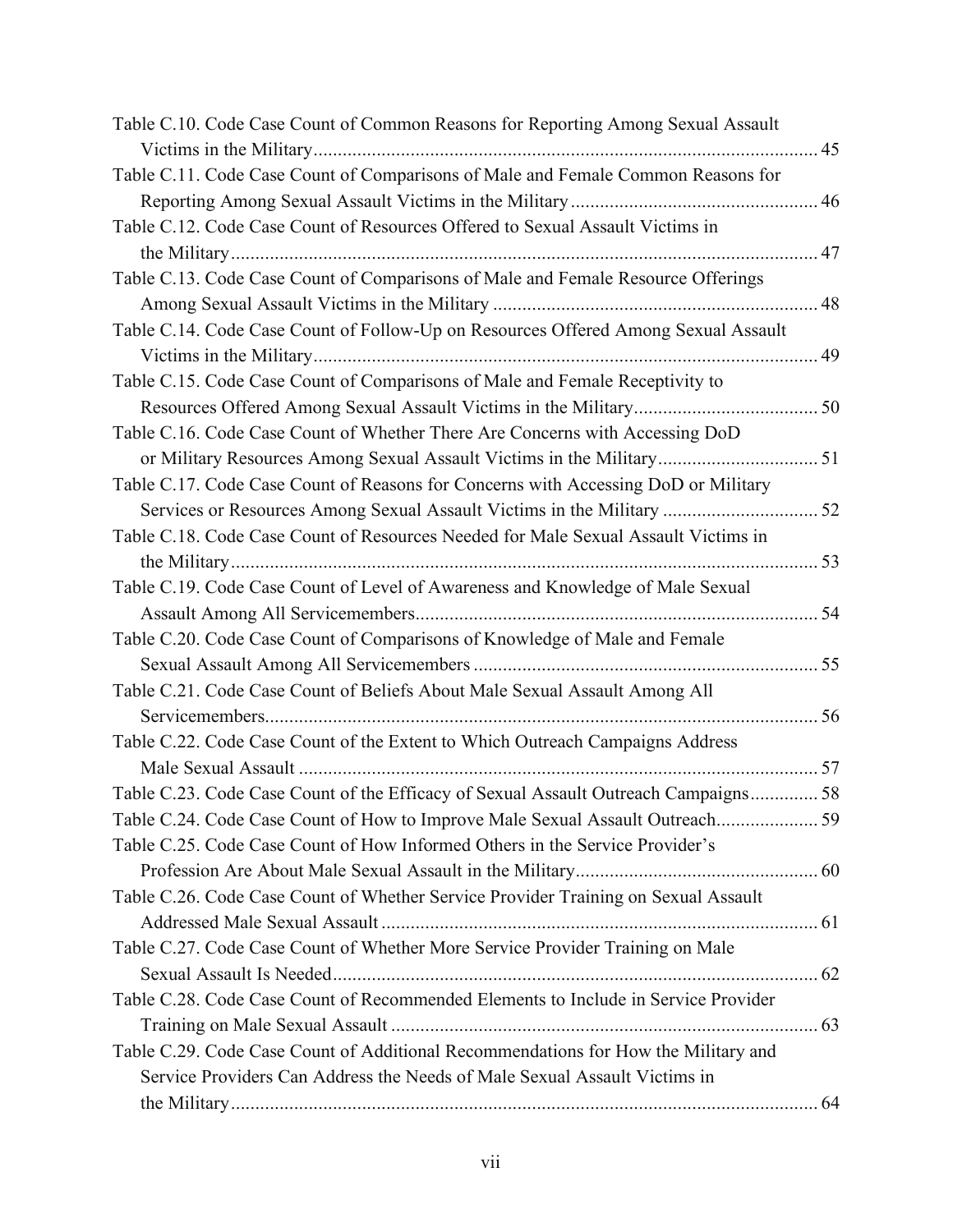## A. Background

- A1. Who is your employer?
- A2. What is your profession?
- A3. How long have you been in this position?
- A4. What is your gender?
- A5. Are you a servicemember or veteran?
- A6. How many, if any, sexual assault victims have you assisted?
- A7. How many, if any, male sexual assault victims have you assisted?
	- PROBE IF ANY: How many of the male victims you assisted came to you about assaults that occurred after they had joined the military?
	- PROBE IF ANY: How many of the male victims you assisted experienced assaults that occurred recently, such as within one year of interacting with you?
- A8. How many, if any, spouses, partners, friends, girlfriends, or boyfriends of male sexual assault victims have you assisted?
	- PROBE IF ANY: How many friends or significant others that you assisted came to you about assaults they knew or suspected had occurred after their male significant other had joined the military?

## B. Needs Raised by Male Servicemember Sexual Assault Victims

- B1.In general, what needs do servicemembers who are sexual assault victims have? Here, I'm asking about all victims—men and women.
	- PROBE: Mental health needs? Medical needs? Legal needs? Social support needs? Chain-of-command needs? Informational needs? Advocacy needs?
	- PROBE: Anything else that you know of or hear about regularly?
- B2.What are the needs male servicemembers who are sexual assault victims, in particular, may have?
	- PROBE: Mental health needs? Medical needs? Legal needs? Social support needs? Chain-of-command needs? Informational needs? Advocacy needs?
	- PROBE: Anything else that you know of or hear about regularly?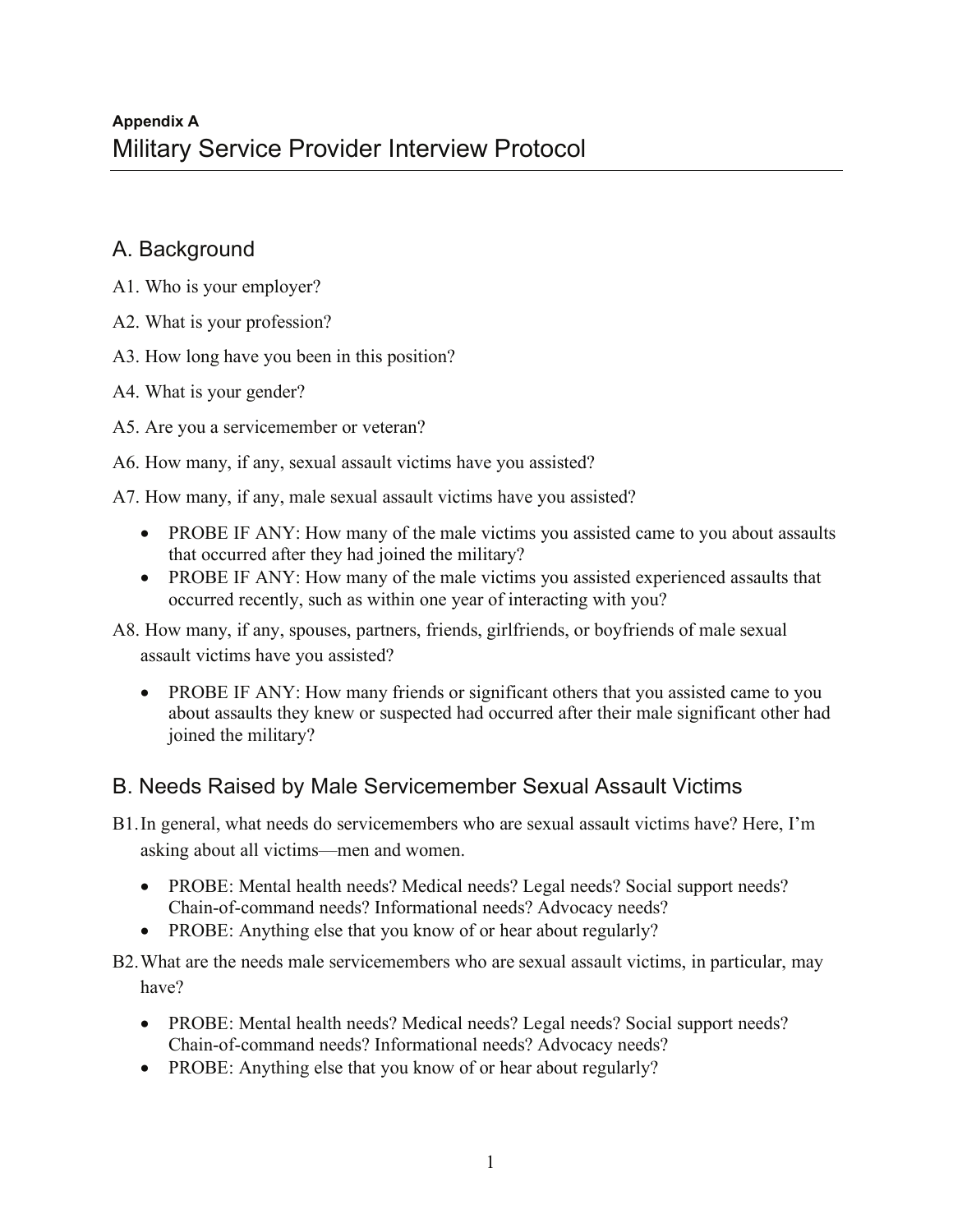• PROBE: What is your sense of the difference, if any, between female and male servicemember sexual assault victims in terms of their needs? These may include differences in needs related to mental health, medical, legal, social support, chain of command, or information.

## C. Sexual Assault Reporting

- C1. In general, what proportion of the military sexual assault victims who you have worked with reported the sexual assault to military or civilian authorities? By reported, I mean a restricted or unrestricted report to [U.S. Department of Defense (DoD)] or civilian law enforcement.
	- PROBE: Is the proportion who report different or similar for men compared to women?
- C2. How many weeks, months, or years after the sexual assault do victims who report wait to report their sexual assault to authorities?
	- PROBE: Is the length of time before reporting different or similar for men compared to women?
- C3. What are the most common reasons servicemembers who are sexual assault victims do NOT report the assault?
	- PROBE: Are these reasons similar or different for men and women?
	- PROBE: To what extent are stigma, fear of retaliation, or other elements factors?
- C4. What are the most common reasons servicemembers who are victims of sexual assault DO report the assault?
	- PROBE: Are these reasons similar or different for men and women?

#### D. Resources

D1.What are the most common resources you offer to a victim of military sexual assault?

- PROBE: If you had to name the top three, what would they be?
- PROBE: Do/Would you offer or recommend similar or different resources for men compared to women?
- D1.1 In general, how receptive are servicemembers to the resources you offer?
	- § PROBE: Do/Would men respond differently or similarly to the resources offered compared to women? How so?
	- § PROBE: Approximately what proportion of the time do victims follow up with the resources you offer?

D1.2 In your experience, do victims of military sexual assault have concerns about accessing DoD or military support services?

**•** PROBE: Are there concerns regarding service locations, such as on the installation or off, anonymity, or other aspects of different support services?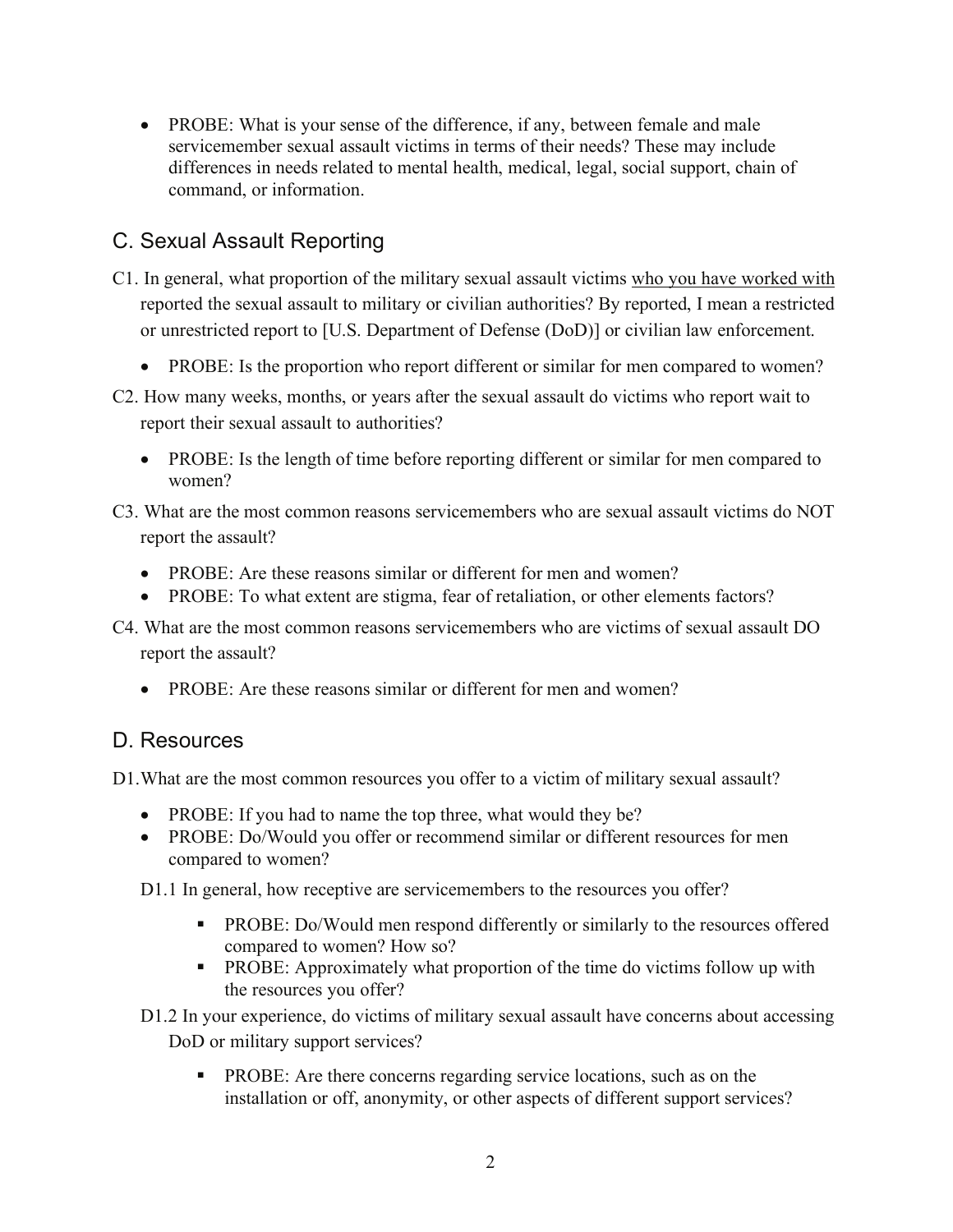- D2. In your experience, what are the biggest challenges to connecting male sexual assault victims to DoD or military services?
- D3. Are there any concerns or needs men specifically have for which more resources should be made available?
	- PROBE IF YES: What are these? Are they frequently raised? What resources are needed?

## E. Knowledge/Perceptions

- E1. What do servicemembers know about the sexual assault of male servicemembers?
	- PROBE: How does this compare to what they know about the sexual assault of female servicemembers?
- E2. What attitudes, feelings, or beliefs do servicemembers have regarding the sexual assault of male servicemembers?
	- PROBE: How does this compare to their perception or feelings about sexual assault of female servicemembers?

## F. Outreach

- F1. Are you aware of any current outreach campaigns to prevent and respond to military sexual assault?
	- PROBE IF YES: Can you describe them?
	- PROBE IF YES: Are any of them specifically focused on preventing and responding to male sexual assault?
- F2. [IF YES to F1] In your view, how effective are these campaigns?
	- PROBE: What can be done to improve them?
	- PROBE: How could they better address male sexual assaults?

## G. Training

- G1. In your experience, how informed are [RESPONDENT'S PROFESSIONAL GROUP] about male sexual assault in the military? This may include risks/prevention, impact on male victims, and response to male victims.
	- PROBE: How prepared are they to provide services to male servicemembers of sexual assault?
- G2. What types of sexual assault training have you received? How, if at all, did this training address sexual assaults against men?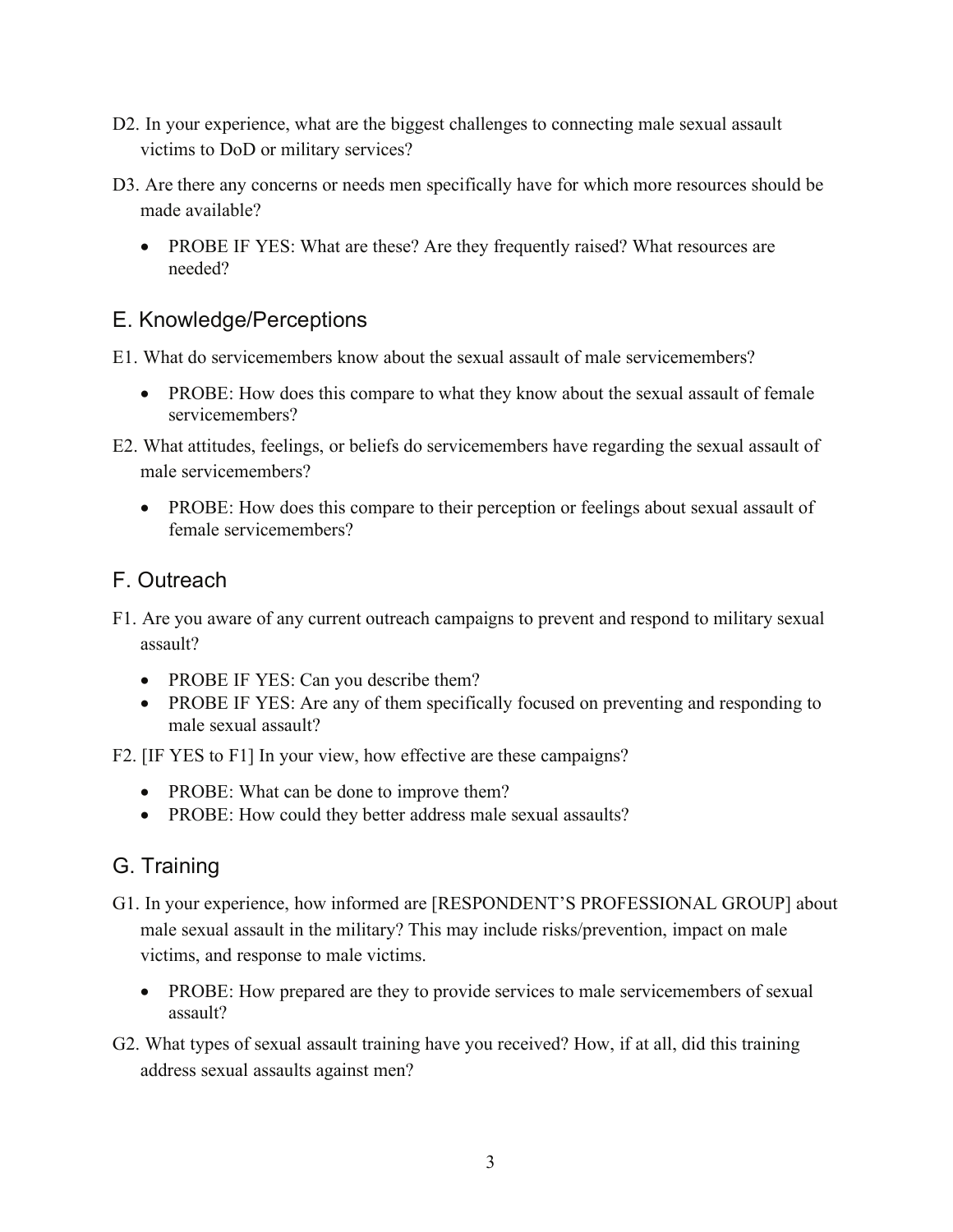- G3. Do you feel you could or could not use more training about how to help male victims of sexual assault?
	- PROBE IF COULD: Are there any specific areas or needs that should be addressed in this training?

## H. Summary and Conclusion

So far, we've talked about needs, reporting, and resources for servicemembers who are victims of sexual assault, focusing on male victims. We've also addressed knowledge, outreach, and training.

- H1. Is there anything else you would like to raise about male sexual assault victims' concerns, needs, resources, or anything else?
- H2. Do you have any additional suggestions about how DoD could better serve male sexual assault victims?
- H3. Are there any other observations you believe are important regarding male sexual assault victims and their care that you wish to share (that we haven't discussed already)?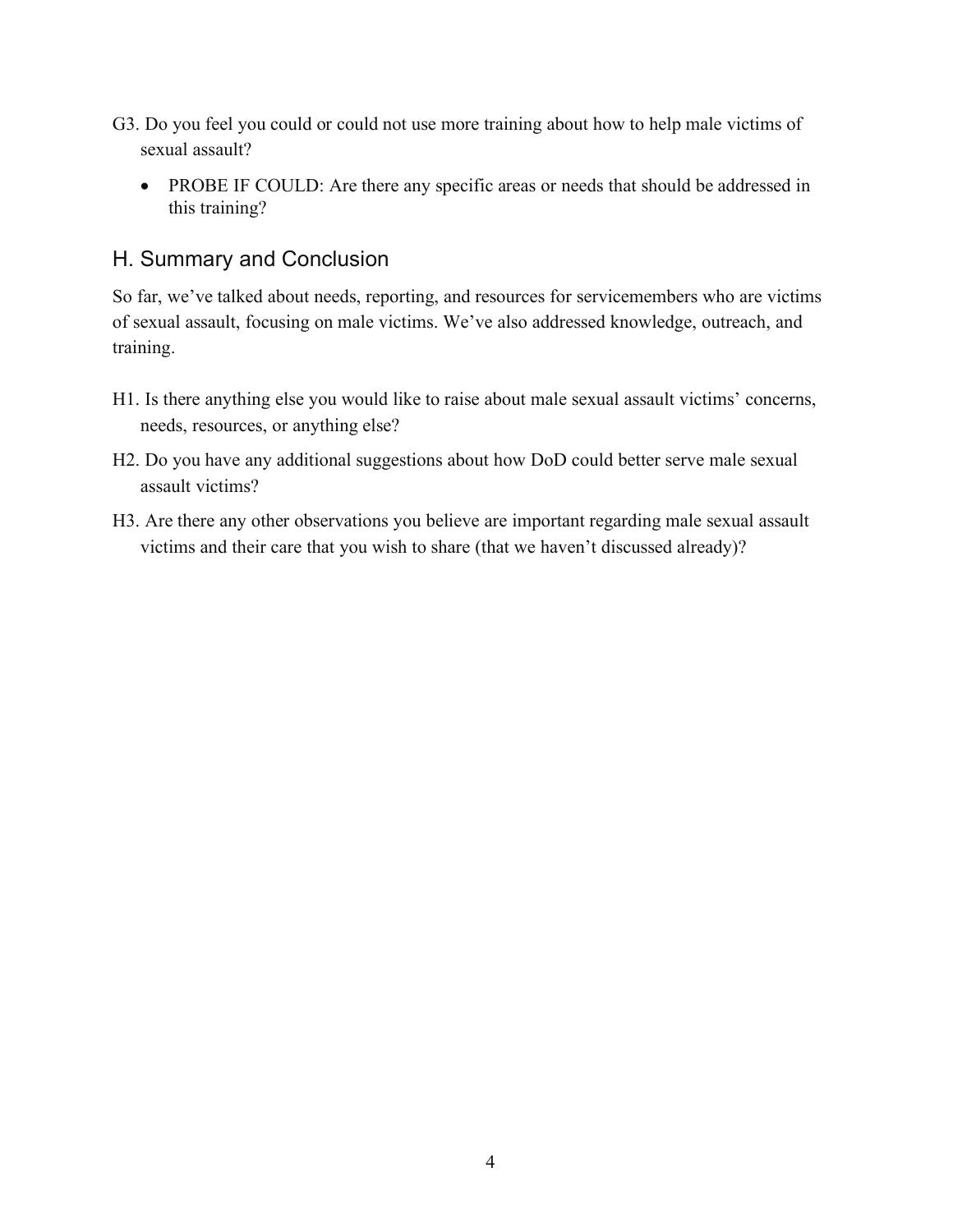## **Appendix B**  Military Service Provider Code Case Counts, by Military Service and Area of Focus

In this appendix, we display the number of military service providers who commented on each theme during our interviews. These *code case counts* provide the frequency of individuals who have a code applied to their transcript one or more times. Therefore, if an individual mentioned a particular theme multiple times throughout his or her interview, that would be counted once in a code case count. In this appendix, we present results by the military service the interviewee predominantly served and the interviewee's professional area of focus. In Appendix C, we present results by the number of sexual assault victims that interviewees estimated assisting. The tables are ordered based on the order in which questions were asked during interviews. As described in Chapter One of the main report, 15 providers affiliated with the Army, 17 with the Navy, 12 with the Air Force, and 12 with the Marine Corps participated in an interview. Interviewees included ten chaplains, 12 mental or behavioral health care providers, nine physical health care providers, 12 legal counselors, and 13 sexual assault responders.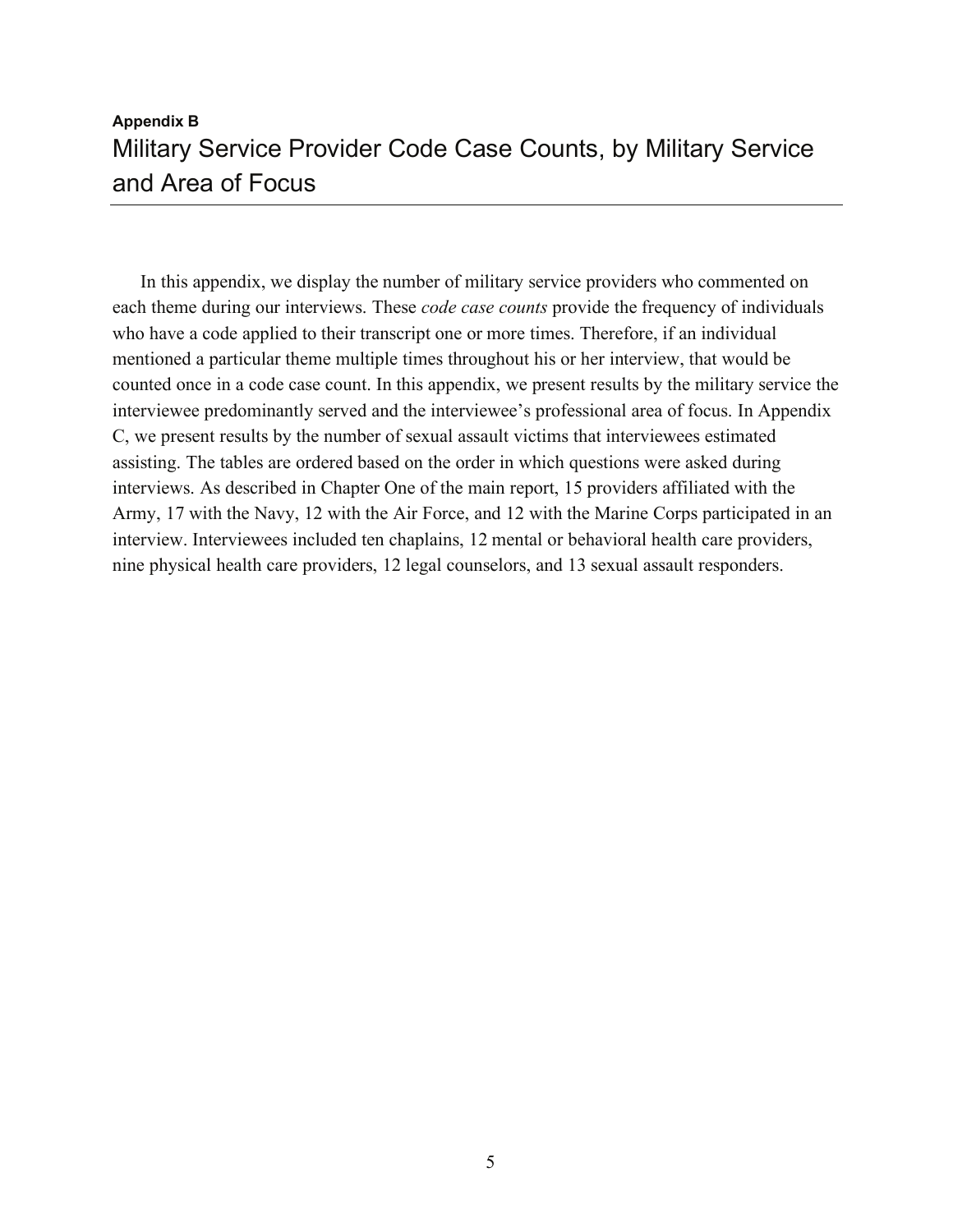| <b>Service Provider</b><br><b>Characteristics</b> | <b>Mental</b><br><b>Health Care</b> | Advocacy       | Career<br><b>Support</b> | <b>Social</b><br><b>Support</b> | Information    | Legal<br><b>Support</b> | <b>Medical</b><br>Care |
|---------------------------------------------------|-------------------------------------|----------------|--------------------------|---------------------------------|----------------|-------------------------|------------------------|
| Military service<br>predominately served          |                                     |                |                          |                                 |                |                         |                        |
| Army                                              | 11                                  | 6              | $\overline{4}$           | $\sqrt{3}$                      | 1              | 8                       | 7                      |
| Navy                                              | 12                                  | 11             | 13                       | 11                              | 10             | 8                       | 5                      |
| Air Force                                         | 8                                   | 4              | 6                        | $\mathbf 5$                     | 5              | $\overline{2}$          | $\overline{2}$         |
| Marine Corps                                      | 6                                   | 5              | $\overline{2}$           | $\sqrt{5}$                      | 5              | 5                       | $\overline{2}$         |
| Area of focus                                     |                                     |                |                          |                                 |                |                         |                        |
| Chaplain                                          | 5                                   | 0              | 6                        | $\boldsymbol{9}$                | $\overline{4}$ | $\overline{2}$          | 1                      |
| Mental or<br>behavioral health<br>care            | 8                                   | 8              | 5                        | $\,6$                           | 6              | 3                       | $\overline{2}$         |
| Physical health<br>care                           | $\overline{7}$                      | $\overline{4}$ | 3                        | $\overline{2}$                  | $\mathbf{1}$   | 1                       | 7                      |
| Legal counsel                                     | 10                                  | 9              | $\overline{7}$           | 5                               | $\overline{7}$ | 10                      | 1                      |
| Sexual assault<br>response                        | 7                                   | 5              | 3                        | $\overline{2}$                  | 3              | 7                       | $\mathbf 5$            |

#### **Table B.1. Code Case Count of Perceived Needs of Sexual Assault Victims in the Military**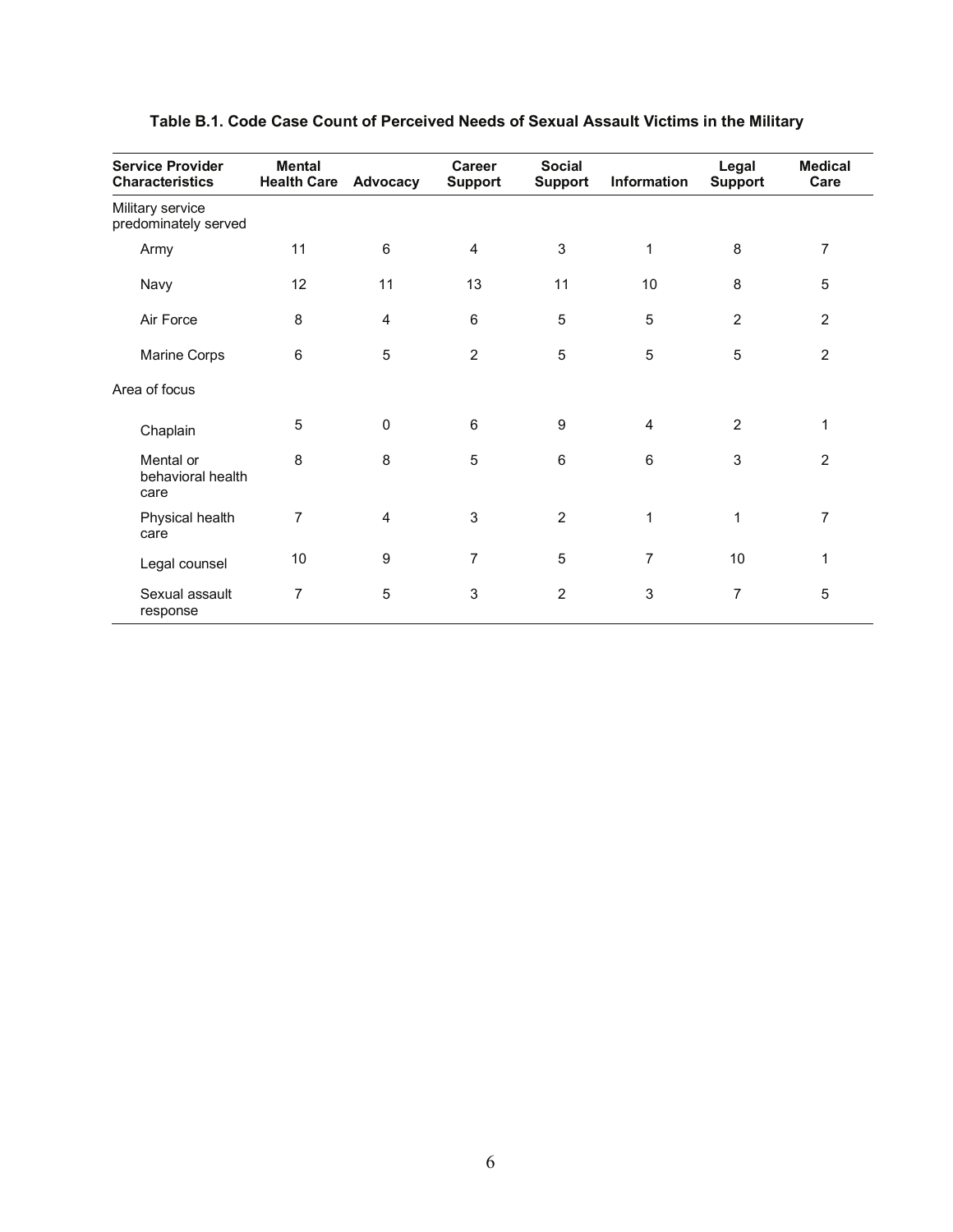| <b>Service Provider</b><br><b>Characteristics</b> | <b>Mental</b><br><b>Health Care</b> | Advocacy       | Career<br><b>Support</b> | <b>Social</b><br><b>Support</b> | Information    | Legal<br><b>Support</b> | <b>Medical</b><br>Care |
|---------------------------------------------------|-------------------------------------|----------------|--------------------------|---------------------------------|----------------|-------------------------|------------------------|
| Military service<br>predominately served          |                                     |                |                          |                                 |                |                         |                        |
| Army                                              | $\boldsymbol{9}$                    | 0              | 1                        | 3                               | 2              | 2                       | $\pmb{0}$              |
| Navy                                              | 11                                  | 3              | 9                        | 5                               | 4              | 4                       | 3                      |
| Air Force                                         | 8                                   | $\overline{2}$ | $\overline{2}$           | $\overline{4}$                  | $\overline{2}$ | $\overline{2}$          | 3                      |
| Marine Corps                                      | $\overline{4}$                      | $\overline{2}$ | 1                        | $\mathbf 5$                     | 3              | 3                       | 4                      |
| Area of focus                                     |                                     |                |                          |                                 |                |                         |                        |
| Chaplain                                          | 5                                   | 1              | 1                        | 4                               | 4              | 1                       | 1                      |
| Mental or<br>behavioral health<br>care            | 8                                   | 2              | $\overline{2}$           | 3                               | 1              | $\overline{2}$          | $\overline{2}$         |
| Physical health<br>care                           | $\overline{7}$                      | $\Omega$       | 2                        | $\overline{2}$                  | $\mathbf{0}$   | 1                       | 5                      |
| Legal counsel                                     | 7                                   | $\overline{2}$ | 3                        | $\mathbf{3}$                    | 1              | 6                       | $\mathbf 0$            |
| Sexual assault<br>response                        | 5                                   | $\overline{2}$ | 5                        | 5                               | 5              | 1                       | 2                      |

#### **Table B.2. Code Case Count of Perceived Needs of Male Sexual Assault Victims in the Military**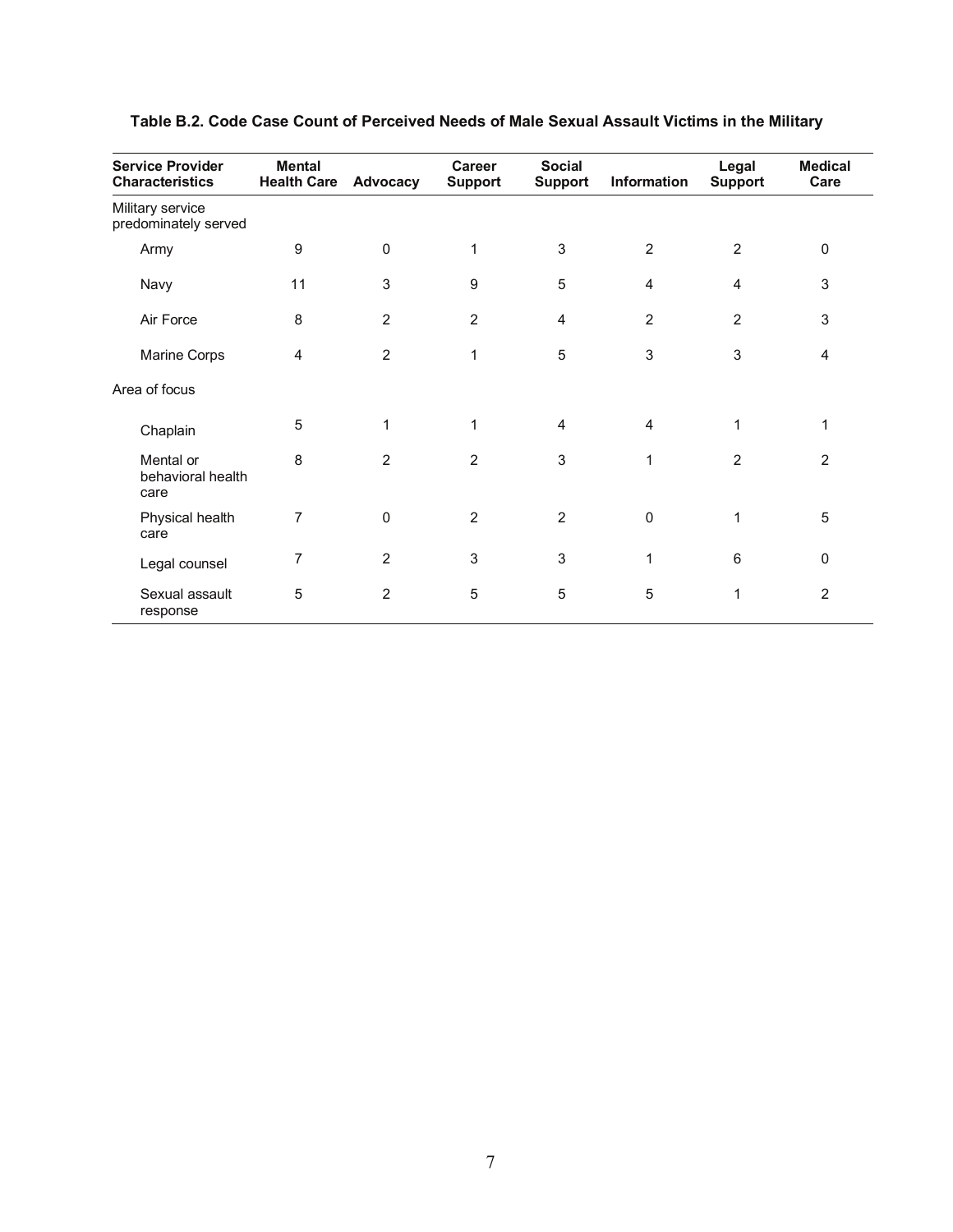| <b>Service Provider</b><br><b>Characteristics</b> | <b>Men Have Less</b><br><b>Social Support</b><br><b>Than Women</b> | <b>Men Experience</b><br>More Shame or<br><b>Stigma Than</b><br>Women | <b>Men Are More</b><br><b>Reluctant Than</b><br><b>Women to Report</b><br>or Discuss | No Difference in<br><b>Needs Between</b><br><b>Men and Women</b> |
|---------------------------------------------------|--------------------------------------------------------------------|-----------------------------------------------------------------------|--------------------------------------------------------------------------------------|------------------------------------------------------------------|
| Military service predominately<br>served          |                                                                    |                                                                       |                                                                                      |                                                                  |
| Army                                              | $\mathbf{0}$                                                       | 4                                                                     | 5                                                                                    |                                                                  |
| Navy                                              | 3                                                                  |                                                                       | 4                                                                                    | 5                                                                |
| Air Force                                         | 1                                                                  |                                                                       | $\overline{2}$                                                                       | 1                                                                |
| Marine Corps                                      | 0                                                                  | 4                                                                     | 3                                                                                    | 5                                                                |
| Area of focus                                     |                                                                    |                                                                       |                                                                                      |                                                                  |
| Chaplain                                          |                                                                    | 4                                                                     | 3                                                                                    |                                                                  |
| Mental or behavioral health<br>care               |                                                                    | 2                                                                     | $\overline{2}$                                                                       | $\overline{2}$                                                   |
| Physical health care                              |                                                                    | 1                                                                     | 3                                                                                    | 1                                                                |
| Legal counsel                                     |                                                                    | 0                                                                     | 4                                                                                    | 3                                                                |
| Sexual assault response                           | 0                                                                  | 3                                                                     | 2                                                                                    | 5                                                                |

#### **Table B.3. Code Case Count of Comparisons of Male and Female Needs Among Sexual Assault Victims in the Military**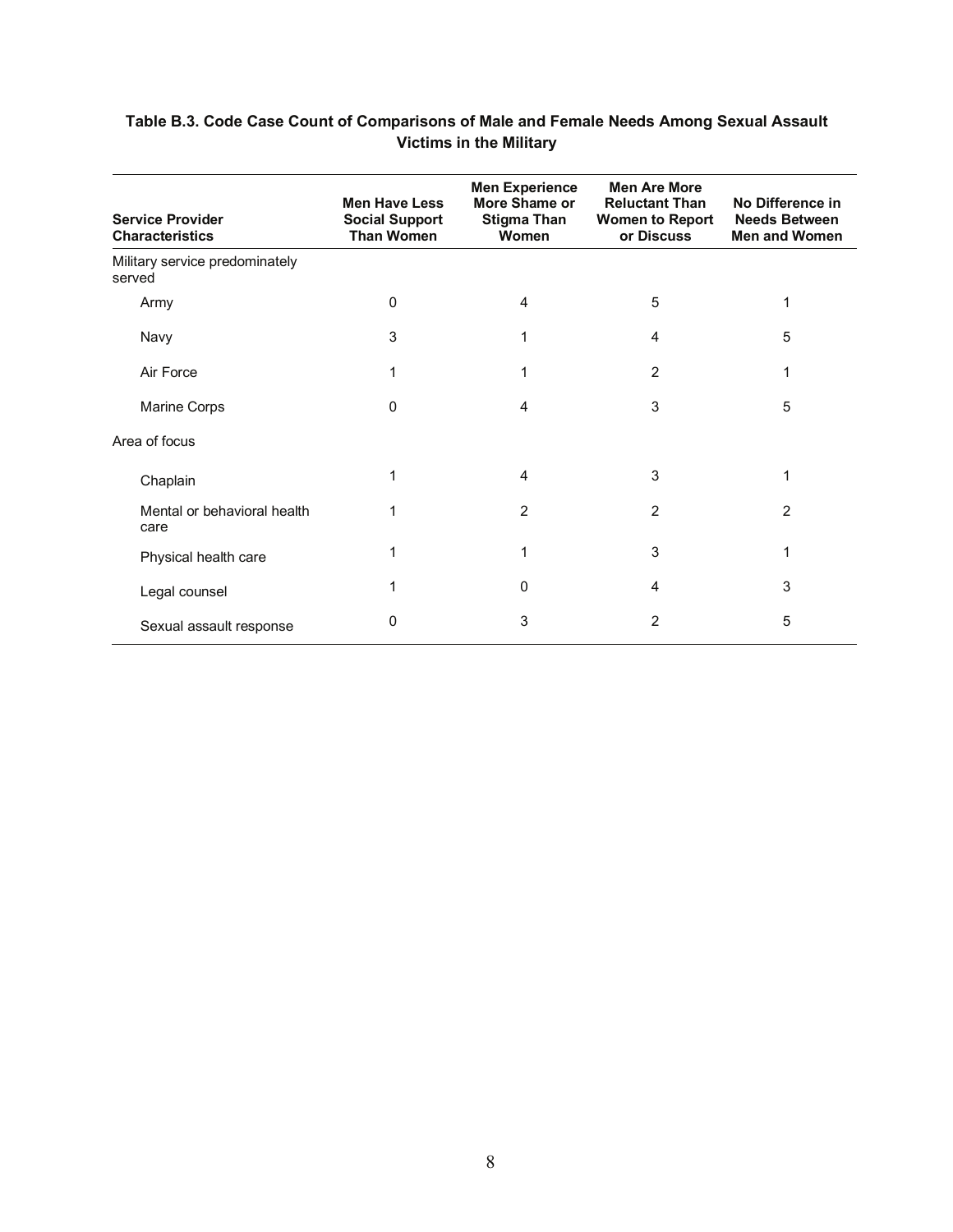| Table B.4. Code Case Count of Restricted Versus Unrestricted Reports Among Sexual Assault |
|-------------------------------------------------------------------------------------------|
| <b>Victims in the Military</b>                                                            |

| <b>Service Provider</b><br><b>Characteristics</b> | <b>Most Victims</b><br>File a Report:<br><b>No Reference</b><br>to Restricted or<br><b>Unrestricted</b> | <b>Most Victims</b><br>File a<br><b>Restricted</b><br><b>Report</b> | <b>Most Victims</b><br>File an<br><b>Unrestricted</b><br>Report | <b>Victims File an</b><br><b>Equal Number</b><br>of Restricted<br>and<br><b>Unrestricted</b><br><b>Reports</b> | <b>Most Victims</b><br>Do Not File a<br>Report:<br><b>No Reference</b><br>to Restricted or<br><b>Unrestricted</b> |
|---------------------------------------------------|---------------------------------------------------------------------------------------------------------|---------------------------------------------------------------------|-----------------------------------------------------------------|----------------------------------------------------------------------------------------------------------------|-------------------------------------------------------------------------------------------------------------------|
| Military service<br>predominately served          |                                                                                                         |                                                                     |                                                                 |                                                                                                                |                                                                                                                   |
| Army                                              | 4                                                                                                       | $\mathbf{0}$                                                        | 1                                                               | 5                                                                                                              |                                                                                                                   |
| Navy                                              | 4                                                                                                       | 1                                                                   | 3                                                               | 6                                                                                                              | $\Omega$                                                                                                          |
| Air Force                                         | 1                                                                                                       | 4                                                                   | 0                                                               | 0                                                                                                              |                                                                                                                   |
| Marine Corps                                      | 1                                                                                                       | $\overline{2}$                                                      | 3                                                               | 5                                                                                                              | $\Omega$                                                                                                          |
| Area of focus                                     |                                                                                                         |                                                                     |                                                                 |                                                                                                                |                                                                                                                   |
| Chaplain                                          | 2                                                                                                       | 1                                                                   | 4                                                               | 1                                                                                                              | 1                                                                                                                 |
| Mental or behavioral<br>health care               | 3                                                                                                       | 1                                                                   | 3                                                               | 2                                                                                                              | $\Omega$                                                                                                          |
| Physical health care                              | 1                                                                                                       | $\overline{2}$                                                      | 0                                                               | 4                                                                                                              | $\Omega$                                                                                                          |
| Legal counsel                                     | 2                                                                                                       | 1                                                                   | $\mathbf{0}$                                                    | 5                                                                                                              | $\Omega$                                                                                                          |
| Sexual assault response                           | 2                                                                                                       | 2                                                                   | 0                                                               | 4                                                                                                              |                                                                                                                   |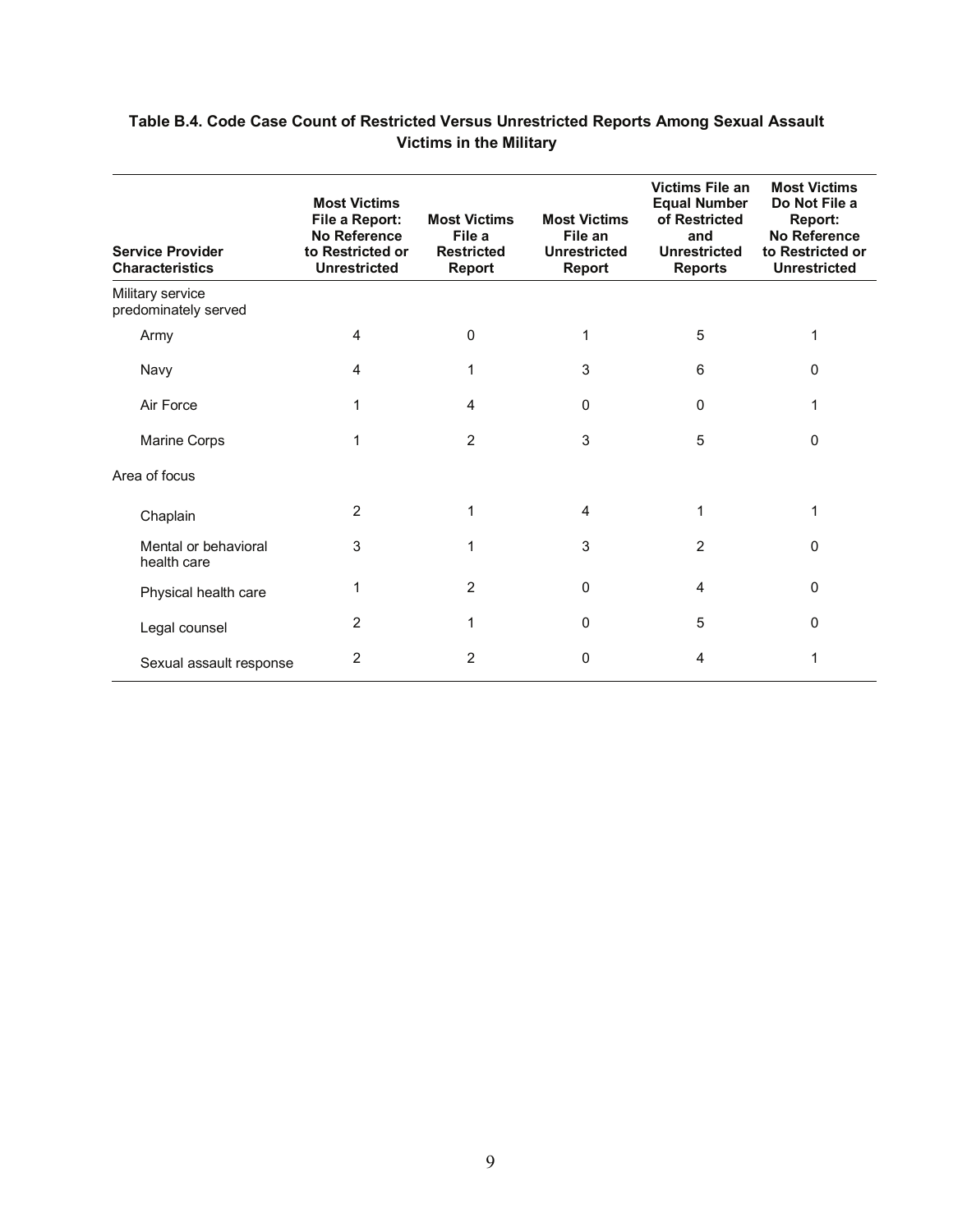| <b>Service Provider</b><br><b>Characteristics</b> | <b>Higher Reporting</b><br><b>Among Men Than</b><br><b>Women: No</b><br><b>Reference to</b><br><b>Restricted or</b><br><b>Unrestricted</b> | <b>Lower Reporting</b><br><b>Among Men Than</b><br>Women: No<br>Reference to<br><b>Restricted or</b><br><b>Unrestricted</b> | Lower<br><b>Unrestricted</b><br><b>Reporting Among</b><br><b>Men Than Women</b> | <b>Same Proportion</b><br>of Men and<br><b>Women Report</b><br><b>Restricted and</b><br><b>Unrestricted</b> |
|---------------------------------------------------|--------------------------------------------------------------------------------------------------------------------------------------------|-----------------------------------------------------------------------------------------------------------------------------|---------------------------------------------------------------------------------|-------------------------------------------------------------------------------------------------------------|
| Military service predominately<br>served          |                                                                                                                                            |                                                                                                                             |                                                                                 |                                                                                                             |
| Army                                              | 0                                                                                                                                          | 3                                                                                                                           |                                                                                 | 3                                                                                                           |
| Navy                                              | 1                                                                                                                                          | 5                                                                                                                           | 3                                                                               | 4                                                                                                           |
| Air Force                                         | 0                                                                                                                                          | 2                                                                                                                           | 1                                                                               | 2                                                                                                           |
| Marine Corps                                      | 0                                                                                                                                          | 3                                                                                                                           | 1                                                                               | $\overline{2}$                                                                                              |
| Area of focus                                     |                                                                                                                                            |                                                                                                                             |                                                                                 |                                                                                                             |
| Chaplain                                          | 0                                                                                                                                          | 4                                                                                                                           |                                                                                 | $\Omega$                                                                                                    |
| Mental or behavioral health<br>care               | 1                                                                                                                                          | 4                                                                                                                           |                                                                                 | $\overline{2}$                                                                                              |
| Physical health care                              | 0                                                                                                                                          | 1                                                                                                                           | 4                                                                               | $\overline{2}$                                                                                              |
| Legal counsel                                     | 0                                                                                                                                          | 2                                                                                                                           | $\Omega$                                                                        | 4                                                                                                           |
| Sexual assault response                           | 0                                                                                                                                          | $\overline{2}$                                                                                                              | 0                                                                               | 3                                                                                                           |

#### **Table B.5. Code Case Count of Comparisons of Male and Female Reporting Among Sexual Assault Victims in the Military**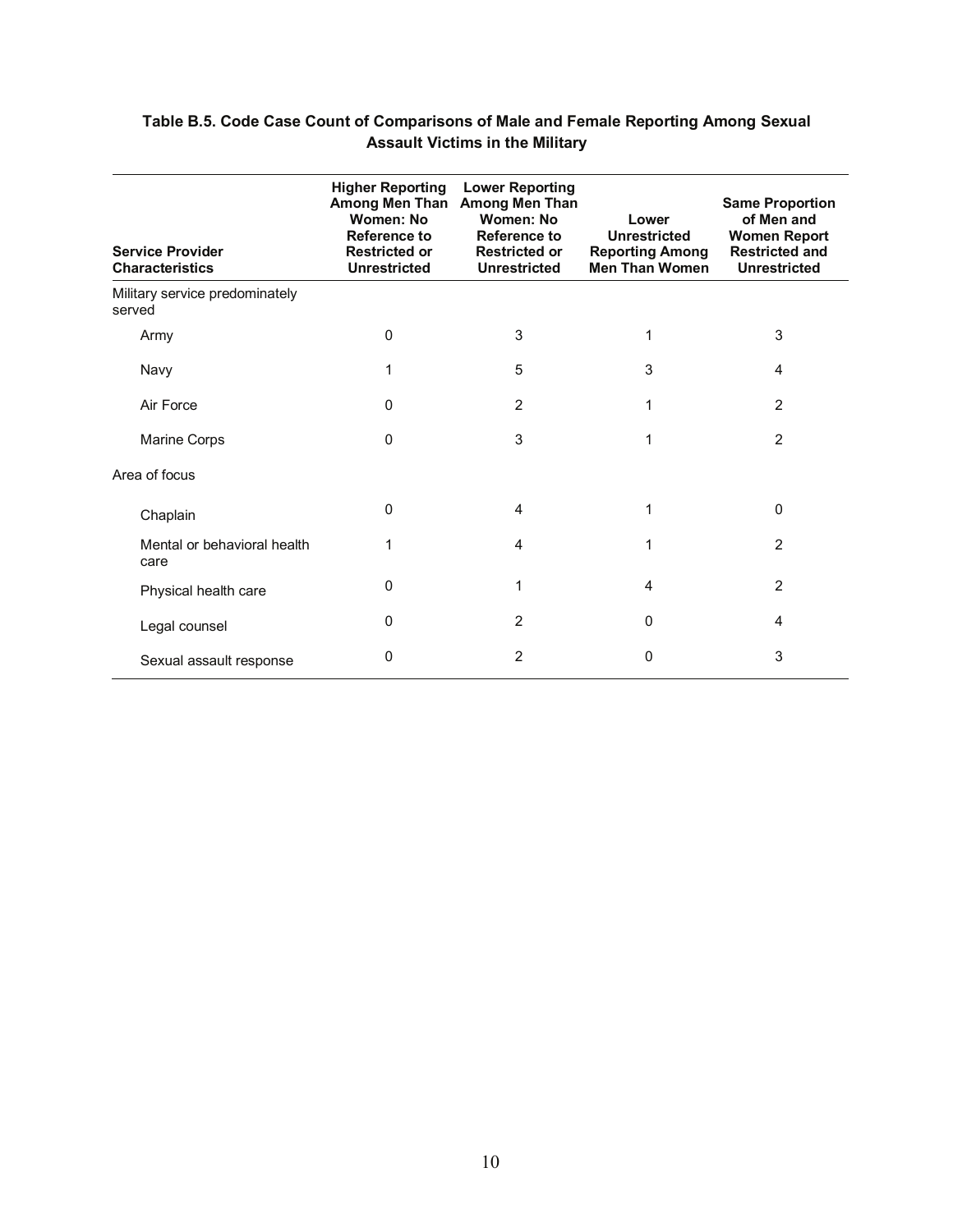| <b>Service Provider</b><br><b>Characteristics</b> | Immediately or<br>Up to One Week | <b>More Than One</b><br><b>Week to Several</b><br><b>Months</b> | One Year or<br>Longer | <b>Estimate Not</b><br><b>Known or Too</b><br><b>Much Variability</b><br><b>Across Cases</b> |
|---------------------------------------------------|----------------------------------|-----------------------------------------------------------------|-----------------------|----------------------------------------------------------------------------------------------|
| Military service predominately<br>served          |                                  |                                                                 |                       |                                                                                              |
| Army                                              | 3                                | 4                                                               | 1                     | 6                                                                                            |
| Navy                                              | 5                                | 1                                                               | $\overline{2}$        | 7                                                                                            |
| Air Force                                         | $\overline{c}$                   | 4                                                               | 1                     | $\mathbf 0$                                                                                  |
| Marine Corps                                      | 1                                | 3                                                               | $\Omega$              | $\overline{7}$                                                                               |
| Area of focus                                     |                                  |                                                                 |                       |                                                                                              |
| Chaplain                                          | 1                                | 0                                                               | 1                     | 4                                                                                            |
| Mental or behavioral health<br>care               | 2                                | 2                                                               | 2                     | 5                                                                                            |
| Physical health care                              | 5                                | 2                                                               | $\Omega$              | $\overline{2}$                                                                               |
| Legal counsel                                     | 0                                | 4                                                               | 1                     | 5                                                                                            |
| Sexual assault response                           | 3                                | 4                                                               | 0                     | 4                                                                                            |

#### **Table B.6. Code Case Count of Time to Report Among Sexual Assault Victims in the Military Who Report**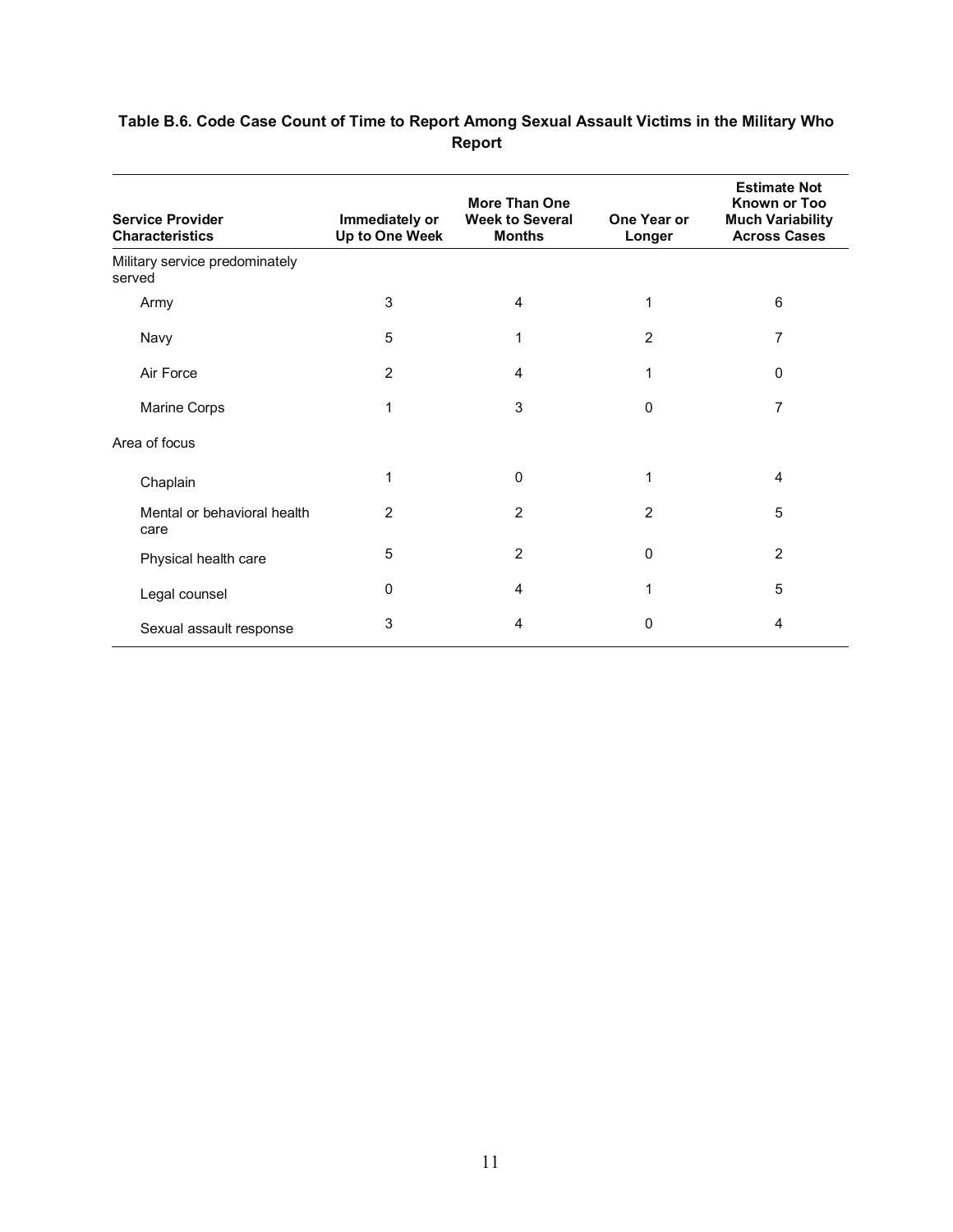| <b>Service Provider</b><br><b>Characteristics</b> | <b>Men Take Less</b><br><b>Time Than</b> | <b>Men Take More</b><br><b>Time Than</b><br>Women to Report Women to Report | <b>Men and Women</b><br><b>Take Equal Time</b><br>to Report | <b>Estimate Not</b><br><b>Known or Too</b><br><b>Much Variability</b><br><b>Across Cases</b> |
|---------------------------------------------------|------------------------------------------|-----------------------------------------------------------------------------|-------------------------------------------------------------|----------------------------------------------------------------------------------------------|
| Military service predominately<br>served          |                                          |                                                                             |                                                             |                                                                                              |
| Army                                              | 0                                        | 2                                                                           | 3                                                           | 3                                                                                            |
| Navy                                              | 4                                        | 3                                                                           | 6                                                           | $\overline{2}$                                                                               |
| Air Force                                         | 2                                        | 0                                                                           | 3                                                           | 1                                                                                            |
| Marine Corps                                      | 1                                        | 1                                                                           | 4                                                           | 3                                                                                            |
| Area of focus                                     |                                          |                                                                             |                                                             |                                                                                              |
| Chaplain                                          | 0                                        | 2                                                                           | 1                                                           | 1                                                                                            |
| Mental or behavioral health<br>care               | 1                                        | 3                                                                           | 3                                                           | 1                                                                                            |
| Physical health care                              | 3                                        | 0                                                                           | $\overline{2}$                                              | 2                                                                                            |
| Legal counsel                                     | 2                                        | 1                                                                           | $\overline{4}$                                              | $\overline{2}$                                                                               |
| Sexual assault response                           | 1                                        | 0                                                                           | 6                                                           | 3                                                                                            |

#### **Table B.7. Code Case Count of Comparisons of Male and Female Time to Report Among Sexual Assault Victims in the Military Who Report**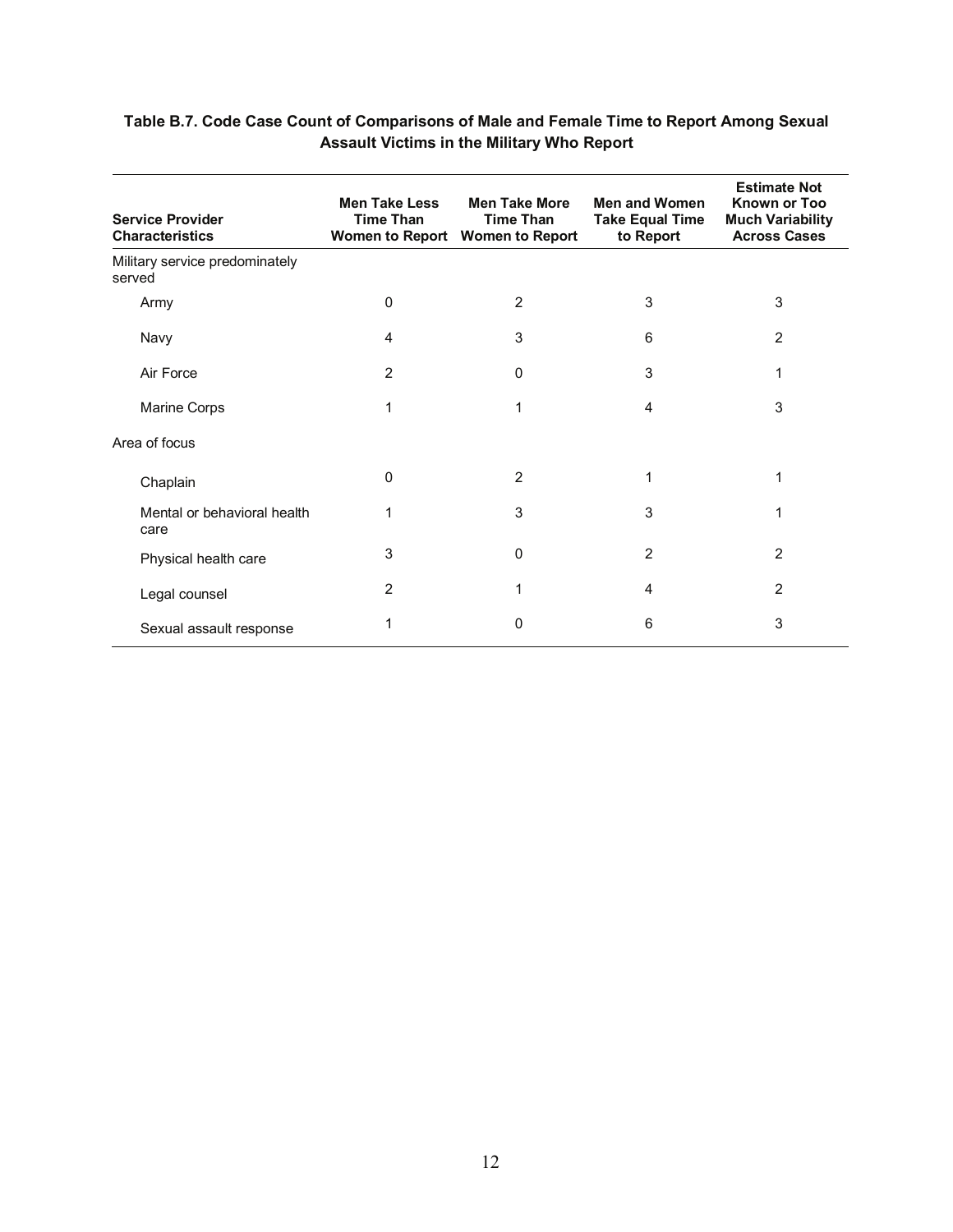| <b>Service Provider</b><br><b>Characteristics</b> | <b>Concerns over</b><br><b>Stigma</b> | Fear of<br><b>Retaliation</b> | Fear of<br><b>Disciplinary</b><br><b>Action</b> | <b>Concerns over</b><br><b>Privacy</b> | Lack of<br>Confidence in<br>the System |
|---------------------------------------------------|---------------------------------------|-------------------------------|-------------------------------------------------|----------------------------------------|----------------------------------------|
| Military service<br>predominately served          |                                       |                               |                                                 |                                        |                                        |
| Army                                              | 11                                    | 9                             | $\overline{2}$                                  | 5                                      | 1                                      |
| Navy                                              | 13                                    | 11                            | $\overline{4}$                                  | 7                                      | 6                                      |
| Air Force                                         | 6                                     | 9                             | 0                                               | 7                                      | 3                                      |
| Marine Corps                                      | 11                                    | 11                            | 5                                               | 6                                      | $\overline{4}$                         |
| Area of focus                                     |                                       |                               |                                                 |                                        |                                        |
| Chaplain                                          | 8                                     | 8                             | 3                                               | 5                                      | 3                                      |
| Mental or behavioral<br>health care               | 9                                     | 10                            | $\overline{2}$                                  | $\overline{7}$                         | 4                                      |
| Physical health care                              | 8                                     | 6                             | 4                                               | 5                                      | 1                                      |
| Legal counsel                                     | 8                                     | 8                             | 1                                               | 3                                      | $\overline{2}$                         |
| Sexual assault<br>response                        | 8                                     | 8                             | 1                                               | 5                                      | 4                                      |

#### **Table B.8. Code Case Count of Common Reasons for Not Reporting Among Sexual Assault Victims in the Military**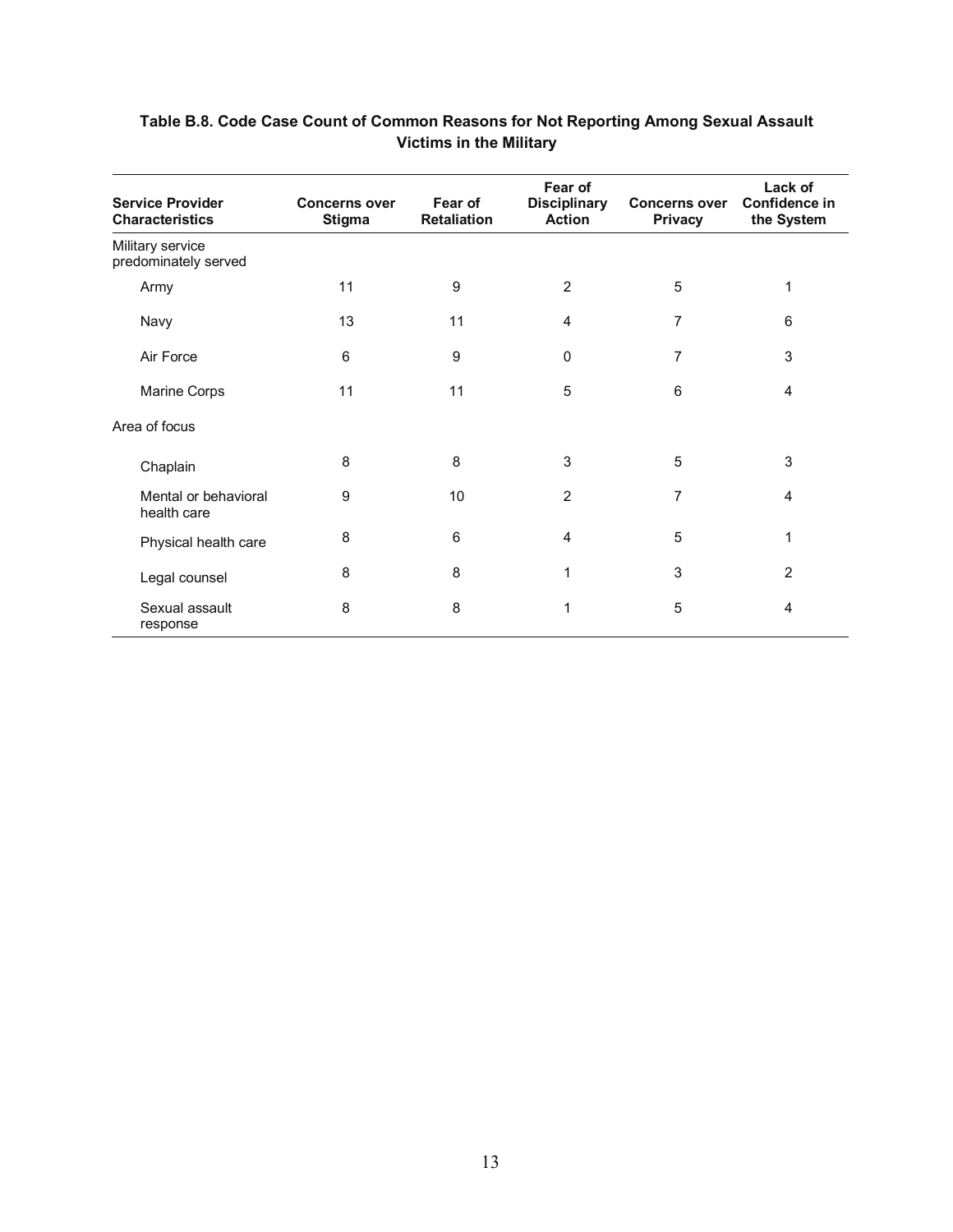| <b>Service Provider</b><br><b>Characteristics</b> | <b>Men Have More</b><br><b>Stigma-Related</b><br><b>Concerns</b> | <b>Men Have More</b><br><b>Privacy Concerns</b> | <b>Women Have</b><br><b>More Career-</b><br><b>Specific Concerns</b> | <b>Men and Women</b><br>Do Not Differ in<br><b>Their Reasons for</b><br><b>Not Reporting</b> |
|---------------------------------------------------|------------------------------------------------------------------|-------------------------------------------------|----------------------------------------------------------------------|----------------------------------------------------------------------------------------------|
| Military service predominately<br>served          |                                                                  |                                                 |                                                                      |                                                                                              |
| Army                                              | 8                                                                | 1                                               | $\overline{2}$                                                       | $\overline{2}$                                                                               |
| Navy                                              | 7                                                                | 1                                               | $\overline{2}$                                                       | 6                                                                                            |
| Air Force                                         | 3                                                                | $\overline{2}$                                  | 0                                                                    | 3                                                                                            |
| Marine Corps                                      | 3                                                                | 0                                               | 0                                                                    | 3                                                                                            |
| Area of focus                                     |                                                                  |                                                 |                                                                      |                                                                                              |
| Chaplain                                          | 4                                                                | 0                                               | 0                                                                    | 3                                                                                            |
| Mental or behavioral health<br>care               | 5                                                                | 0                                               | 0                                                                    | 4                                                                                            |
| Physical health care                              | 3                                                                | 3                                               | 1                                                                    | 1                                                                                            |
| Legal counsel                                     | 4                                                                | 0                                               |                                                                      | 3                                                                                            |
| Sexual assault response                           | 5                                                                |                                                 | 2                                                                    | 3                                                                                            |

#### **Table B.9. Code Case Count of Comparisons of Male and Female Common Reasons for Not Reporting Among Sexual Assault Victims in the Military**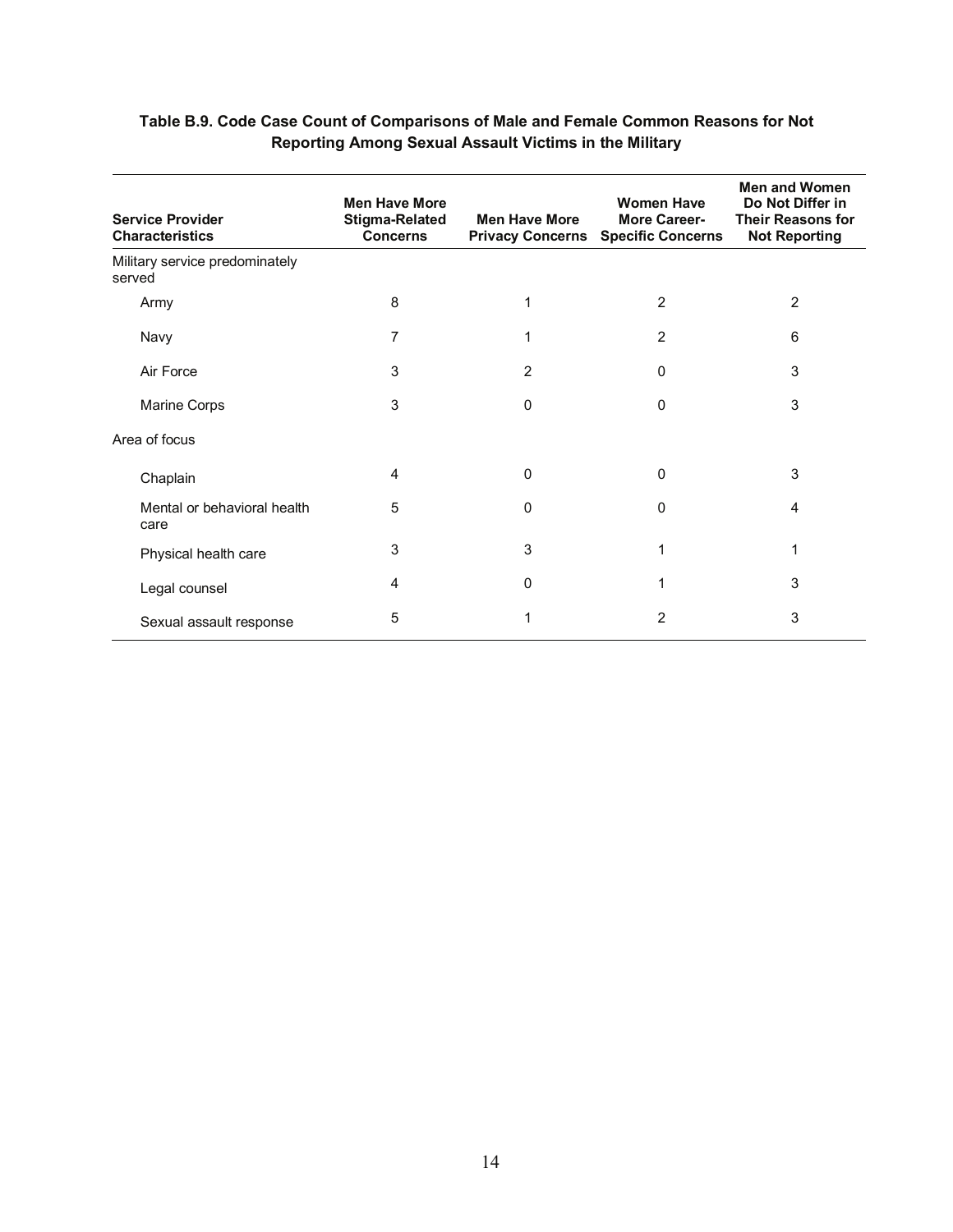| <b>Service</b><br>Provider<br><b>Characteristics</b> | Desire to<br>Obtain<br><b>Justice</b> | Desire to<br><b>Prevent or</b><br>Stop the<br><b>Assault of</b><br><b>Others</b> | Desire to<br><b>Prevent or</b><br>Stop the<br><b>Assault of</b><br><b>Self</b> | Desire to<br><b>Have</b><br><b>Access to</b><br><b>Certain</b><br><b>Rights or</b><br><b>Services</b> | <b>Unintended</b><br><b>Report During</b><br><b>Discussion with</b><br><b>Commander or</b><br>Colleague | <b>Assault</b><br><b>Affecting</b><br>an Aspect<br>of One's<br>Life | <b>Others</b><br>Encouraged<br>the Victim to<br><b>Report</b> |
|------------------------------------------------------|---------------------------------------|----------------------------------------------------------------------------------|--------------------------------------------------------------------------------|-------------------------------------------------------------------------------------------------------|---------------------------------------------------------------------------------------------------------|---------------------------------------------------------------------|---------------------------------------------------------------|
| Military service<br>predominately<br>served          |                                       |                                                                                  |                                                                                |                                                                                                       |                                                                                                         |                                                                     |                                                               |
| Army                                                 | $\overline{4}$                        | $\overline{4}$                                                                   | 1                                                                              | 8                                                                                                     | $\overline{2}$                                                                                          | 4                                                                   | $\overline{2}$                                                |
| Navy                                                 | $\boldsymbol{9}$                      | 6                                                                                | $\overline{2}$                                                                 | 4                                                                                                     | 4                                                                                                       | $\mathbf 0$                                                         | 1                                                             |
| Air Force                                            | 4                                     | 5                                                                                | $\mathbf 0$                                                                    | 8                                                                                                     | 3                                                                                                       | $\mathbf{0}$                                                        | $\pmb{0}$                                                     |
| Marine<br>Corps                                      | 6                                     | 3                                                                                | 1                                                                              | 5                                                                                                     | $\mathbf{1}$                                                                                            | 1                                                                   | 1                                                             |
| Area of focus                                        |                                       |                                                                                  |                                                                                |                                                                                                       |                                                                                                         |                                                                     |                                                               |
| Chaplain                                             | 7                                     | 5                                                                                | $\Omega$                                                                       | $\overline{2}$                                                                                        | 1                                                                                                       | 1                                                                   | $\pmb{0}$                                                     |
| Mental or<br>behavioral<br>health care               | 5                                     | 3                                                                                | 1                                                                              | 4                                                                                                     | 4                                                                                                       | 1                                                                   | 1                                                             |
| Physical<br>health care                              | 0                                     | $\mathbf 0$                                                                      | $\Omega$                                                                       | $\overline{7}$                                                                                        | 0                                                                                                       | $\mathbf 0$                                                         | $\pmb{0}$                                                     |
| Legal<br>counsel                                     | 9                                     | $\overline{7}$                                                                   | 3                                                                              | 6                                                                                                     | 3                                                                                                       | $\overline{2}$                                                      | $\overline{2}$                                                |
| Sexual<br>assault<br>response                        | $\overline{2}$                        | 3                                                                                | 0                                                                              | 6                                                                                                     | $\overline{2}$                                                                                          | 1                                                                   | 1                                                             |

#### **Table B.10. Code Case Count of Common Reasons for Reporting Among Sexual Assault Victims in the Military**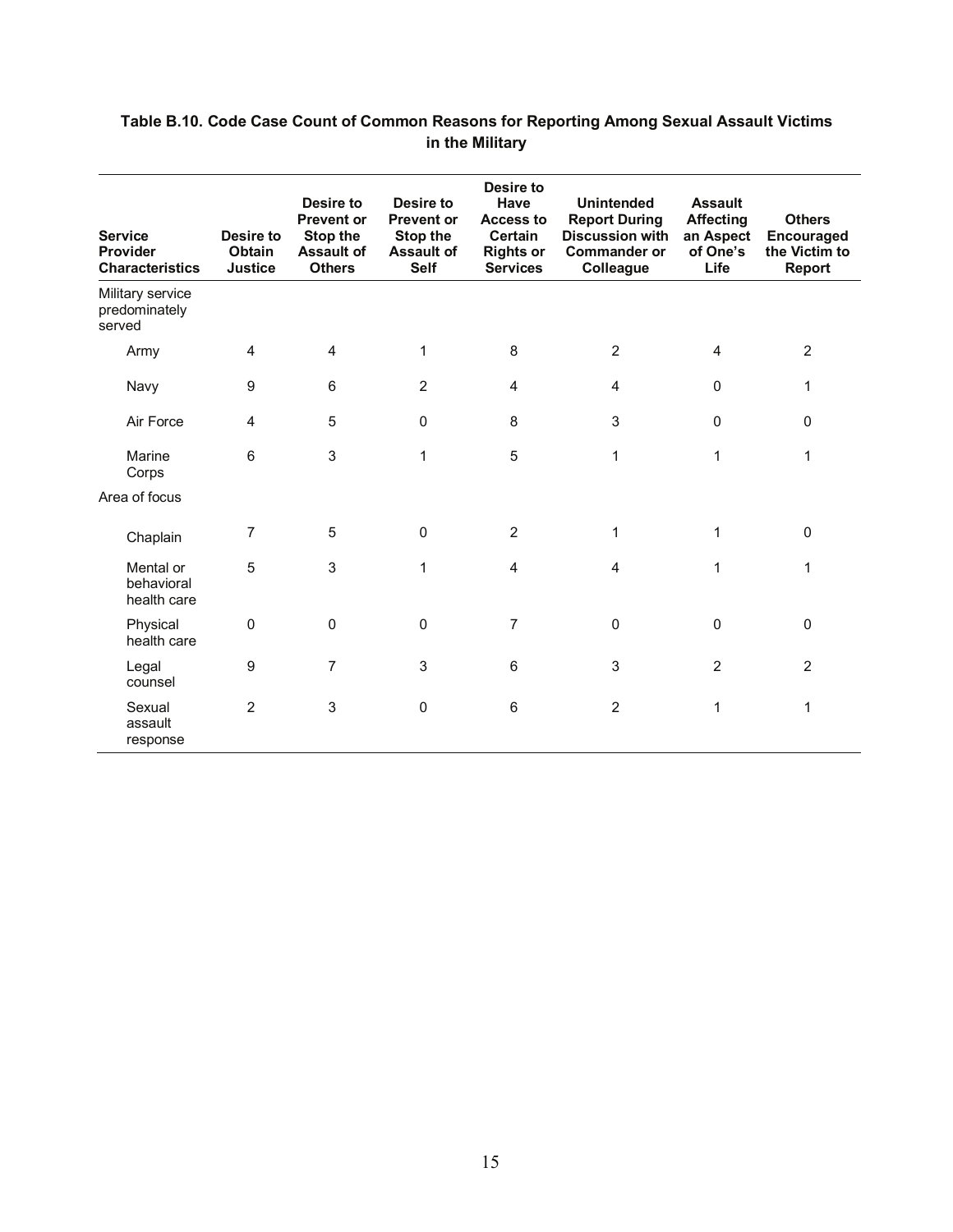| <b>Service Provider Characteristics</b> | No Differences in Reasons for<br><b>Reporting</b> | <b>Unable to Comment on</b><br><b>Whether There Are</b><br><b>Differences in Reasons for</b><br><b>Reporting</b> |
|-----------------------------------------|---------------------------------------------------|------------------------------------------------------------------------------------------------------------------|
| Military service predominately served   | $\overline{4}$                                    | $\overline{2}$                                                                                                   |
| Army                                    | 9                                                 | 1                                                                                                                |
| Navy                                    | 3                                                 | $\overline{2}$                                                                                                   |
| Air Force                               | 5                                                 | $\overline{2}$                                                                                                   |
| Marine Corps                            | 4                                                 | $\overline{2}$                                                                                                   |
| Area of focus                           |                                                   |                                                                                                                  |
| Chaplain                                | 1                                                 | 3                                                                                                                |
| Mental or behavioral health care        | 4                                                 | 1                                                                                                                |
| Physical health care                    | 5                                                 | 1                                                                                                                |
| Legal counsel                           | 7                                                 | $\overline{2}$                                                                                                   |
| Sexual assault response                 | 4                                                 | 0                                                                                                                |

#### **Table B.11. Code Case Count of Comparisons of Male and Female Common Reasons for Reporting Among Sexual Assault Victims in the Military**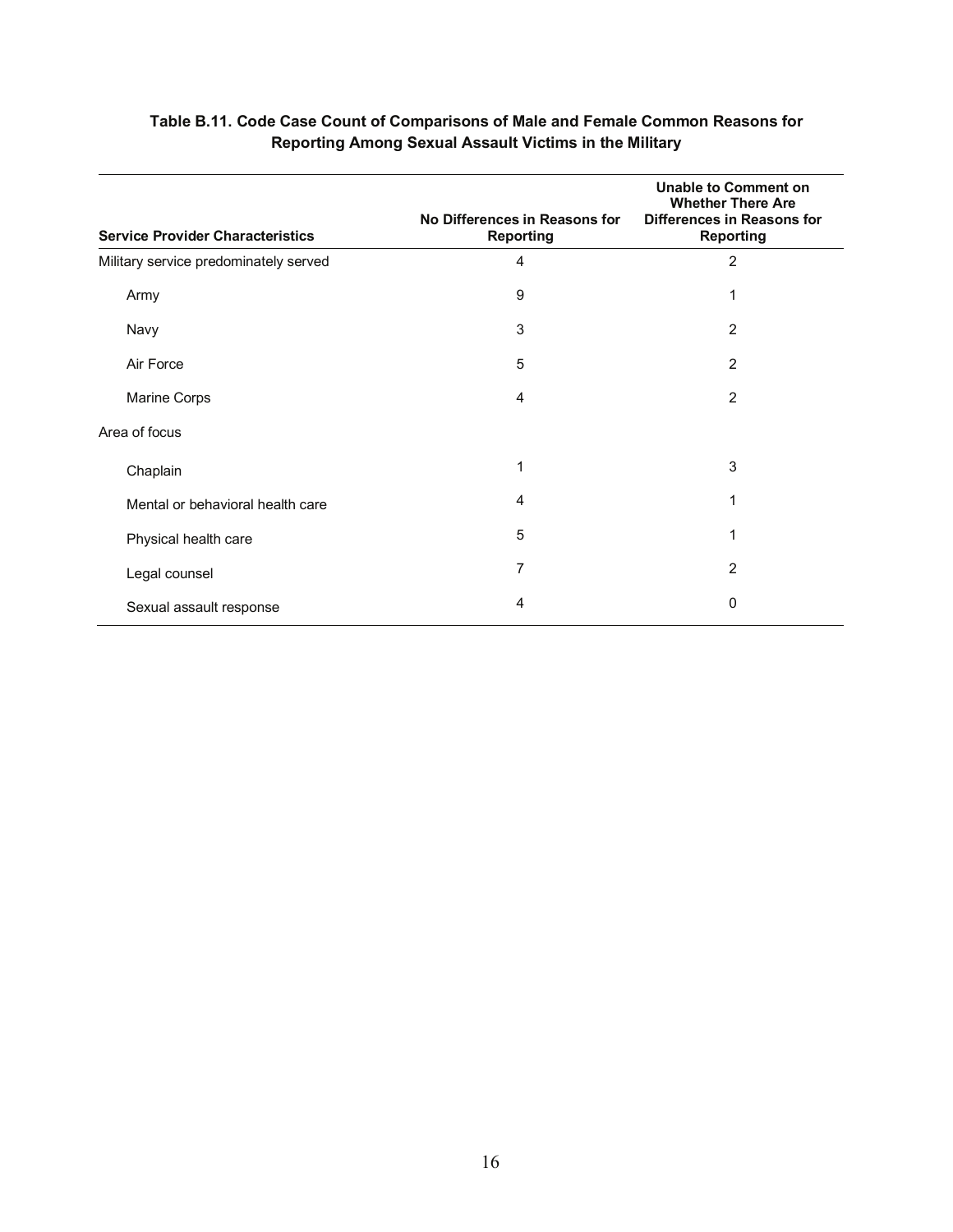| <b>Service Provider</b><br><b>Characteristics</b> | <b>Victim</b><br>Advocate<br><b>Services</b> | <b>SARC or</b><br><b>SAPR</b><br><b>Services</b> | <b>Behavioral or</b><br><b>Mental Health</b><br><b>Services</b> | <b>Legal Counsel</b> | Chaplain<br><b>Support</b> | <b>Medical</b><br><b>Services</b> |
|---------------------------------------------------|----------------------------------------------|--------------------------------------------------|-----------------------------------------------------------------|----------------------|----------------------------|-----------------------------------|
| Military service<br>predominately served          |                                              |                                                  |                                                                 |                      |                            |                                   |
| Army                                              | 6                                            | 4                                                | 14                                                              | 8                    | 3                          | 8                                 |
| Navy                                              | 12                                           | 6                                                | $\boldsymbol{9}$                                                | 5                    | 4                          | $\overline{7}$                    |
| Air Force                                         | 1                                            | 5                                                | 6                                                               | 1                    | 3                          | $\overline{2}$                    |
| Marine Corps                                      | 5                                            | 3                                                | 11                                                              | $6\phantom{1}$       | 4                          | $\overline{4}$                    |
| Area of focus                                     |                                              |                                                  |                                                                 |                      |                            |                                   |
| Chaplain                                          | 5                                            | 5                                                | $\overline{7}$                                                  | $\overline{2}$       | 6                          | 4                                 |
| Mental or<br>behavioral health<br>care            | 4                                            | 4                                                | 8                                                               | 3                    | 3                          | 7                                 |
| Physical health<br>care                           | 6                                            | 3                                                | 9                                                               | $\overline{2}$       | 1                          | $\overline{7}$                    |
| Legal counsel                                     | 6                                            | $\overline{2}$                                   | 9                                                               | 4                    | 1                          | $\mathbf 0$                       |
| Sexual assault<br>response                        | 3                                            | 4                                                | $\overline{7}$                                                  | 9                    | 3                          | 3                                 |

#### **Table B.12. Code Case Count of Resources Offered to Sexual Assault Victims in the Military**

NOTE: SAPR = sexual assault prevention and response; SARC = sexual assault response coordinator.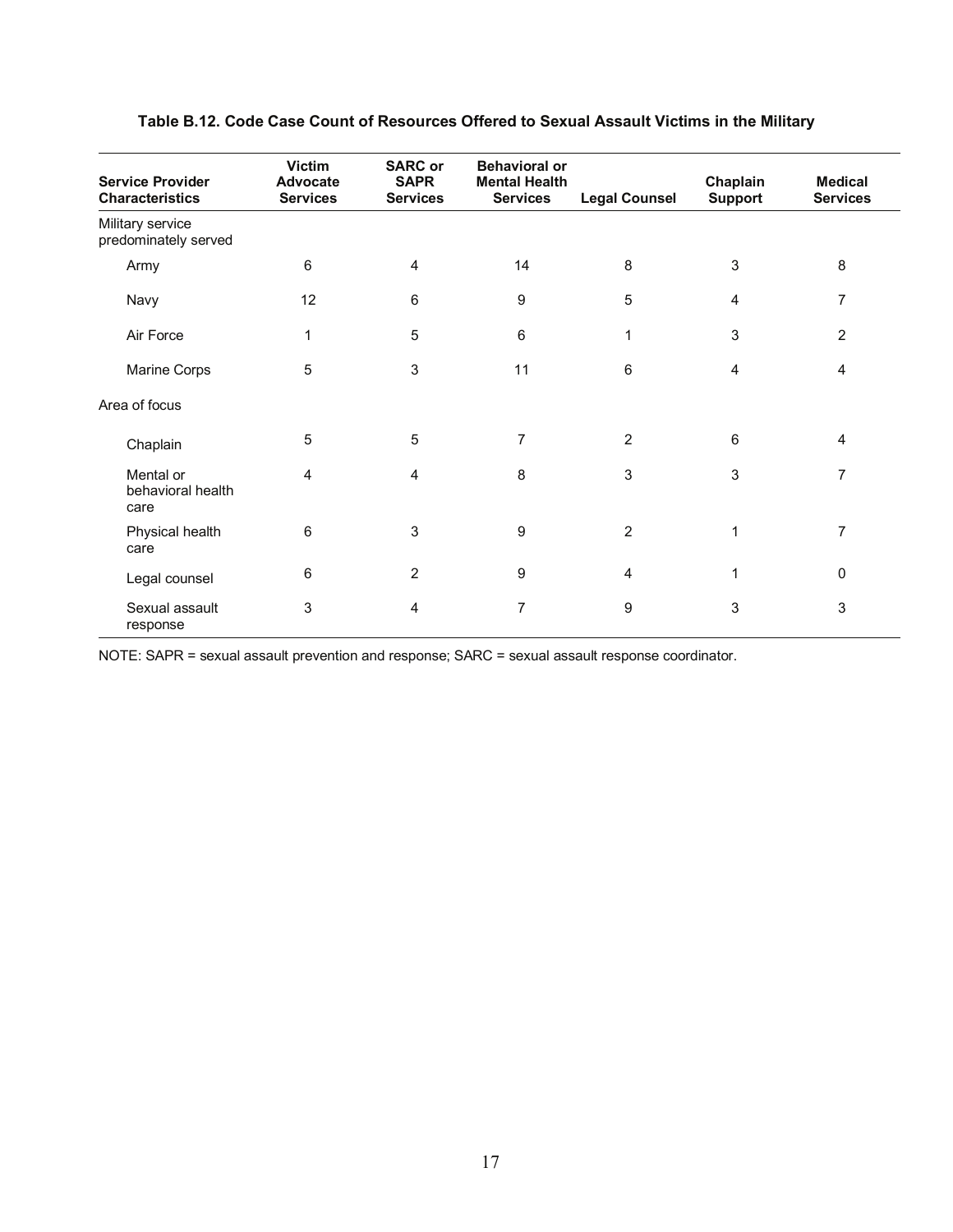| <b>Service Provider Characteristics</b> | <b>No Difference in Resources</b><br><b>Offered</b> | <b>Gender-Specific Resources</b><br><b>Offered</b> |
|-----------------------------------------|-----------------------------------------------------|----------------------------------------------------|
| Military service predominately served   |                                                     |                                                    |
| Army                                    | 8                                                   | 4                                                  |
| Navy                                    | 12                                                  | 1                                                  |
| Air Force                               | 4                                                   | 0                                                  |
| Marine Corps                            | 10                                                  | 0                                                  |
| Area of focus                           |                                                     |                                                    |
| Chaplain                                | 5                                                   | 1                                                  |
| Mental or behavioral health care        | 8                                                   | 3                                                  |
| Physical health care                    | 6                                                   | 1                                                  |
| Legal counsel                           | 7                                                   | 0                                                  |
| Sexual assault response                 | 8                                                   | 0                                                  |

#### **Table B.13. Code Case Count of Comparisons of Male and Female Resource Offerings Among Sexual Assault Victims in the Military**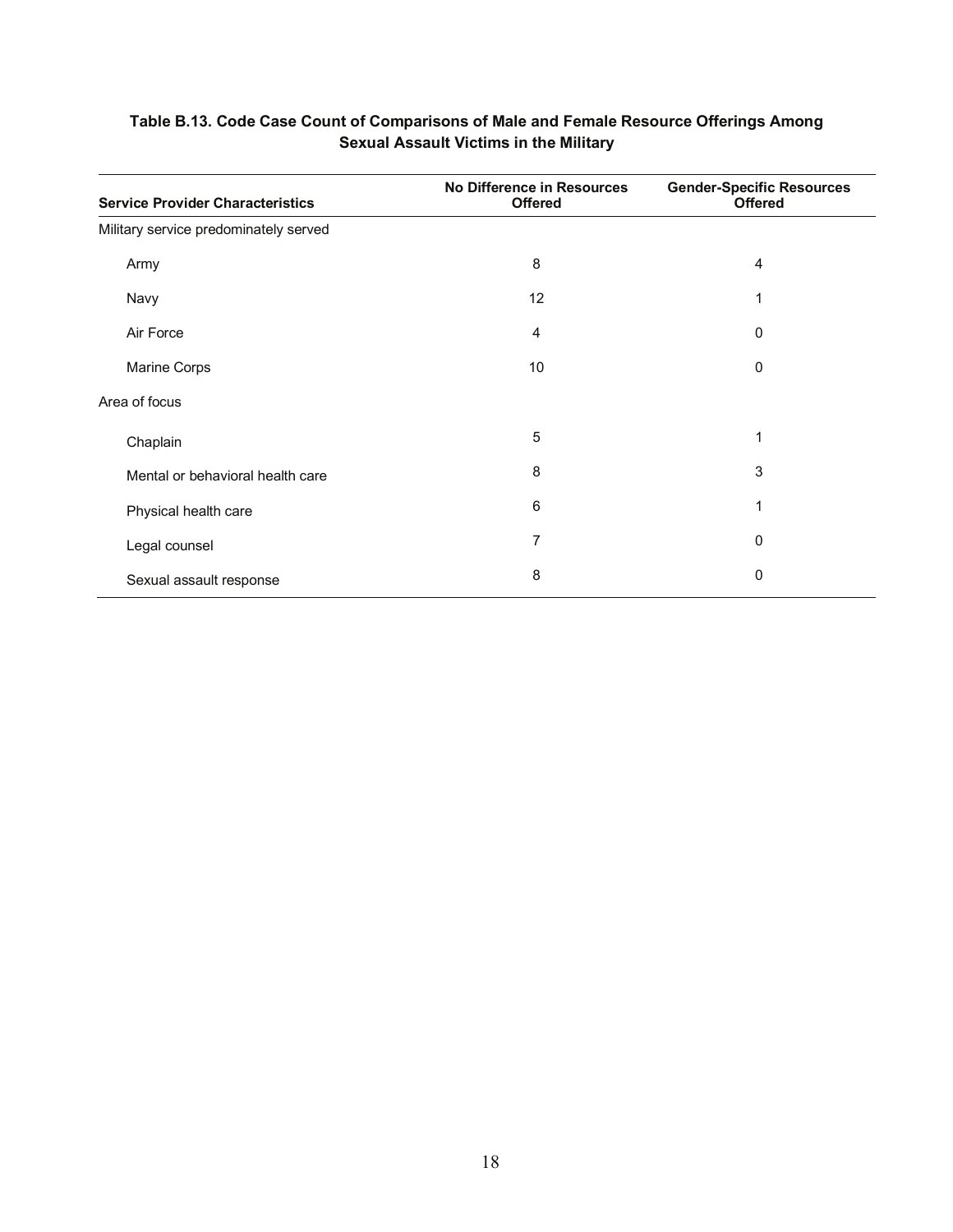| <b>Service Provider</b><br><b>Characteristics</b> | <b>Most Do Not</b><br><b>Follow Up on</b><br><b>Resources</b> | <b>Approximately</b><br>Half Follow Up on<br><b>Resources</b> | <b>Most Follow Up</b><br>on Resources | <b>Cannot Comment</b><br>on the Proportion<br>That Follow Up on<br><b>Resources</b> |
|---------------------------------------------------|---------------------------------------------------------------|---------------------------------------------------------------|---------------------------------------|-------------------------------------------------------------------------------------|
| Military service predominately<br>served          |                                                               |                                                               |                                       |                                                                                     |
| Army                                              | 1                                                             | $\Omega$                                                      | 3                                     | 1                                                                                   |
| Navy                                              | 1                                                             |                                                               | 6                                     | 1                                                                                   |
| Air Force                                         | 0                                                             | 0                                                             | $\overline{2}$                        | 2                                                                                   |
| Marine Corps                                      | 4                                                             | 0                                                             | 3                                     | 0                                                                                   |
| Area of focus                                     |                                                               |                                                               |                                       |                                                                                     |
| Chaplain                                          | 1                                                             | 1                                                             | 3                                     | 0                                                                                   |
| Mental or behavioral health<br>care               | 2                                                             | 0                                                             | 4                                     |                                                                                     |
| Physical health care                              | 1                                                             | 0                                                             | 1                                     | 1                                                                                   |
| Legal counsel                                     | 0                                                             | 0                                                             | 4                                     |                                                                                     |
| Sexual assault response                           | 2                                                             | 0                                                             | 2                                     |                                                                                     |

#### **Table B.14. Code Case Count of Follow-Up on Resources Offered Among Sexual Assault Victims in the Military**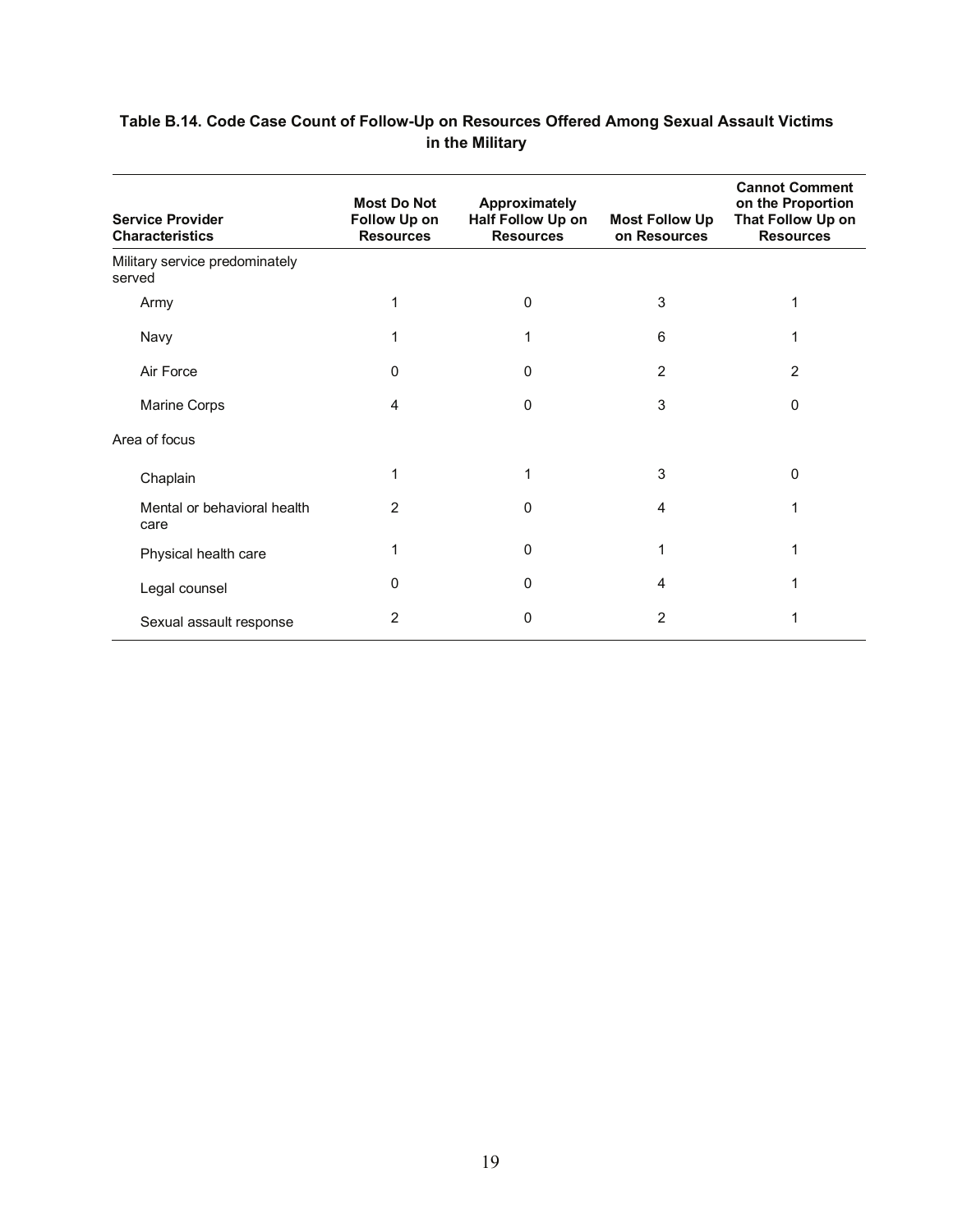| <b>Service Provider</b><br><b>Characteristics</b> | <b>Men Less</b><br><b>Receptive Than</b><br><b>Women</b> | <b>Men and Women</b><br><b>Equally Receptive</b> | <b>Men More</b><br><b>Receptive Than</b><br>Women | <b>Cannot Comment</b><br>on Comparison |
|---------------------------------------------------|----------------------------------------------------------|--------------------------------------------------|---------------------------------------------------|----------------------------------------|
| Military service predominately<br>served          |                                                          |                                                  |                                                   |                                        |
| Army                                              | 7                                                        | 3                                                | $\Omega$                                          | 1                                      |
| Navy                                              | 9                                                        | 7                                                | $\mathbf{0}$                                      | 0                                      |
| Air Force                                         | 1                                                        | 3                                                |                                                   | 0                                      |
| Marine Corps                                      | 3                                                        | 4                                                | $\overline{2}$                                    | $\Omega$                               |
| Area of focus                                     |                                                          |                                                  |                                                   |                                        |
| Chaplain                                          | 3                                                        | 3                                                | $\mathbf 0$                                       | 1                                      |
| Mental or behavioral health<br>care               | 4                                                        | 4                                                | 1                                                 | 0                                      |
| Physical health care                              | 5                                                        | 3                                                | $\mathbf{0}$                                      | 0                                      |
| Legal counsel                                     | 3                                                        | 5                                                |                                                   | 0                                      |
| Sexual assault response                           | 5                                                        | 2                                                |                                                   | 0                                      |

#### **Table B.15. Code Case Count of Comparisons of Male and Female Receptivity to Resources Offered Among Sexual Assault Victims in the Military**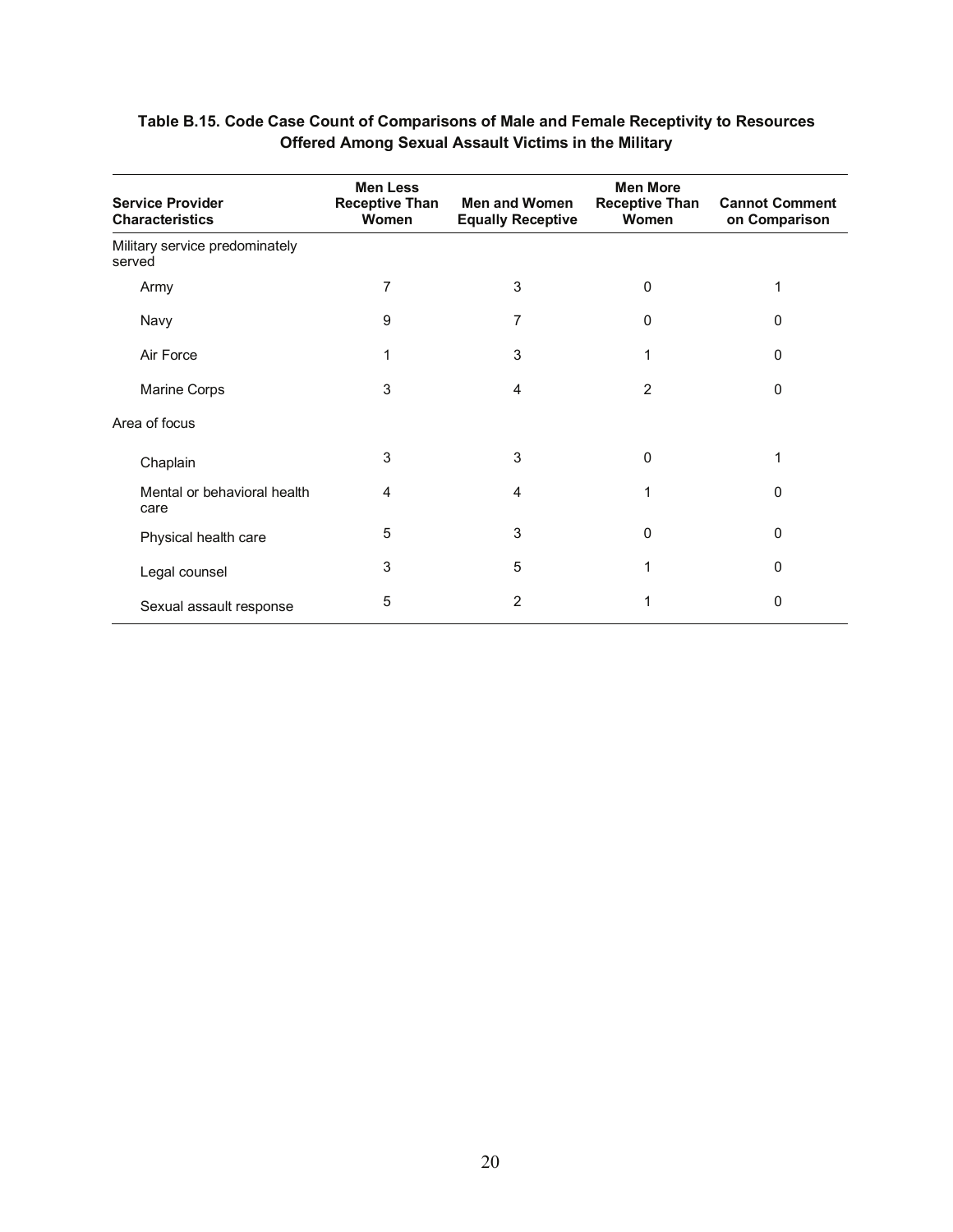| <b>Service Provider Characteristics</b> | <b>Victims Do Have Concerns</b><br>with Accessing DoD or<br><b>Military Resources</b> | <b>Victims Do Not Have</b><br><b>Concerns with Accessing</b><br><b>DoD or Military Resources</b> |
|-----------------------------------------|---------------------------------------------------------------------------------------|--------------------------------------------------------------------------------------------------|
| Military service predominately served   |                                                                                       |                                                                                                  |
| Army                                    | 4                                                                                     | 7                                                                                                |
| Navy                                    | 7                                                                                     | 8                                                                                                |
| Air Force                               | 3                                                                                     | 3                                                                                                |
| <b>Marine Corps</b>                     | $\overline{2}$                                                                        | 5                                                                                                |
| Area of focus                           |                                                                                       |                                                                                                  |
| Chaplain                                | 5                                                                                     | $\overline{2}$                                                                                   |
| Mental or behavioral health care        | 2                                                                                     | 6                                                                                                |
| Physical health care                    | 2                                                                                     | 5                                                                                                |
| Legal counsel                           | 4                                                                                     | 4                                                                                                |
| Sexual assault response                 | 3                                                                                     | 6                                                                                                |

#### **Table B.16. Code Case Count of Whether There Are Concerns with Accessing DoD or Military Resources Among Sexual Assault Victims in the Military**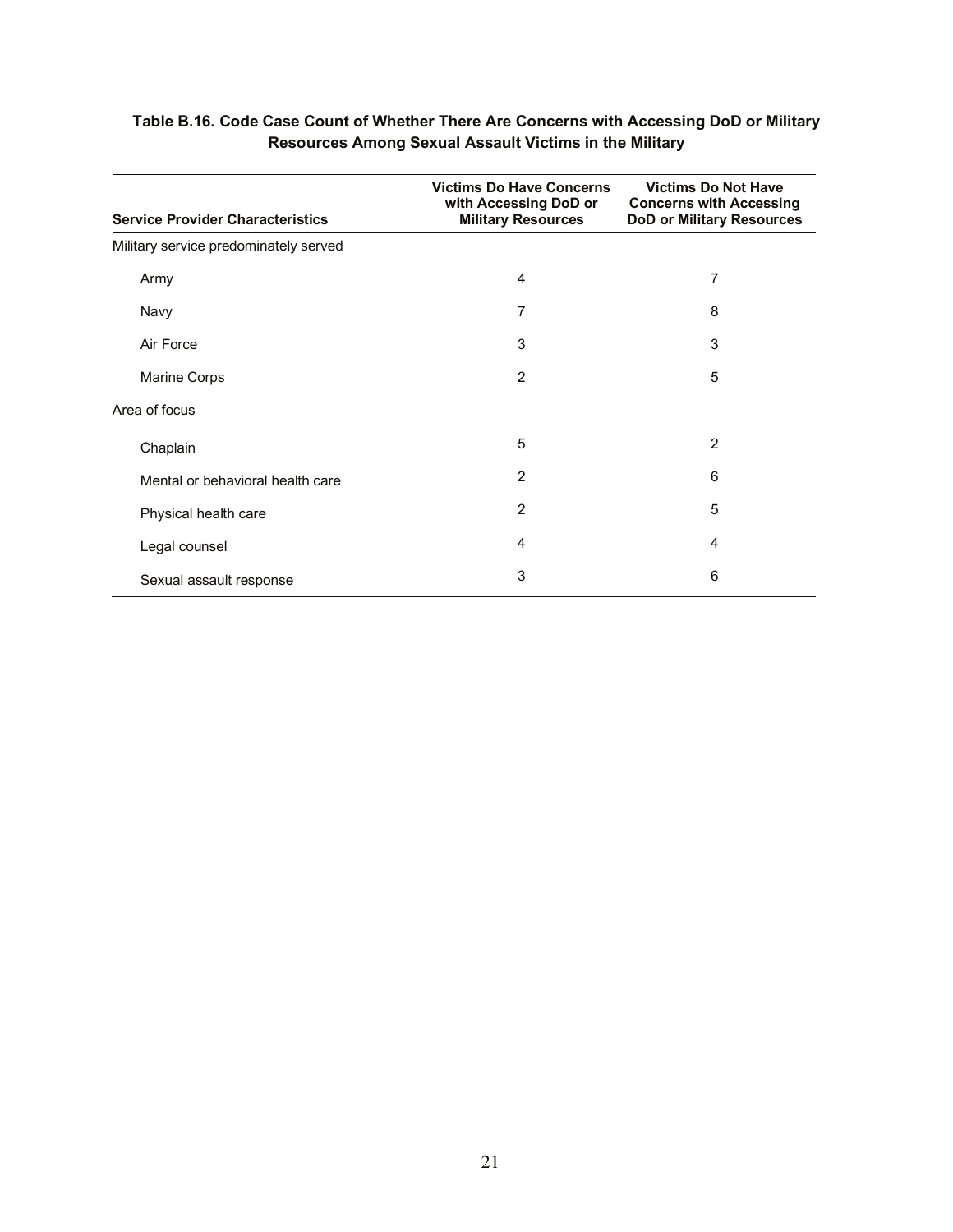| <b>Service Provider Characteristics</b> | <b>Privacy or</b><br>Confidentiality | <b>Career Impact or</b><br><b>Disqualification</b> | <b>Having to Access</b><br><b>Services During Duty</b><br><b>Hours</b> |
|-----------------------------------------|--------------------------------------|----------------------------------------------------|------------------------------------------------------------------------|
| Military service predominately served   |                                      |                                                    |                                                                        |
| Army                                    | 3                                    | $\mathbf{0}$                                       |                                                                        |
| Navy                                    | 3                                    | 3                                                  |                                                                        |
| Air Force                               | 2                                    | 3                                                  | $\Omega$                                                               |
| Marine Corps                            | 2                                    | $\mathbf{0}$                                       | $\mathbf{0}$                                                           |
| Area of focus                           |                                      |                                                    |                                                                        |
| Chaplain                                | 2                                    | $\overline{2}$                                     | 0                                                                      |
| Mental or behavioral health care        | 3                                    | $\mathbf{0}$                                       | 0                                                                      |
| Physical health care                    | 2                                    | $\Omega$                                           | $\Omega$                                                               |
| Legal counsel                           |                                      | 4                                                  | 2                                                                      |
| Sexual assault response                 | 2                                    | 0                                                  | 0                                                                      |

#### **Table B.17. Code Case Count of Reasons for Concerns with Accessing DoD or Military Services or Resources Among Sexual Assault Victims in the Military**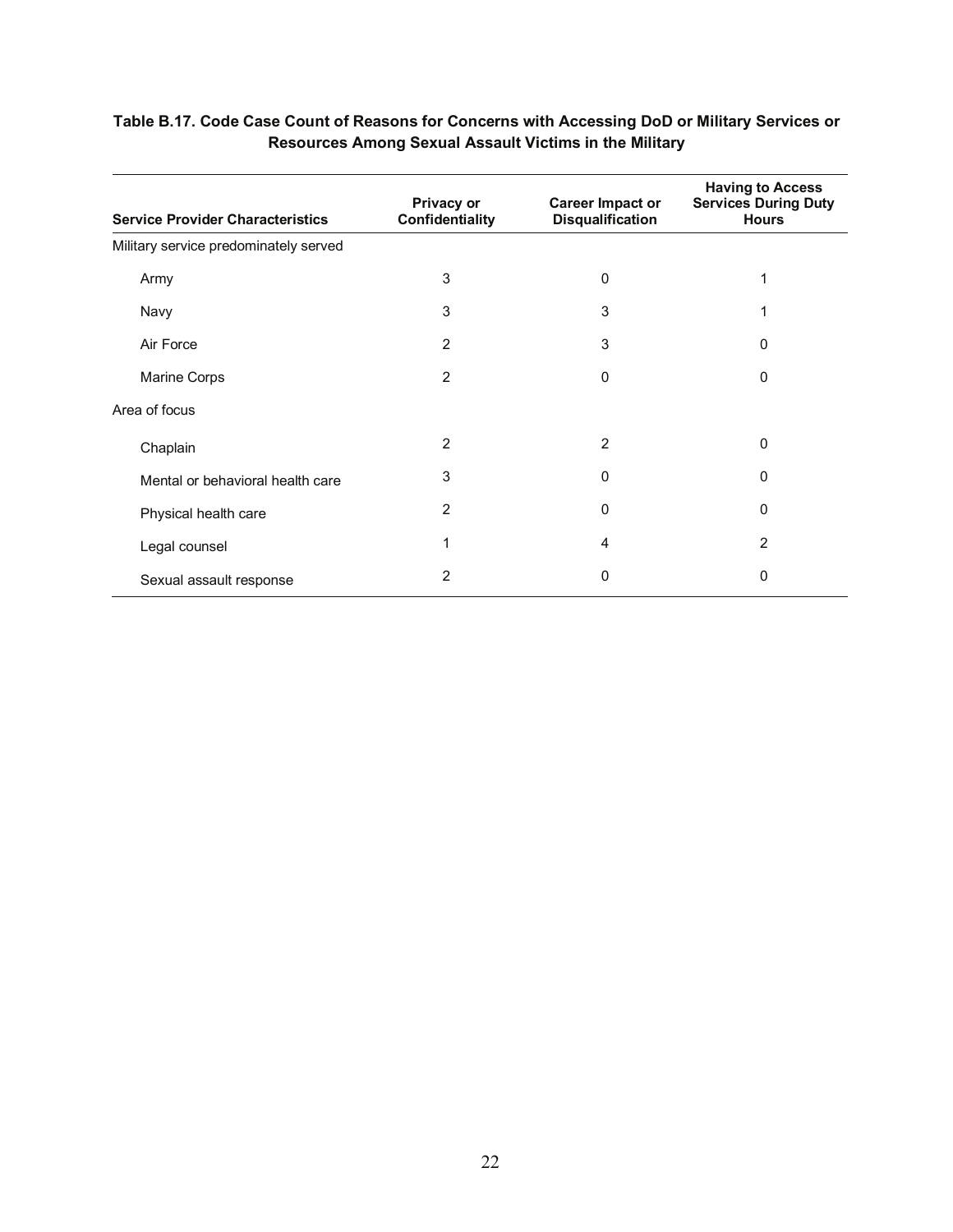| <b>Service Provider</b><br><b>Characteristics</b> | <b>No Additional</b><br><b>Resources</b><br><b>Needed</b> | <b>Male-Specific</b><br><b>Support or</b><br><b>Counselors</b> | <b>Increased</b><br><b>Awareness of</b><br><b>Male Sexual</b><br><b>Assault</b> | <b>Improved Privacy</b><br>for Accessing<br><b>Resources or</b><br><b>Services</b> |
|---------------------------------------------------|-----------------------------------------------------------|----------------------------------------------------------------|---------------------------------------------------------------------------------|------------------------------------------------------------------------------------|
| Military service predominately<br>served          |                                                           |                                                                |                                                                                 |                                                                                    |
| Army                                              | 2                                                         | 6                                                              | 2                                                                               | 1                                                                                  |
| Navy                                              | 6                                                         | 6                                                              | 1                                                                               |                                                                                    |
| Air Force                                         | 3                                                         | 3                                                              | 1                                                                               | $\Omega$                                                                           |
| Marine Corps                                      | 3                                                         | 3                                                              | 3                                                                               | $\Omega$                                                                           |
| Area of focus                                     |                                                           |                                                                |                                                                                 |                                                                                    |
| Chaplain                                          | 2                                                         | 3                                                              | 0                                                                               | $\Omega$                                                                           |
| Mental or behavioral health<br>care               | 3                                                         | 3                                                              | 2                                                                               | 1                                                                                  |
| Physical health care                              | 2                                                         | 4                                                              | 1                                                                               | $\Omega$                                                                           |
| Legal counsel                                     | 4                                                         | 5                                                              | 2                                                                               | $\Omega$                                                                           |
| Sexual assault response                           | 3                                                         | 3                                                              | 2                                                                               | 1                                                                                  |

#### **Table B.18. Code Case Count of Resources Needed for Male Sexual Assault Victims in the Military**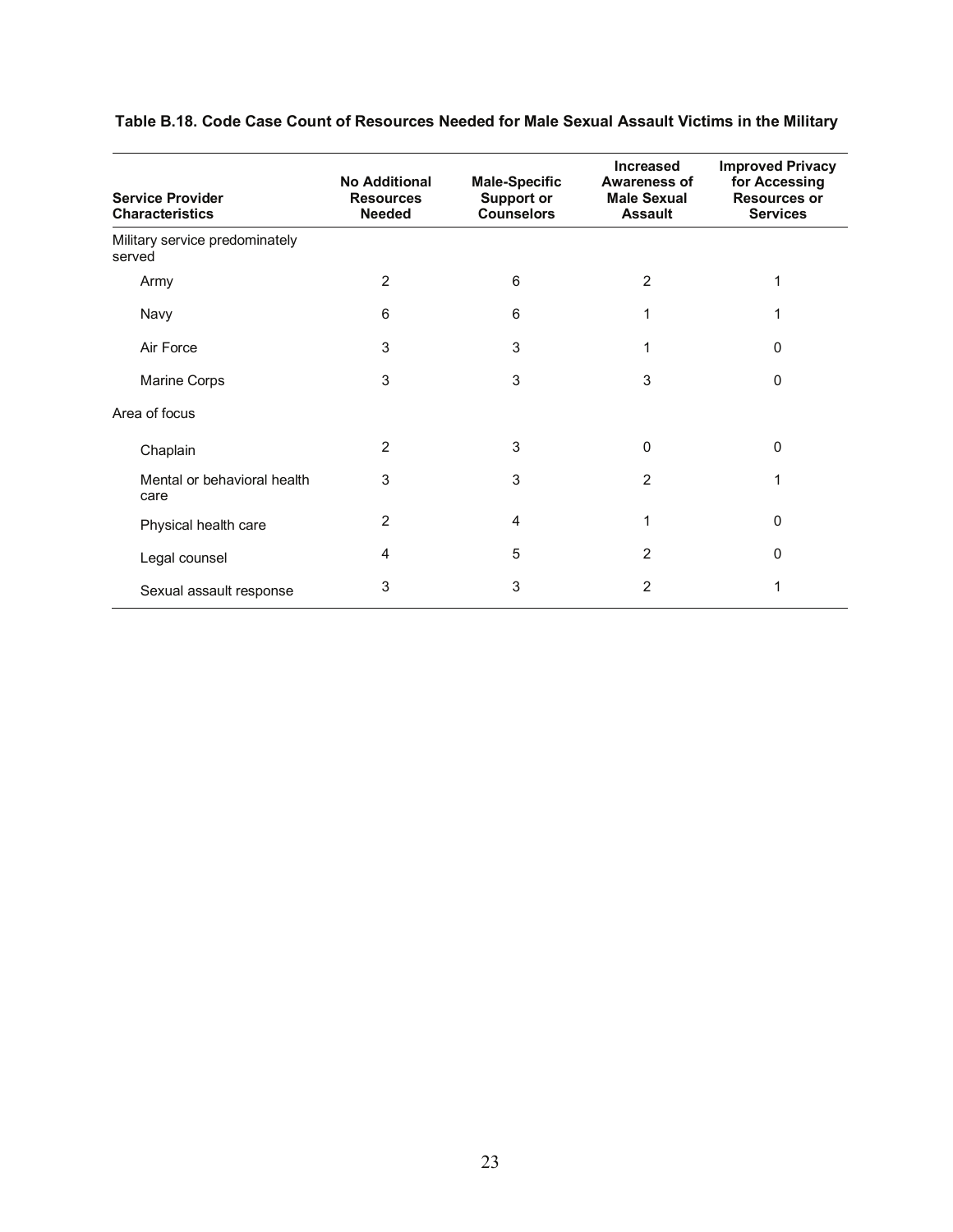| <b>Service Provider Characteristics</b> | Servicemembers Have Limited or<br>No Awareness or Knowledge of<br><b>Male Sexual Assault</b> | Servicemembers Are Aware of<br>and Knowledgeable About<br><b>Male Sexual Assault</b> |
|-----------------------------------------|----------------------------------------------------------------------------------------------|--------------------------------------------------------------------------------------|
| Military service predominately served   |                                                                                              |                                                                                      |
| Army                                    | 4                                                                                            | 2                                                                                    |
| Navy                                    | 7                                                                                            | 8                                                                                    |
| Air Force                               | 2                                                                                            | 2                                                                                    |
| Marine Corps                            | 6                                                                                            | 6                                                                                    |
| Area of focus                           |                                                                                              |                                                                                      |
| Chaplain                                | $\overline{2}$                                                                               | 5                                                                                    |
| Mental or behavioral health care        | 5                                                                                            | 2                                                                                    |
| Physical health care                    | $\overline{2}$                                                                               | 4                                                                                    |
| Legal counsel                           | 5                                                                                            | 4                                                                                    |
| Sexual assault response                 | 5                                                                                            | 3                                                                                    |

#### **Table B.19. Code Case Count of Level of Awareness and Knowledge of Male Sexual Assault Among All Servicemembers**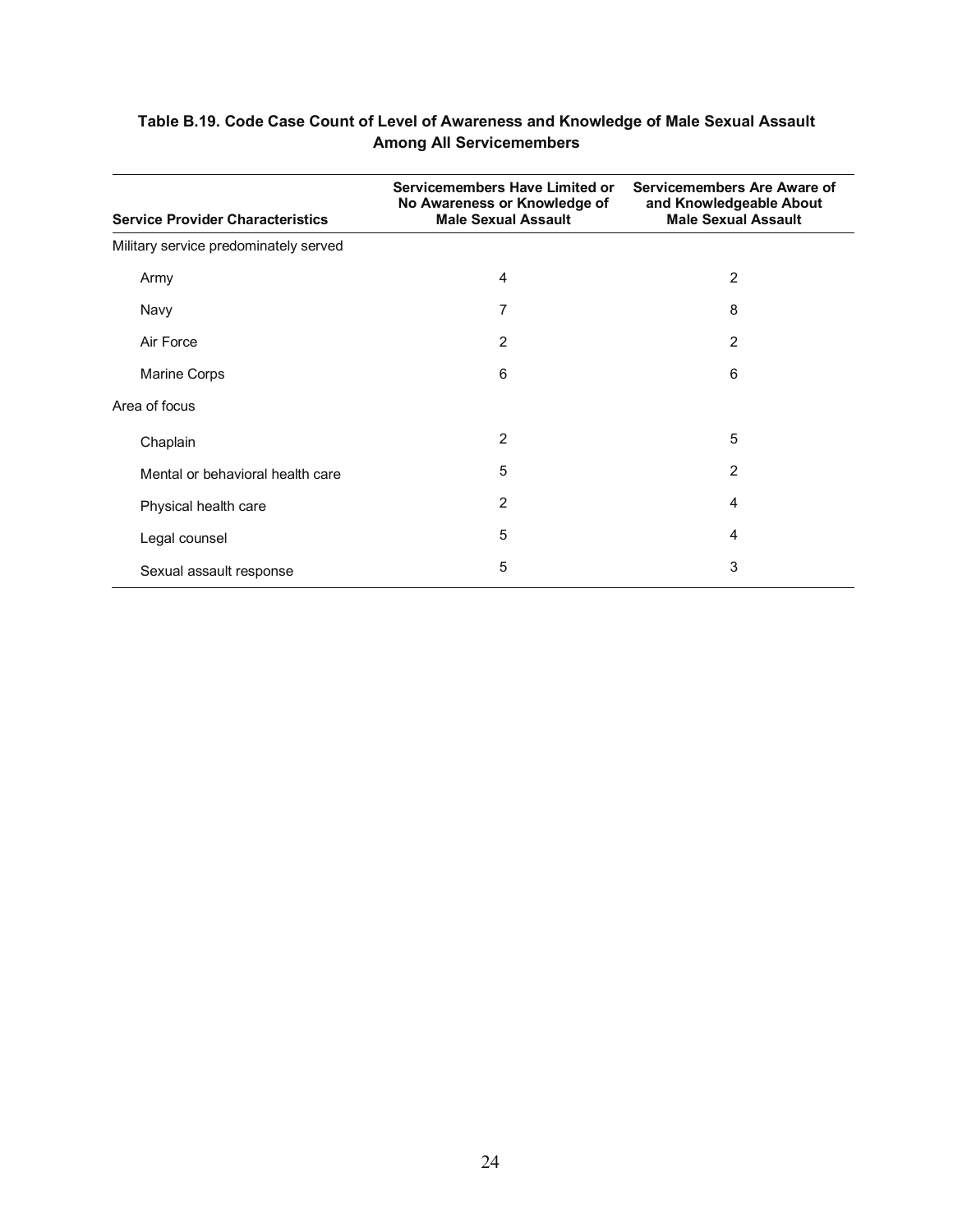| <b>Service Provider Characteristics</b> | Servicemembers Know an Equal<br><b>Amount About Male Sexual</b><br><b>Assault and Female Sexual</b><br><b>Assault</b> |                |
|-----------------------------------------|-----------------------------------------------------------------------------------------------------------------------|----------------|
| Military service predominately served   |                                                                                                                       |                |
| Army                                    | $\overline{2}$                                                                                                        | 0              |
| Navy                                    | 3                                                                                                                     | 4              |
| Air Force                               | $\mathbf 0$                                                                                                           | 0              |
| Marine Corps                            | 3                                                                                                                     | 2              |
| Area of focus                           |                                                                                                                       |                |
| Chaplain                                | 1                                                                                                                     | 1              |
| Mental or behavioral health care        | 2                                                                                                                     | 1              |
| Physical health care                    | 1                                                                                                                     | $\overline{2}$ |
| Legal counsel                           | $\overline{2}$                                                                                                        | 1              |
| Sexual assault response                 | 2                                                                                                                     |                |

#### **Table B.20. Code Case Count of Comparisons of Knowledge of Male and Female Sexual Assault Among All Servicemembers**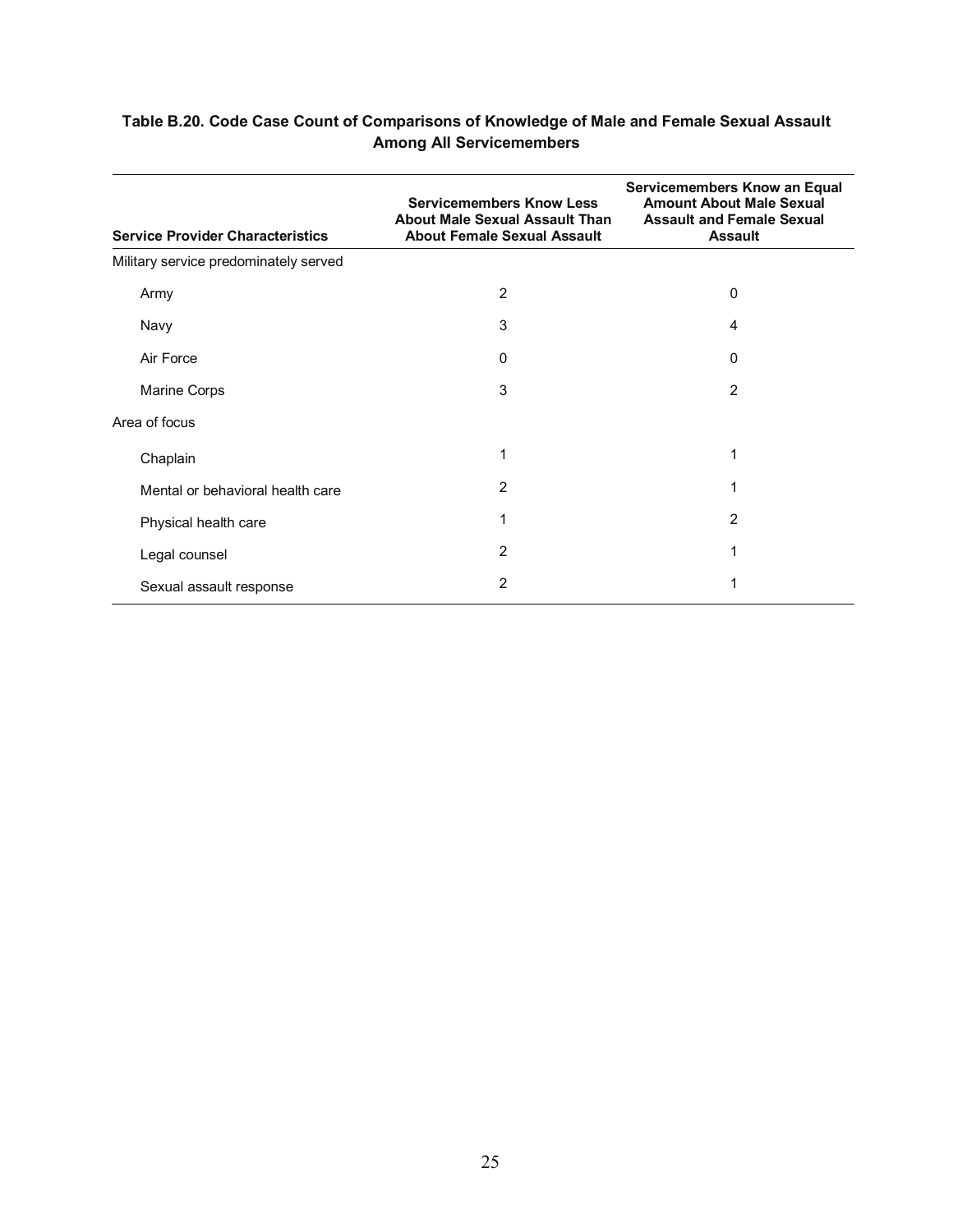| <b>Service Provider</b><br><b>Characteristics</b> | <b>Male Sexual</b><br><b>Assault Is</b><br><b>Funny</b> | <b>Only Gay</b><br>Men Can Be<br><b>Victims or</b><br><b>Perpetrators</b><br>in Male<br><b>Sexual</b><br><b>Assault</b> | <b>Men Cannot</b><br><b>Be Sexual</b><br><b>Assault</b><br><b>Victims</b> | <b>Male Victims</b><br><b>Are Weak</b> | <b>Male Victims</b><br>Are to Blame<br>for Being<br><b>Sexually</b><br><b>Assaulted</b> | <b>Male Victims</b><br><b>Should</b><br><b>Receive</b><br><b>Support and</b><br><b>Assistance</b> |
|---------------------------------------------------|---------------------------------------------------------|-------------------------------------------------------------------------------------------------------------------------|---------------------------------------------------------------------------|----------------------------------------|-----------------------------------------------------------------------------------------|---------------------------------------------------------------------------------------------------|
| Military service<br>predominately served          |                                                         |                                                                                                                         |                                                                           |                                        |                                                                                         |                                                                                                   |
| Army                                              | 3                                                       | 1                                                                                                                       | $\overline{2}$                                                            | 1                                      | $\overline{2}$                                                                          | 0                                                                                                 |
| Navy                                              | 4                                                       | 3                                                                                                                       | 1                                                                         | $\Omega$                               | $\Omega$                                                                                | 2                                                                                                 |
| Air Force                                         | 1                                                       | $\mathbf{0}$                                                                                                            | 1                                                                         | $\mathbf 0$                            | 0                                                                                       | 1                                                                                                 |
| Marine Corps                                      | 2                                                       | 3                                                                                                                       | 2                                                                         | 2                                      | $\Omega$                                                                                | 1                                                                                                 |
| Area of focus                                     |                                                         |                                                                                                                         |                                                                           |                                        |                                                                                         |                                                                                                   |
| Chaplain                                          | $\overline{2}$                                          | $\mathbf 0$                                                                                                             | 1                                                                         | 1                                      | 1                                                                                       | 1                                                                                                 |
| Mental or<br>behavioral health<br>care            | $\overline{2}$                                          | $\overline{2}$                                                                                                          | $\Omega$                                                                  | 1                                      | 1                                                                                       | 1                                                                                                 |
| Physical health<br>care                           | $\mathbf{0}$                                            | 2                                                                                                                       | 1                                                                         | $\pmb{0}$                              | $\mathbf 0$                                                                             | 0                                                                                                 |
| Legal counsel                                     | 3                                                       | 3                                                                                                                       | 3                                                                         | $\Omega$                               | $\Omega$                                                                                | 0                                                                                                 |
| Sexual assault<br>response                        | 3                                                       | $\mathbf{0}$                                                                                                            | 1                                                                         | 1                                      | 0                                                                                       | $\overline{2}$                                                                                    |

#### **Table B.21. Code Case Count of Beliefs About Male Sexual Assault Among All Servicemembers**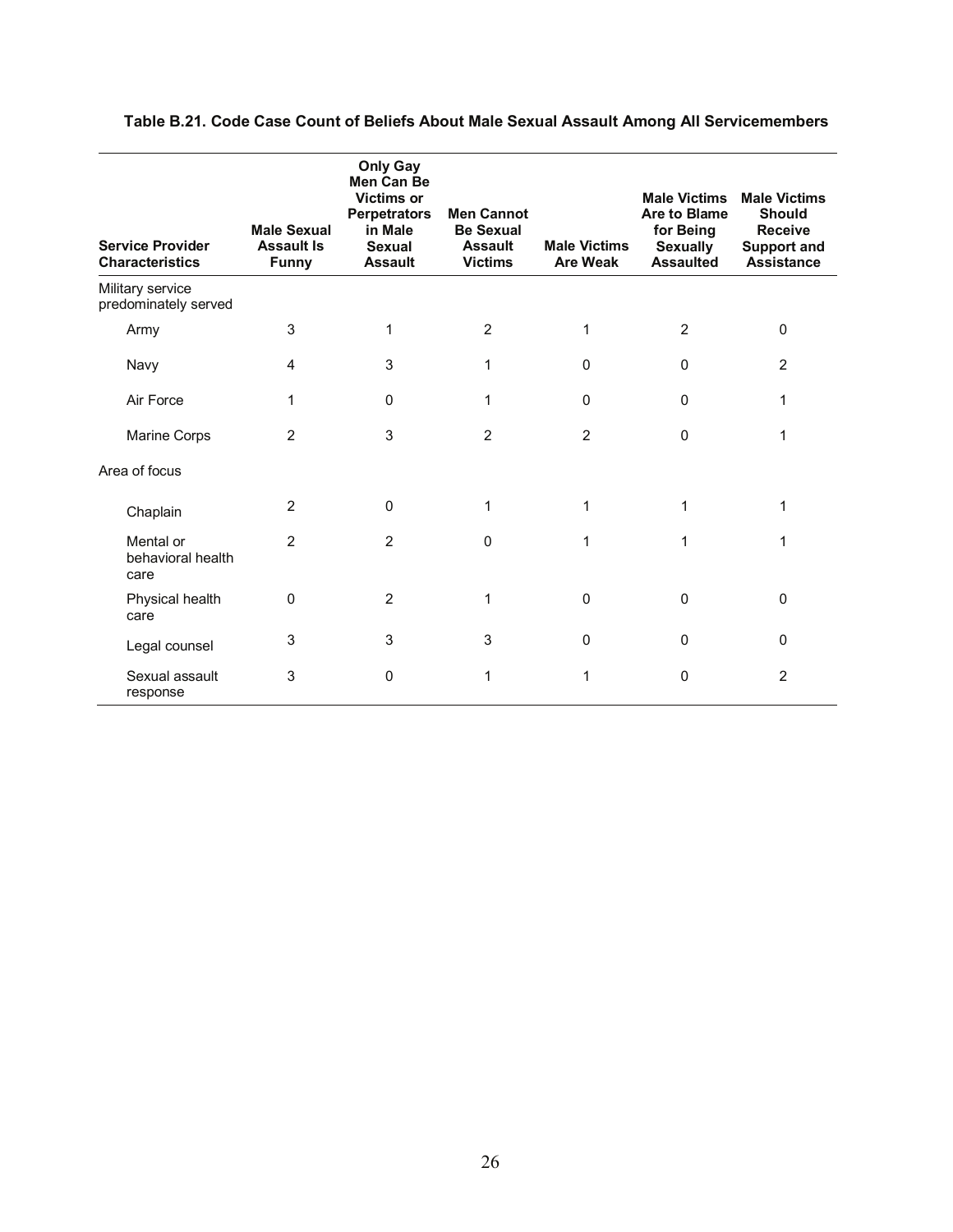| <b>Service Provider Characteristics</b> | <b>Outreach Addresses</b><br><b>Both Male and Female</b><br><b>Sexual Assault</b> | <b>Outreach Does Not</b><br><b>Address Male Sexual</b><br><b>Assault</b> | <b>Outreach Focuses on</b><br><b>Male Sexual Assault</b> |
|-----------------------------------------|-----------------------------------------------------------------------------------|--------------------------------------------------------------------------|----------------------------------------------------------|
| Military service predominately served   |                                                                                   |                                                                          |                                                          |
| Army                                    | 8                                                                                 | 4                                                                        | 1                                                        |
| Navy                                    | $\overline{7}$                                                                    | 5                                                                        | 0                                                        |
| Air Force                               | 2                                                                                 | 1                                                                        | 1                                                        |
| Marine Corps                            | $\overline{2}$                                                                    | 3                                                                        | 4                                                        |
| Area of focus                           |                                                                                   |                                                                          |                                                          |
| Chaplain                                | 4                                                                                 | 3                                                                        | 1                                                        |
| Mental or behavioral health care        | 4                                                                                 | 3                                                                        | 1                                                        |
| Physical health care                    | 2                                                                                 | 1                                                                        | 0                                                        |
| Legal counsel                           | 4                                                                                 | 2                                                                        | 2                                                        |
| Sexual assault response                 | 5                                                                                 | 4                                                                        | 2                                                        |

#### **Table B.22. Code Case Count of the Extent to Which Outreach Campaigns Address Male Sexual Assault**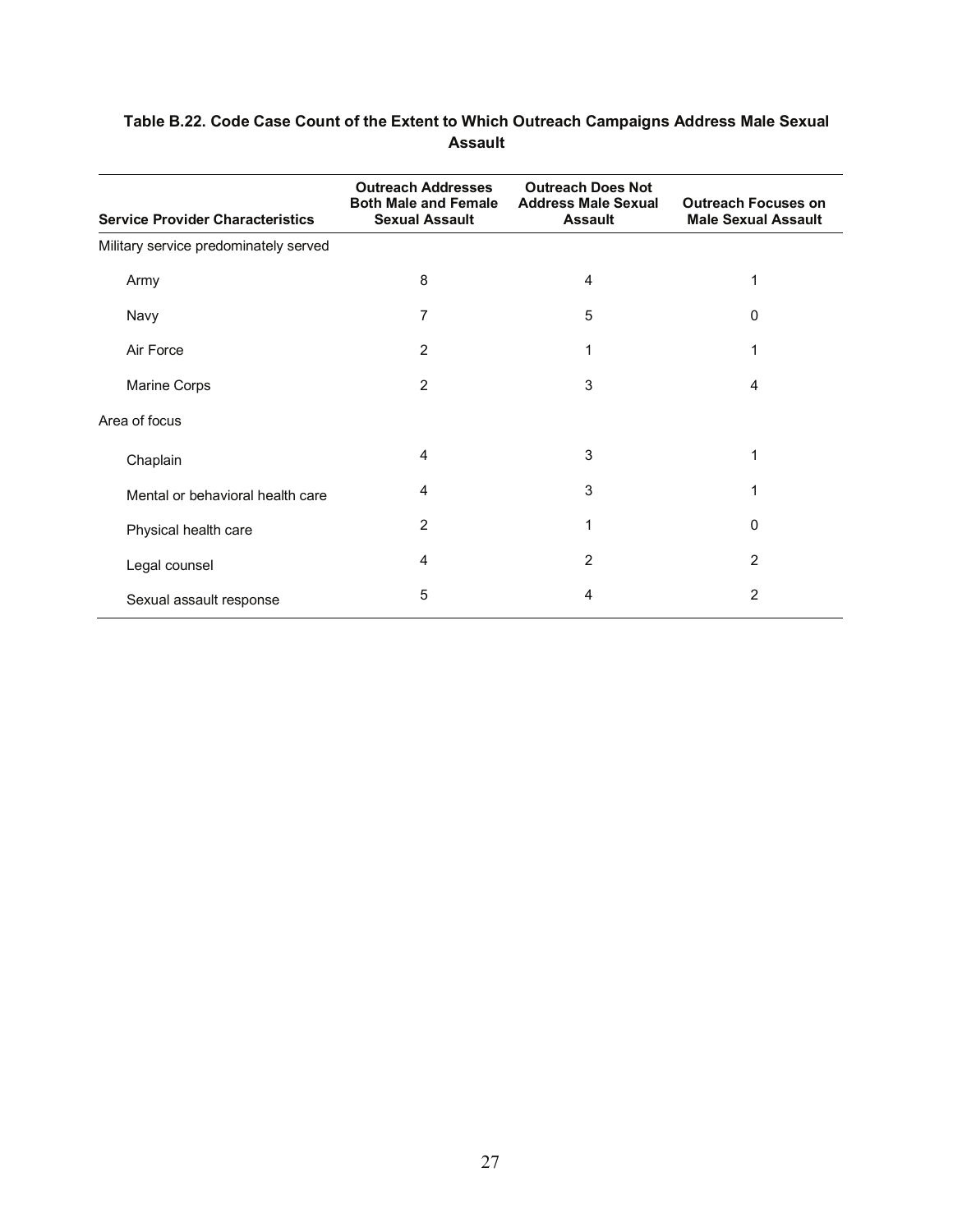| <b>Service Provider</b><br><b>Characteristics</b> | <b>Outreach</b><br><b>Campaigns Are</b><br><b>Quite Effective</b> | Outreach<br><b>Campaigns Are</b><br>Somewhat<br><b>Effective</b> | Outreach<br><b>Campaigns Are</b><br><b>Not Effective</b> | <b>Not Certain of</b><br><b>Efficacy of</b><br>Outreach<br>Campaigns |
|---------------------------------------------------|-------------------------------------------------------------------|------------------------------------------------------------------|----------------------------------------------------------|----------------------------------------------------------------------|
| Military service predominately<br>served          |                                                                   |                                                                  |                                                          |                                                                      |
| Army                                              | 3                                                                 | 3                                                                | 1                                                        | 4                                                                    |
| Navy                                              | 5                                                                 | 4                                                                | 2                                                        |                                                                      |
| Air Force                                         | 2                                                                 | 0                                                                | 1                                                        |                                                                      |
| Marine Corps                                      | 5                                                                 | 3                                                                | 0                                                        | $\overline{2}$                                                       |
| Area of focus                                     |                                                                   |                                                                  |                                                          |                                                                      |
| Chaplain                                          | 4                                                                 | 1                                                                | 1                                                        | 1                                                                    |
| Mental or behavioral<br>health care               | $\overline{2}$                                                    | $\overline{2}$                                                   | $\Omega$                                                 | 3                                                                    |
| Physical health care                              | 2                                                                 | $\Omega$                                                         | 2                                                        | 2                                                                    |
| Legal counsel                                     | 3                                                                 | 5                                                                | $\Omega$                                                 | 0                                                                    |
| Sexual assault response                           | 4                                                                 | 2                                                                | 1                                                        | 2                                                                    |

#### **Table B.23. Code Case Count of the Efficacy of Sexual Assault Outreach Campaigns**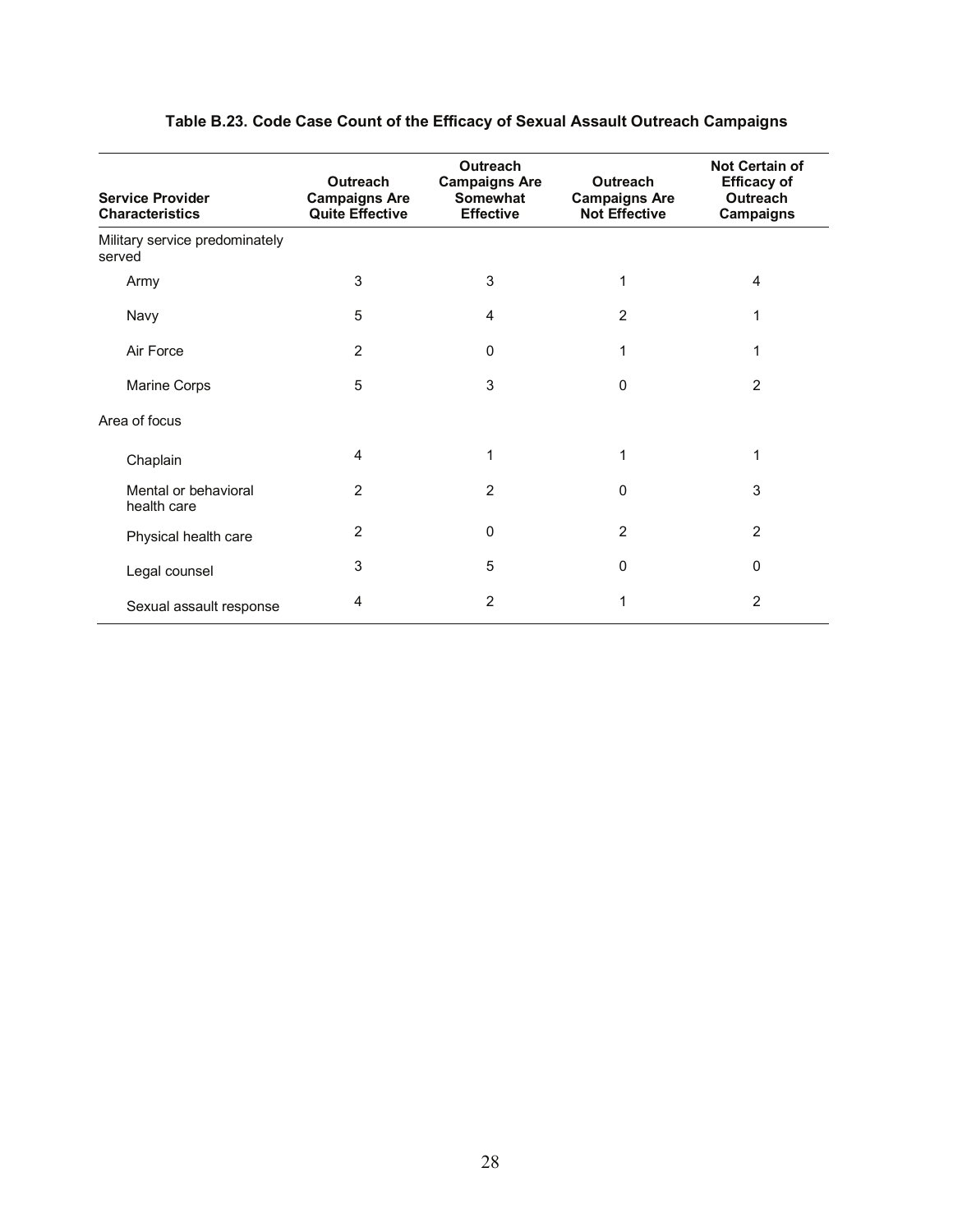| <b>Service Provider</b><br><b>Characteristics</b> | <b>Provide More</b><br>Information on<br><b>Male Sexual</b><br><b>Assault as Part</b><br>of Broader<br><b>Efforts to Prevent</b><br><b>Sexual Assault</b> | <b>Create Additional</b><br><b>Efforts That</b><br><b>Focus Solely on</b><br><b>Male Sexual</b><br><b>Assault</b> | <b>Address</b><br><b>Perceptions of</b><br><b>Male Sexual</b><br><b>Assault Victims</b> | <b>Provide Real</b><br><b>Stories of Male</b><br><b>Sexual Assault</b><br><b>Victims</b> |
|---------------------------------------------------|-----------------------------------------------------------------------------------------------------------------------------------------------------------|-------------------------------------------------------------------------------------------------------------------|-----------------------------------------------------------------------------------------|------------------------------------------------------------------------------------------|
| Military service<br>predominately served          |                                                                                                                                                           |                                                                                                                   |                                                                                         |                                                                                          |
| Army                                              | 3                                                                                                                                                         | 1                                                                                                                 | 2                                                                                       | $\overline{2}$                                                                           |
| Navy                                              | 5                                                                                                                                                         | 1                                                                                                                 | 2                                                                                       | 1                                                                                        |
| Air Force                                         | $\Omega$                                                                                                                                                  | $\Omega$                                                                                                          | 2                                                                                       | $\Omega$                                                                                 |
| Marine Corps                                      | 1                                                                                                                                                         | 1                                                                                                                 | $\Omega$                                                                                | 1                                                                                        |
| Area of focus                                     |                                                                                                                                                           |                                                                                                                   |                                                                                         |                                                                                          |
| Chaplain                                          | 2                                                                                                                                                         | 0                                                                                                                 | 2                                                                                       | 0                                                                                        |
| Mental or behavioral<br>health care               | 2                                                                                                                                                         | 1                                                                                                                 | 1                                                                                       | 1                                                                                        |
| Physical health care                              | 1                                                                                                                                                         | 0                                                                                                                 | $\Omega$                                                                                | 1                                                                                        |
| Legal counsel                                     | 2                                                                                                                                                         | 1                                                                                                                 | 1                                                                                       | $\Omega$                                                                                 |
| Sexual assault response                           | 2                                                                                                                                                         | 1                                                                                                                 | 2                                                                                       | $\overline{2}$                                                                           |

#### **Table B.24. Code Case Count of How to Improve Male Sexual Assault Outreach**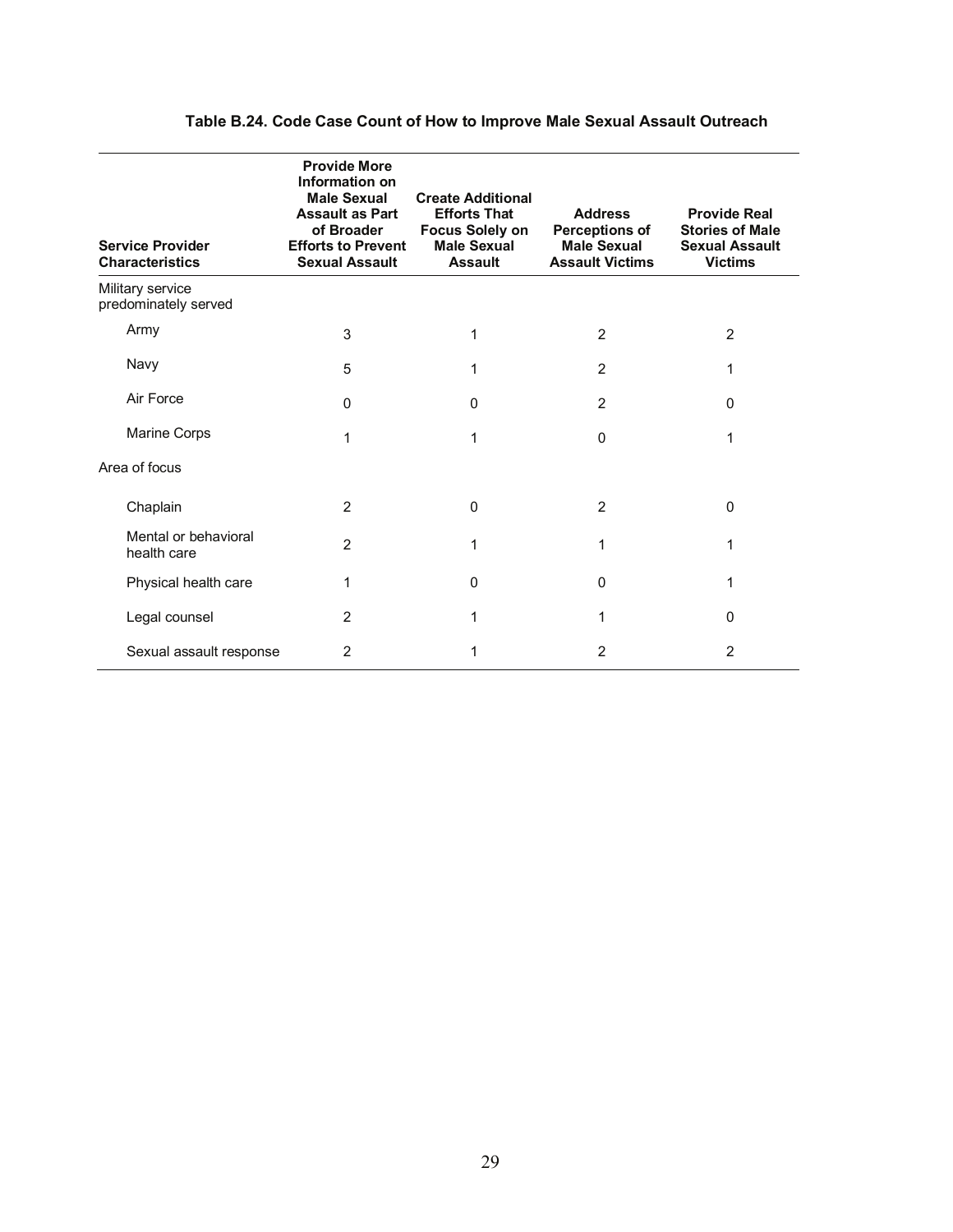| <b>Service Provider Characteristics</b>  | <b>Not Informed</b> | <b>Somewhat Informed</b> | <b>Well Informed</b> |
|------------------------------------------|---------------------|--------------------------|----------------------|
| Military service predominately<br>served |                     |                          |                      |
| Army                                     | 4                   | 1                        | 4                    |
| Navy                                     | 2                   | 4                        | 9                    |
| Air Force                                | 1                   | 1                        | 0                    |
| Marine Corps                             | 2                   | 3                        | 6                    |
| Area of focus                            |                     |                          |                      |
| Chaplain                                 | $\overline{4}$      | 1                        | 1                    |
| Mental or behavioral health<br>care      | 2                   | 1                        | 5                    |
| Physical health care                     | $\overline{2}$      | $\overline{2}$           | $\overline{2}$       |
| Legal counsel                            | 1                   | $\overline{2}$           | 6                    |
| Sexual assault response                  | 0                   | 3                        | 5                    |

#### **Table B.25. Code Case Count of How Informed Others in the Service Provider's Profession Are About Male Sexual Assault in the Military**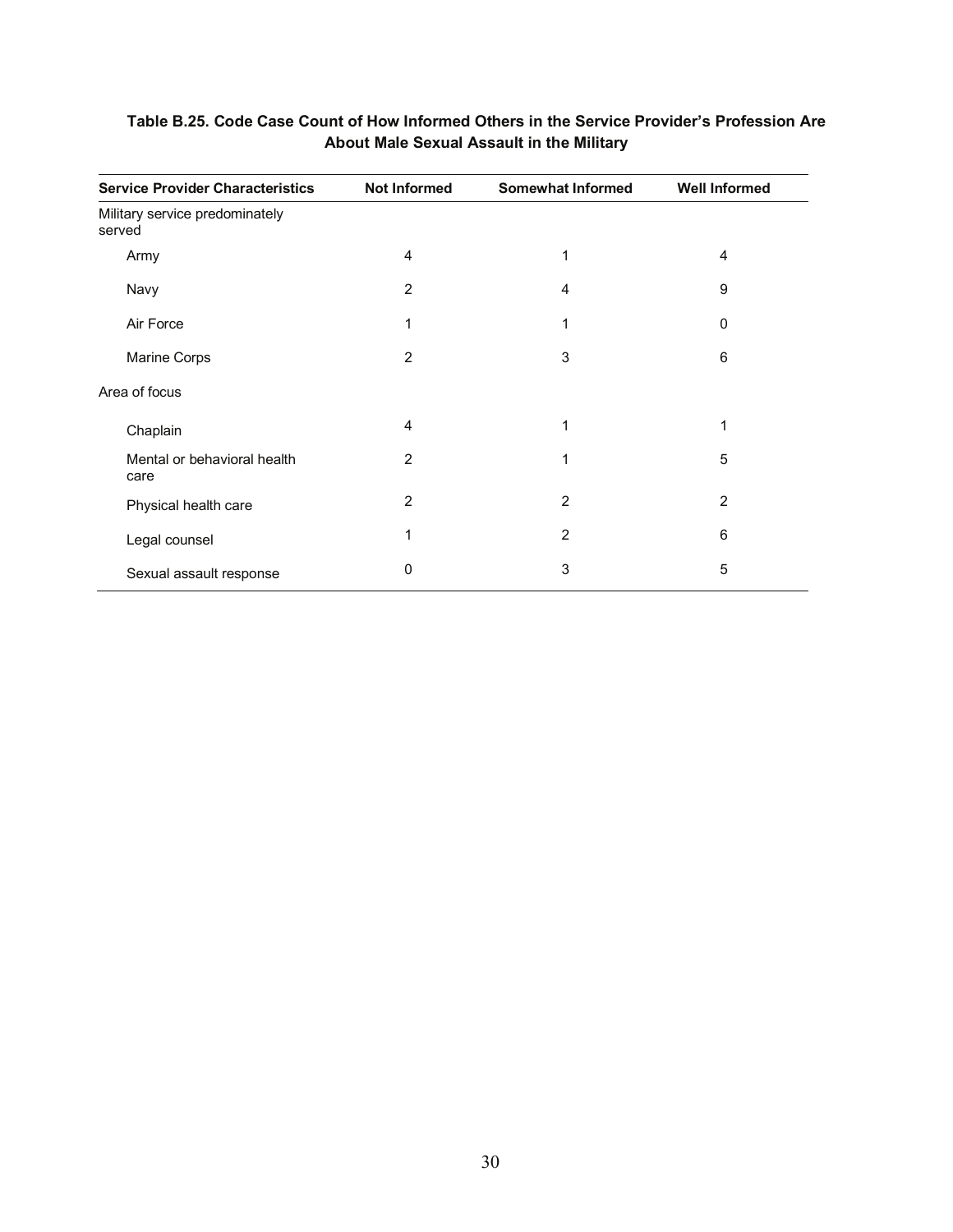| <b>Training Did Not</b><br><b>Address Male Sexual</b><br><b>Service Provider Characteristics</b><br><b>Assault</b> |             | <b>Training Provided</b><br>Little Information on<br><b>Male Sexual Assault</b> | <b>Training Provided</b><br>Some Information or a<br><b>Good Deal of</b><br><b>Information on Male</b><br><b>Sexual Assault</b> |
|--------------------------------------------------------------------------------------------------------------------|-------------|---------------------------------------------------------------------------------|---------------------------------------------------------------------------------------------------------------------------------|
| Military service predominately<br>served                                                                           |             |                                                                                 |                                                                                                                                 |
| Army                                                                                                               | 2           | 3                                                                               | 7                                                                                                                               |
| Navy                                                                                                               | 1           | 10                                                                              | 6                                                                                                                               |
| Air Force                                                                                                          | 3           | 2                                                                               | 1                                                                                                                               |
| Marine Corps                                                                                                       | 1           | 1                                                                               | 7                                                                                                                               |
| Area of focus                                                                                                      |             |                                                                                 |                                                                                                                                 |
| Chaplain                                                                                                           | 3           | 4                                                                               | $\mathbf 0$                                                                                                                     |
| Mental or behavioral health<br>care                                                                                | 1           | 4                                                                               | 3                                                                                                                               |
| Physical health care                                                                                               | $\mathbf 0$ | $\overline{2}$                                                                  | 5                                                                                                                               |
| Legal counsel                                                                                                      | $\Omega$    | 4                                                                               | 6                                                                                                                               |
| Sexual assault response                                                                                            | 3           | 2                                                                               | 7                                                                                                                               |

#### **Table B.26. Code Case Count of Whether Service Provider Training on Sexual Assault Addressed Male Sexual Assault**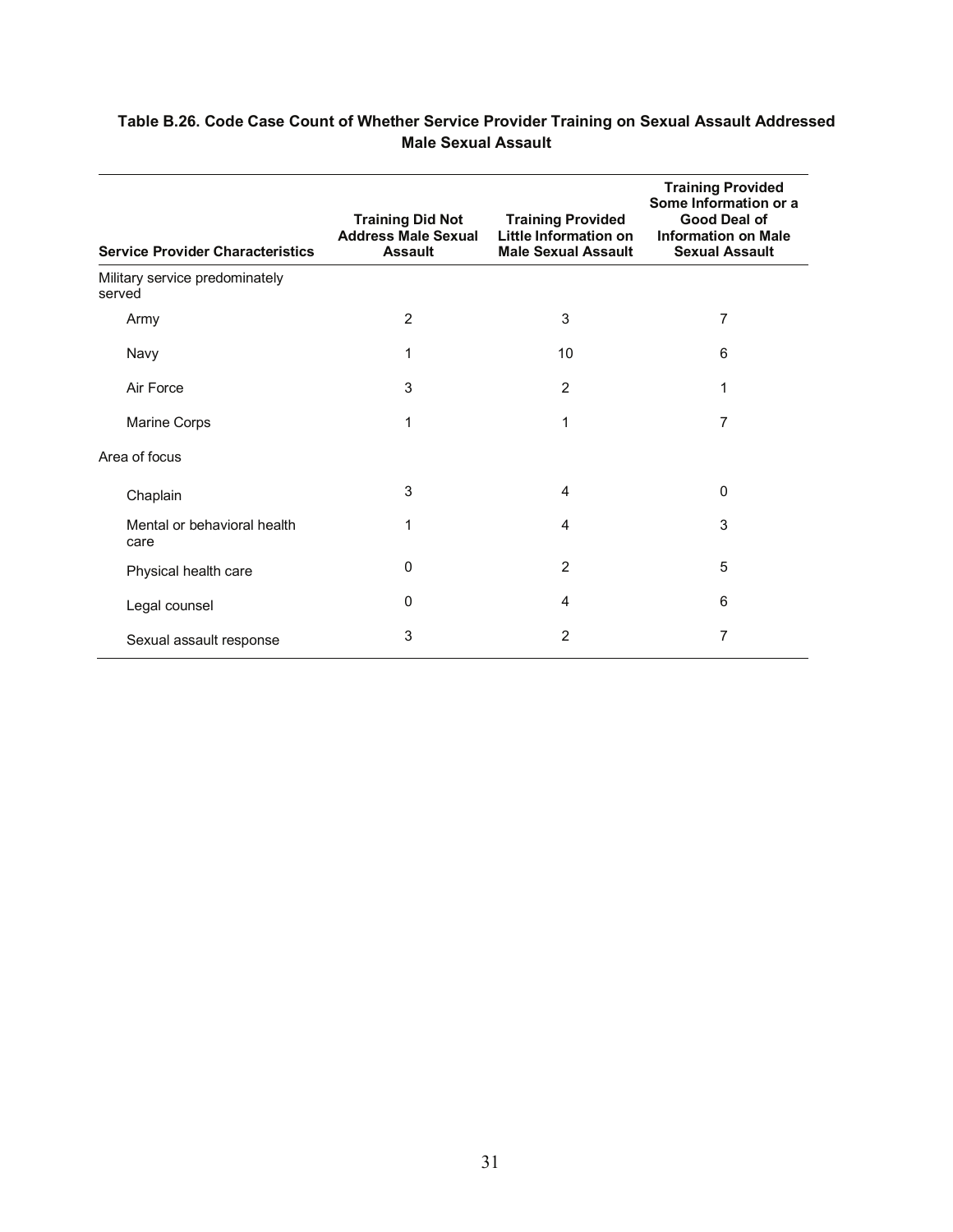| <b>Service Provider Characteristics</b> | Yes, More Training Is<br><b>Needed</b> | No, More Training Is Not<br><b>Needed</b> |
|-----------------------------------------|----------------------------------------|-------------------------------------------|
| Military service predominately served   |                                        |                                           |
| Army                                    | 9                                      | $\overline{c}$                            |
| Navy                                    | 10                                     | 7                                         |
| Air Force                               | 7                                      | 4                                         |
| Marine Corps                            | 8                                      | $\overline{2}$                            |
| Area of focus                           |                                        |                                           |
| Chaplain                                | 8                                      | 2                                         |
| Mental or behavioral health care        | 7                                      | 5                                         |
| Physical health care                    | 5                                      | 1                                         |
| Legal counsel                           | 5                                      | 5                                         |
| Sexual assault response                 | 9                                      | $\overline{2}$                            |

#### **Table B.27. Code Case Count of Whether More Service Provider Training on Male Sexual Assault Is Needed**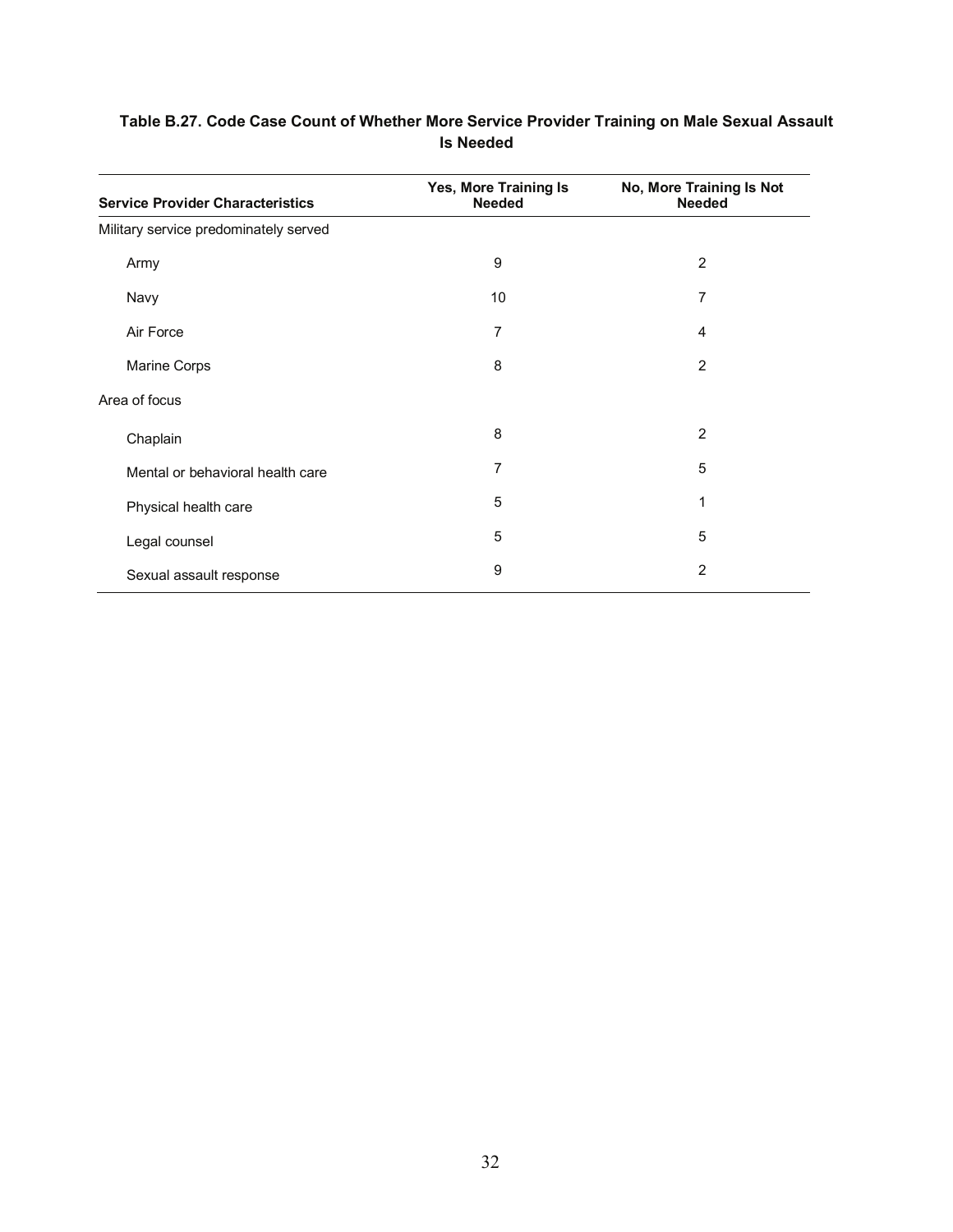| Table B.28. Code Case Count of Recommended Elements to Include in Service Provider Training |  |
|---------------------------------------------------------------------------------------------|--|
| on Male Sexual Assault                                                                      |  |

| <b>Service Provider Characteristics</b>  | Information on How to<br><b>Counsel or Interact</b><br>with Male Sexual<br><b>Assault Victims</b> | Information on the<br><b>Psychological Effects</b><br>of Sexual Assault on<br><b>Male Victims</b> | <b>Testimony from or</b><br><b>Interactions with Male</b><br><b>Victims</b> |
|------------------------------------------|---------------------------------------------------------------------------------------------------|---------------------------------------------------------------------------------------------------|-----------------------------------------------------------------------------|
| Military service predominately<br>served |                                                                                                   |                                                                                                   |                                                                             |
| Army                                     | 6                                                                                                 | $\overline{2}$                                                                                    | 5                                                                           |
| Navy                                     | 6                                                                                                 | 3                                                                                                 | 1                                                                           |
| Air Force                                | 3                                                                                                 | 3                                                                                                 | 0                                                                           |
| Marine Corps                             | 1                                                                                                 | $\Omega$                                                                                          | $\Omega$                                                                    |
| Area of focus                            |                                                                                                   |                                                                                                   |                                                                             |
| Chaplain                                 | 4                                                                                                 | $\overline{2}$                                                                                    | 2                                                                           |
| Mental or behavioral health<br>care      | 3                                                                                                 | 4                                                                                                 | 0                                                                           |
| Physical health care                     | 3                                                                                                 | 1                                                                                                 | $\Omega$                                                                    |
| Legal counsel                            | 2                                                                                                 | 1                                                                                                 | 2                                                                           |
| Sexual assault response                  | 4                                                                                                 | $\Omega$                                                                                          | $\overline{2}$                                                              |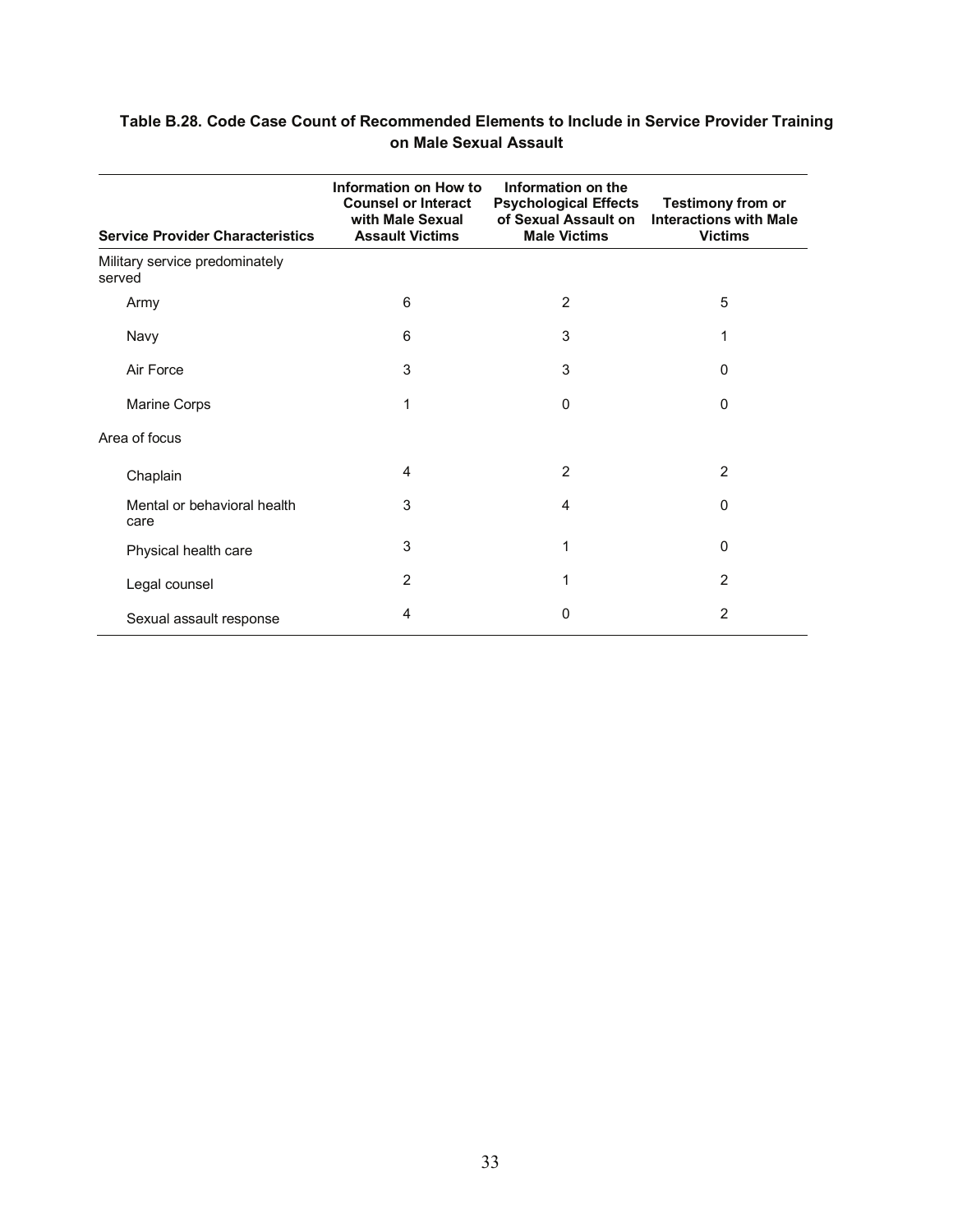| <b>Service Provider Characteristics</b> | <b>Recognize the Impact</b><br>of Prior Sexual<br><b>Better Educate</b><br><b>Commanders About</b><br>Assault, Including<br><b>Childhood Trauma</b><br><b>Male Sexual Assault</b> |   | <b>Consider the Needs</b><br>of Transgender and<br><b>Gay Individuals</b> |  |
|-----------------------------------------|-----------------------------------------------------------------------------------------------------------------------------------------------------------------------------------|---|---------------------------------------------------------------------------|--|
| Military service predominately served   |                                                                                                                                                                                   |   |                                                                           |  |
| Army                                    | 3                                                                                                                                                                                 | 1 |                                                                           |  |
| Navy                                    | 2                                                                                                                                                                                 | 2 | 2                                                                         |  |
| Air Force                               | 0                                                                                                                                                                                 | 0 | 0                                                                         |  |
| Marine Corps                            | 0                                                                                                                                                                                 | 1 | 0                                                                         |  |
| Area of focus                           |                                                                                                                                                                                   |   |                                                                           |  |
| Chaplain                                | 1                                                                                                                                                                                 | 2 | 1                                                                         |  |
| Mental or behavioral health care        | 2                                                                                                                                                                                 | 1 |                                                                           |  |
| Physical health care                    | 0                                                                                                                                                                                 | 0 | 0                                                                         |  |
| Legal counsel                           | 1                                                                                                                                                                                 | 0 | 0                                                                         |  |
| Sexual assault response                 |                                                                                                                                                                                   | 1 |                                                                           |  |

#### **Table B.29. Code Case Count of Additional Recommendations for How the Military and Service Providers Can Address the Needs of Male Sexual Assault Victims in the Military**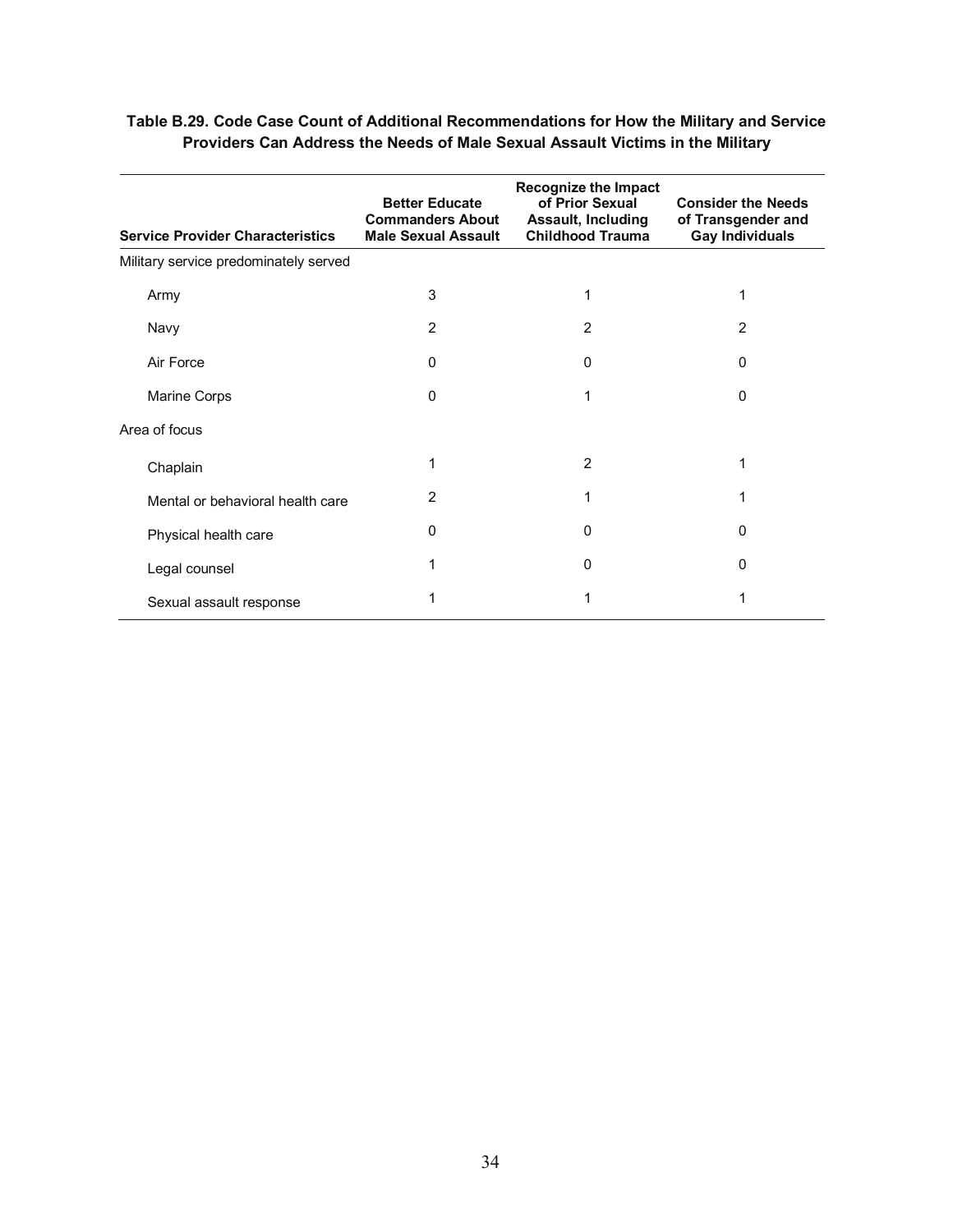## **Appendix C**  Military Service Provider Code Case Counts, by Estimated Number of Victims Assisted

In this appendix, we display the number of military service providers who commented on each theme during our interviews. These *code case counts* provide the frequency of individuals who have a code applied to their interview transcript one or more times. Therefore, if an individual mentioned a particular theme multiple times throughout his or her interview, it would be counted once in a code case count. In Appendix B, we presented results by the military service the interviewee predominantly served and the interviewee's professional area of focus. In this appendix, we present responses by the number of sexual assault victims that interviewees estimated assisting. The tables are ordered based on the order in which questions were asked during interviews. As described in Chapter One of the main report, 15 providers affiliated with the Army, 17 with the Navy, 12 with the Air Force, and 12 with the Marine Corps participated in an interview. Interviewees included ten chaplains, 12 mental or behavioral health care providers, nine physical health care providers, 12 legal counselors, and 13 sexual assault responders.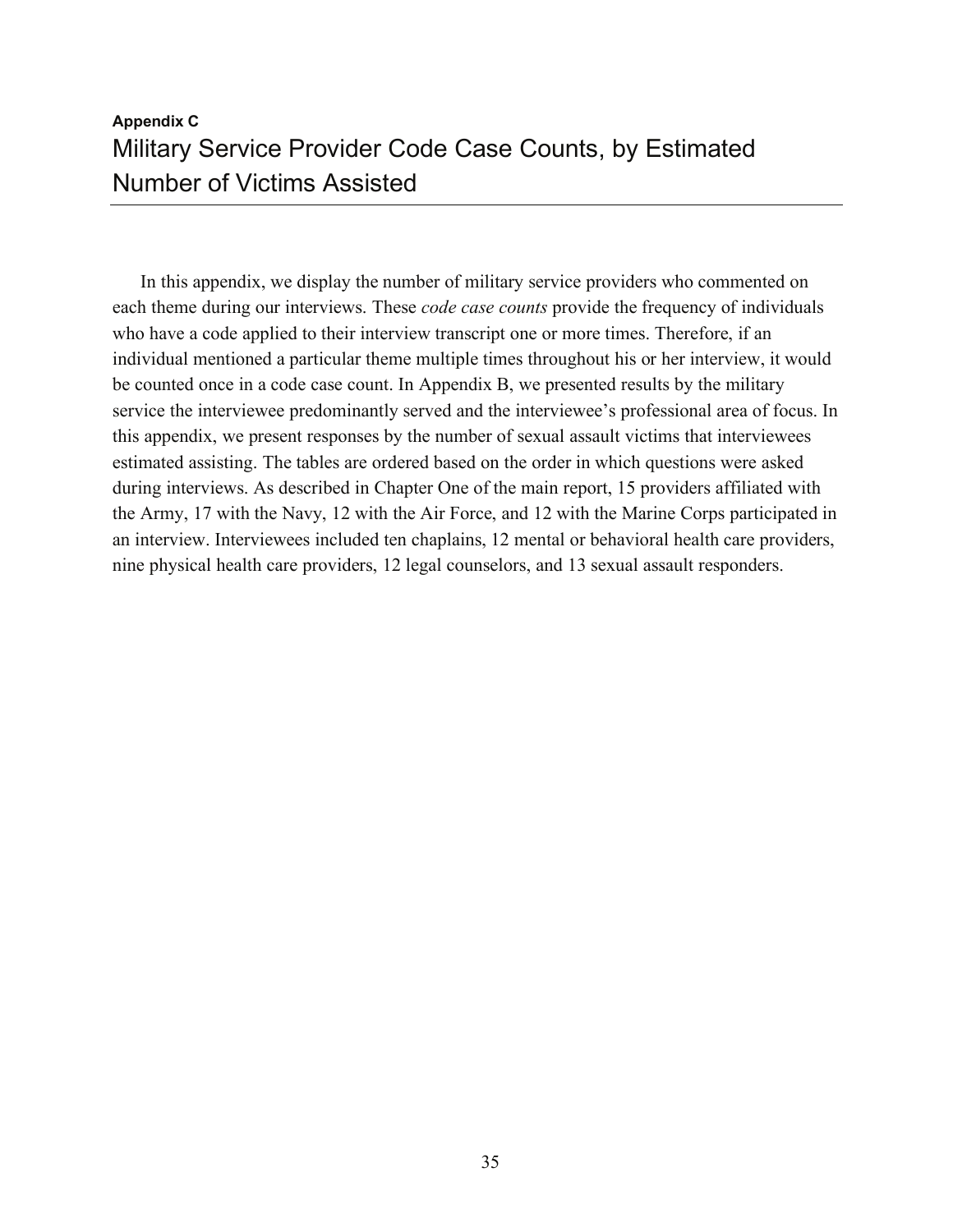| <b>Service Provider</b><br><b>Characteristics</b>                                                               | <b>Mental</b><br><b>Health Care</b> | Advocacy       | <b>Career</b><br><b>Support</b> | <b>Social</b><br><b>Support</b> | Information    | Legal<br><b>Support</b> | <b>Medical</b><br>Care |
|-----------------------------------------------------------------------------------------------------------------|-------------------------------------|----------------|---------------------------------|---------------------------------|----------------|-------------------------|------------------------|
| Interviewee-estimated<br>number of all (male<br>and female) sexual<br>assault victims<br>assisted during career |                                     |                |                                 |                                 |                |                         |                        |
| None                                                                                                            | 0                                   | $\mathbf 0$    | $\Omega$                        | $\mathbf 0$                     | $\mathbf 0$    | $\mathbf{0}$            | $\mathbf 0$            |
| 1 to 12                                                                                                         | 4                                   | 1              | $\mathbf{1}$                    | $\mathbf{1}$                    | 1              | 1                       | $\overline{2}$         |
| 13 to 24                                                                                                        | 4                                   | $\overline{4}$ | 5                               | $\overline{4}$                  | 3              | 5                       | $\overline{2}$         |
| 25 or more                                                                                                      | 28                                  | 19             | 18                              | 16                              | 16             | 14                      | 11                     |
| Estimate not<br>available                                                                                       | 1                                   | $\overline{2}$ | $\mathbf{1}$                    | $\ensuremath{\mathsf{3}}$       | 1              | 3                       | 1                      |
| Interviewee-estimated<br>number of male<br>sexual assault victims<br>assisted during career                     |                                     |                |                                 |                                 |                |                         |                        |
| None                                                                                                            | 1                                   | $\mathbf{0}$   | 1                               | $\mathbf 0$                     | 1              | $\mathbf{0}$            | $\mathbf 0$            |
| 1 to 12                                                                                                         | 26                                  | 20             | 16                              | 15                              | 14             | 17                      | 13                     |
| 13 to 24                                                                                                        | 4                                   | $\pmb{0}$      | 3                               | $\overline{\mathbf{4}}$         | $\overline{2}$ | $\overline{2}$          | 1                      |
| 25 or more                                                                                                      | 5                                   | 5              | 4                               | 4                               | 3              | 3                       | $\overline{2}$         |
| Estimate not<br>available                                                                                       | 1                                   | 1              | 1                               | 1                               | 1              | 1                       | $\mathbf 0$            |

#### **Table C.1. Code Case Count of Perceived Needs of Sexual Assault Victims in the Military**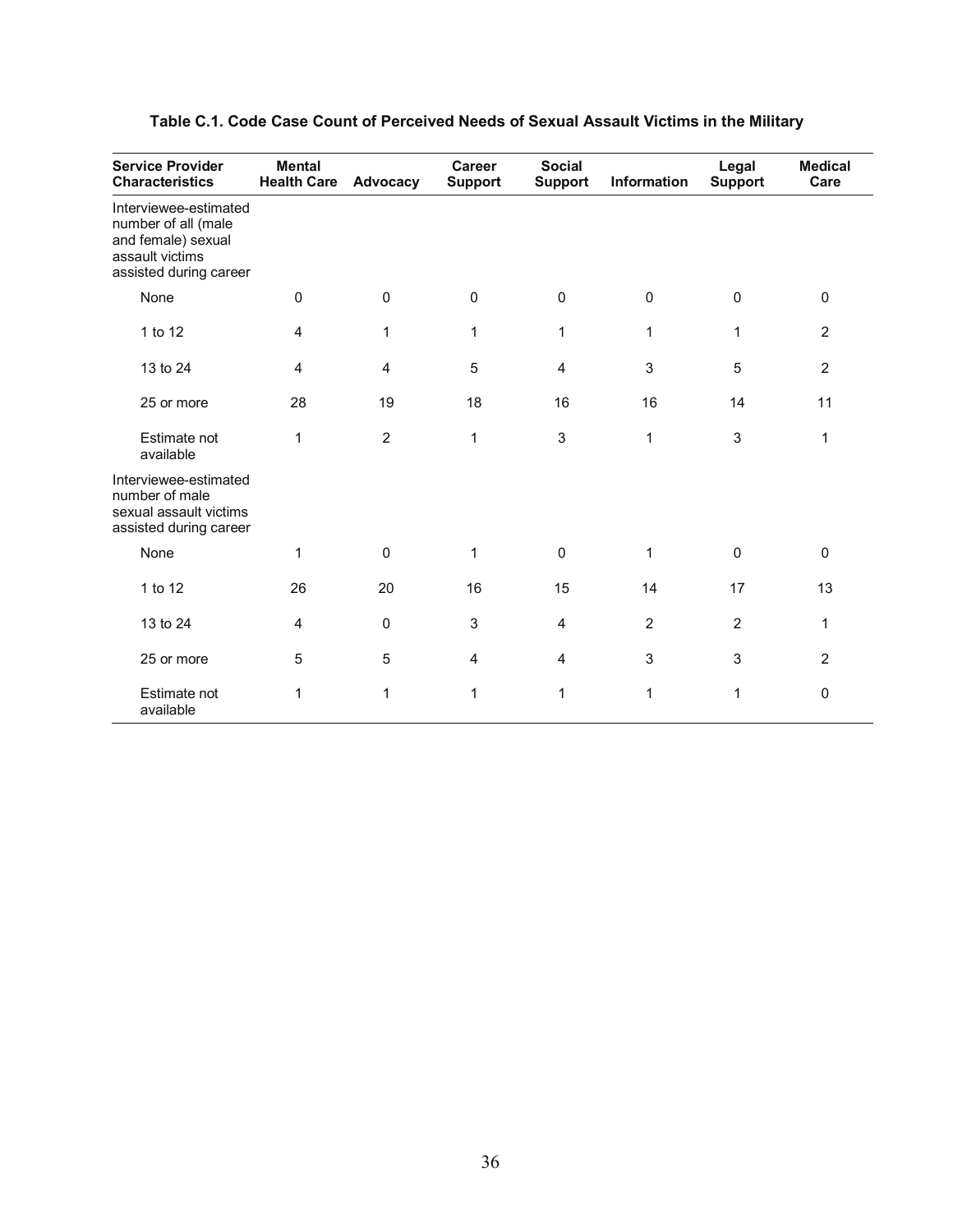| <b>Service Provider</b><br><b>Characteristics</b>                                                               | <b>Mental</b><br><b>Health Care</b> | Advocacy     | <b>Career</b><br><b>Support</b> | <b>Social</b><br><b>Support</b> | Information    | Legal<br><b>Support</b> | <b>Medical</b><br>Care |
|-----------------------------------------------------------------------------------------------------------------|-------------------------------------|--------------|---------------------------------|---------------------------------|----------------|-------------------------|------------------------|
| Interviewee-estimated<br>number of all (male<br>and female) sexual<br>assault victims<br>assisted during career |                                     |              |                                 |                                 |                |                         |                        |
| None                                                                                                            | $\mathbf 0$                         | $\mathbf 0$  | $\mathbf 0$                     | $\mathbf 0$                     | $\mathbf 0$    | $\pmb{0}$               | $\mathbf 0$            |
| 1 to 12                                                                                                         | $\overline{2}$                      | $\mathbf 0$  | $\mathbf{0}$                    | 0                               | $\mathbf{1}$   | $\pmb{0}$               | $\mathbf{0}$           |
| 13 to 24                                                                                                        | $\overline{4}$                      | 1            | $\overline{2}$                  | $\mathbf 0$                     | $\mathbf 1$    | 1                       | $\mathbf{0}$           |
| 25 or more                                                                                                      | 23                                  | 5            | 10                              | 15                              | 8              | 8                       | 8                      |
| Estimate not<br>available                                                                                       | 3                                   | 1            | 1                               | $\overline{c}$                  | $\mathbf{1}$   | $\overline{2}$          | 2                      |
| Interviewee-estimated<br>number of male<br>sexual assault victims<br>assisted during career                     |                                     |              |                                 |                                 |                |                         |                        |
| None                                                                                                            | $\overline{2}$                      | $\mathbf 0$  | $\Omega$                        | $\mathsf 0$                     | $\mathbf{1}$   | $\pmb{0}$               | $\mathbf{0}$           |
| 1 to 12                                                                                                         | 20                                  | 3            | $\overline{7}$                  | 11                              | $\overline{7}$ | $\boldsymbol{9}$        | 9                      |
| 13 to 24                                                                                                        | 3                                   | 3            | 3                               | 1                               | 3              | 1                       | $\Omega$               |
| 25 or more                                                                                                      | 6                                   | $\mathbf{1}$ | 2                               | 4                               | $\Omega$       | $\mathbf{1}$            | 1                      |
| Estimate not<br>available                                                                                       | 1                                   | $\mathbf 0$  | 1                               | 1                               | $\mathbf 0$    | 0                       | $\mathbf 0$            |

#### **Table C.2. Code Case Count of Perceived Needs of Male Sexual Assault Victims in the Military**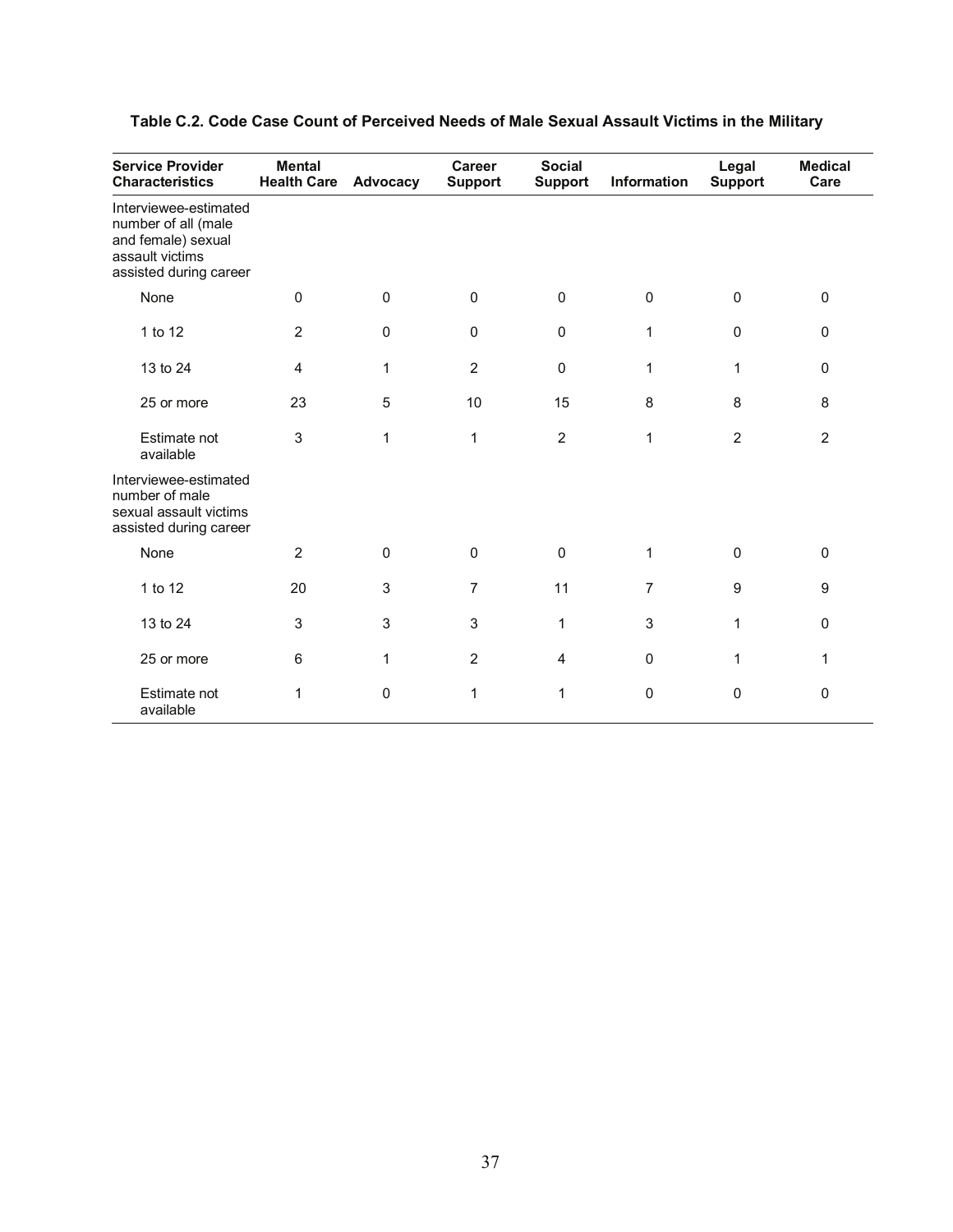| Table C.3. Code Case Count of Comparisons of Male and Female Needs Among Sexual Assault |
|-----------------------------------------------------------------------------------------|
| <b>Victims in the Military</b>                                                          |

| <b>Service Provider</b><br><b>Characteristics</b>                                                            | <b>Men Have Less</b><br><b>Social Support</b><br><b>Than Women</b> | <b>Men Experience</b><br>More Shame or<br><b>Stigma Than</b><br>Women | <b>Men Are More</b><br><b>Reluctant Than</b><br><b>Women to Report</b><br>or Discuss | No Difference in<br><b>Needs Between</b><br><b>Men and Women</b> |
|--------------------------------------------------------------------------------------------------------------|--------------------------------------------------------------------|-----------------------------------------------------------------------|--------------------------------------------------------------------------------------|------------------------------------------------------------------|
| Interviewee-estimated number of<br>all (male and female) sexual<br>assault victims assisted during<br>career |                                                                    |                                                                       |                                                                                      |                                                                  |
| None                                                                                                         | $\mathbf 0$                                                        | $\mathbf{0}$                                                          | 0                                                                                    | $\mathbf{0}$                                                     |
| 1 to 12                                                                                                      | 0                                                                  | 1                                                                     | 1                                                                                    | $\mathbf{0}$                                                     |
| 13 to 24                                                                                                     | 0                                                                  | 2                                                                     | 1                                                                                    | 2                                                                |
| 25 or more                                                                                                   | 4                                                                  | 6                                                                     | 11                                                                                   | 10                                                               |
| Estimate not available                                                                                       | 0                                                                  | 1                                                                     | 1                                                                                    | $\mathbf{0}$                                                     |
| Interviewee-estimated number of<br>male sexual assault victims<br>assisted during career                     |                                                                    |                                                                       |                                                                                      |                                                                  |
| None                                                                                                         | $\mathbf{0}$                                                       | 1                                                                     | 0                                                                                    | $\Omega$                                                         |
| 1 to 12                                                                                                      | 2                                                                  | 9                                                                     | 9                                                                                    | $\overline{7}$                                                   |
| 13 to 24                                                                                                     | 1                                                                  | $\Omega$                                                              | 1                                                                                    | 2                                                                |
| 25 or more                                                                                                   | 1                                                                  | $\Omega$                                                              | 4                                                                                    | 3                                                                |
| Estimate not available                                                                                       | 0                                                                  | 0                                                                     | 0                                                                                    | $\mathbf{0}$                                                     |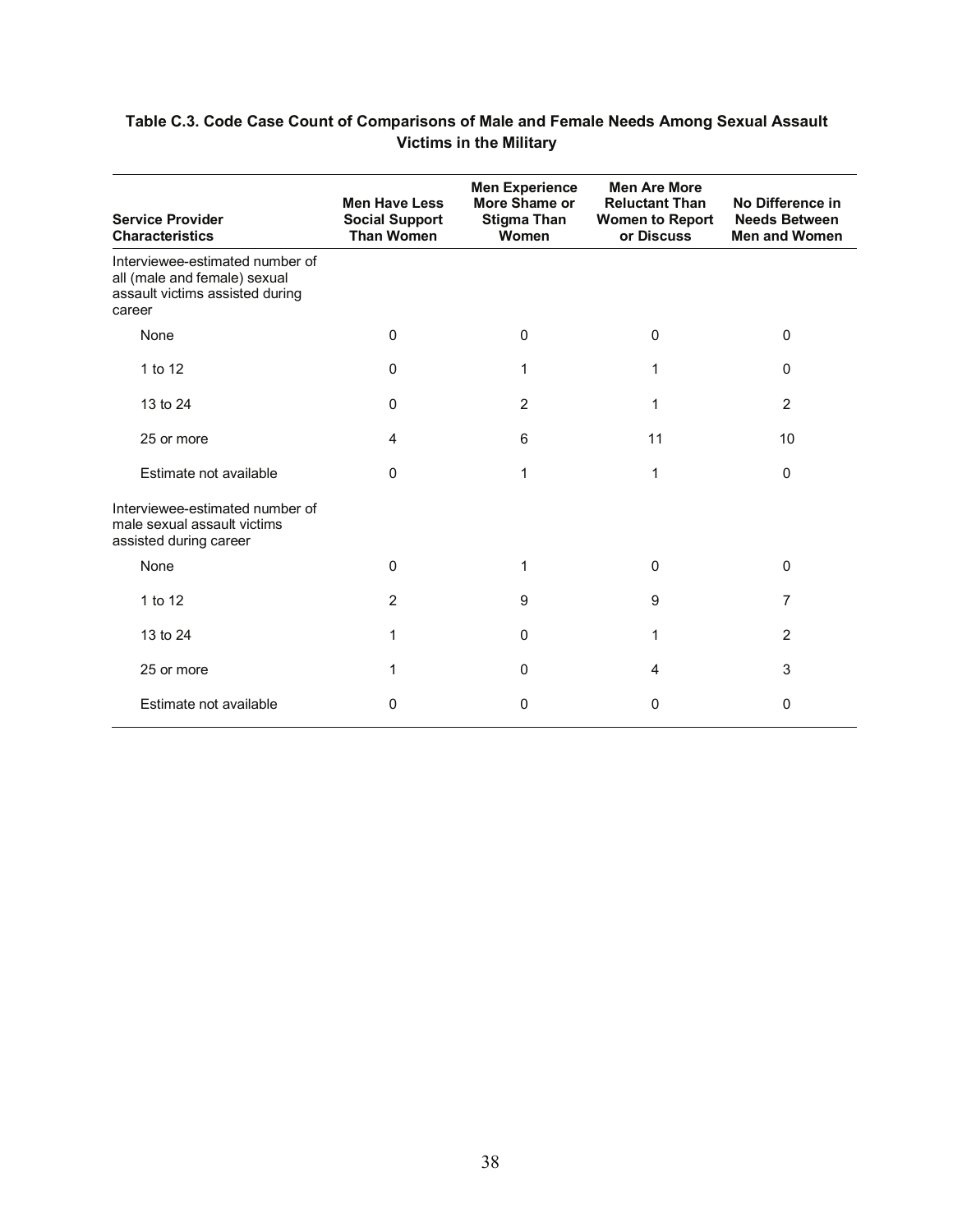#### **Table C.4. Code Case Count of Restricted Versus Unrestricted Reports Among Sexual Assault Victims in the Military**

| <b>Service Provider</b><br><b>Characteristics</b>                                                               | <b>Most Victims</b><br>File a Report:<br><b>No Reference</b><br>to Restricted or<br><b>Unrestricted</b> | <b>Most Victims</b><br>File a<br><b>Restricted</b><br><b>Report</b> | <b>Most Victims</b><br>File an<br><b>Unrestricted</b><br><b>Report</b> | <b>Victims File an</b><br><b>Equal Number</b><br>of Restricted<br>and<br><b>Unrestricted</b><br><b>Reports</b> | <b>Most Victims</b><br>Do Not File a<br><b>Report:</b><br><b>No Reference</b><br>to Restricted or<br><b>Unrestricted</b> |
|-----------------------------------------------------------------------------------------------------------------|---------------------------------------------------------------------------------------------------------|---------------------------------------------------------------------|------------------------------------------------------------------------|----------------------------------------------------------------------------------------------------------------|--------------------------------------------------------------------------------------------------------------------------|
| Interviewee-estimated<br>number of all (male and<br>female) sexual assault<br>victims assisted during<br>career |                                                                                                         |                                                                     |                                                                        |                                                                                                                |                                                                                                                          |
| None                                                                                                            | 0                                                                                                       | $\Omega$                                                            | 0                                                                      | $\mathbf{0}$                                                                                                   | $\mathbf{0}$                                                                                                             |
| 1 to 12                                                                                                         | 0                                                                                                       | 1                                                                   | 1                                                                      | 1                                                                                                              | 1                                                                                                                        |
| 13 to 24                                                                                                        | 1                                                                                                       | $\overline{2}$                                                      | 3                                                                      | 0                                                                                                              | 1                                                                                                                        |
| 25 or more                                                                                                      | 8                                                                                                       | 3                                                                   | 11                                                                     | $\mathbf 1$                                                                                                    | 4                                                                                                                        |
| Estimate not available                                                                                          | 1                                                                                                       | 1                                                                   | 1                                                                      | $\Omega$                                                                                                       | 1                                                                                                                        |
| Interviewee-estimated<br>number of male sexual<br>assault victims assisted<br>during career                     |                                                                                                         |                                                                     |                                                                        |                                                                                                                |                                                                                                                          |
| None                                                                                                            | 0                                                                                                       | $\mathbf 0$                                                         | 1                                                                      | $\Omega$                                                                                                       | 1                                                                                                                        |
| 1 to 12                                                                                                         | 6                                                                                                       | 6                                                                   | 11                                                                     | $\overline{2}$                                                                                                 | 3                                                                                                                        |
| 13 to 24                                                                                                        | 1                                                                                                       | 1                                                                   | $\overline{2}$                                                         | $\Omega$                                                                                                       | 1                                                                                                                        |
| 25 or more                                                                                                      | $\overline{2}$                                                                                          | $\mathbf 0$                                                         | $\overline{2}$                                                         | $\Omega$                                                                                                       | $\overline{2}$                                                                                                           |
| Estimate not available                                                                                          | 1                                                                                                       | 0                                                                   | 0                                                                      | $\Omega$                                                                                                       | 0                                                                                                                        |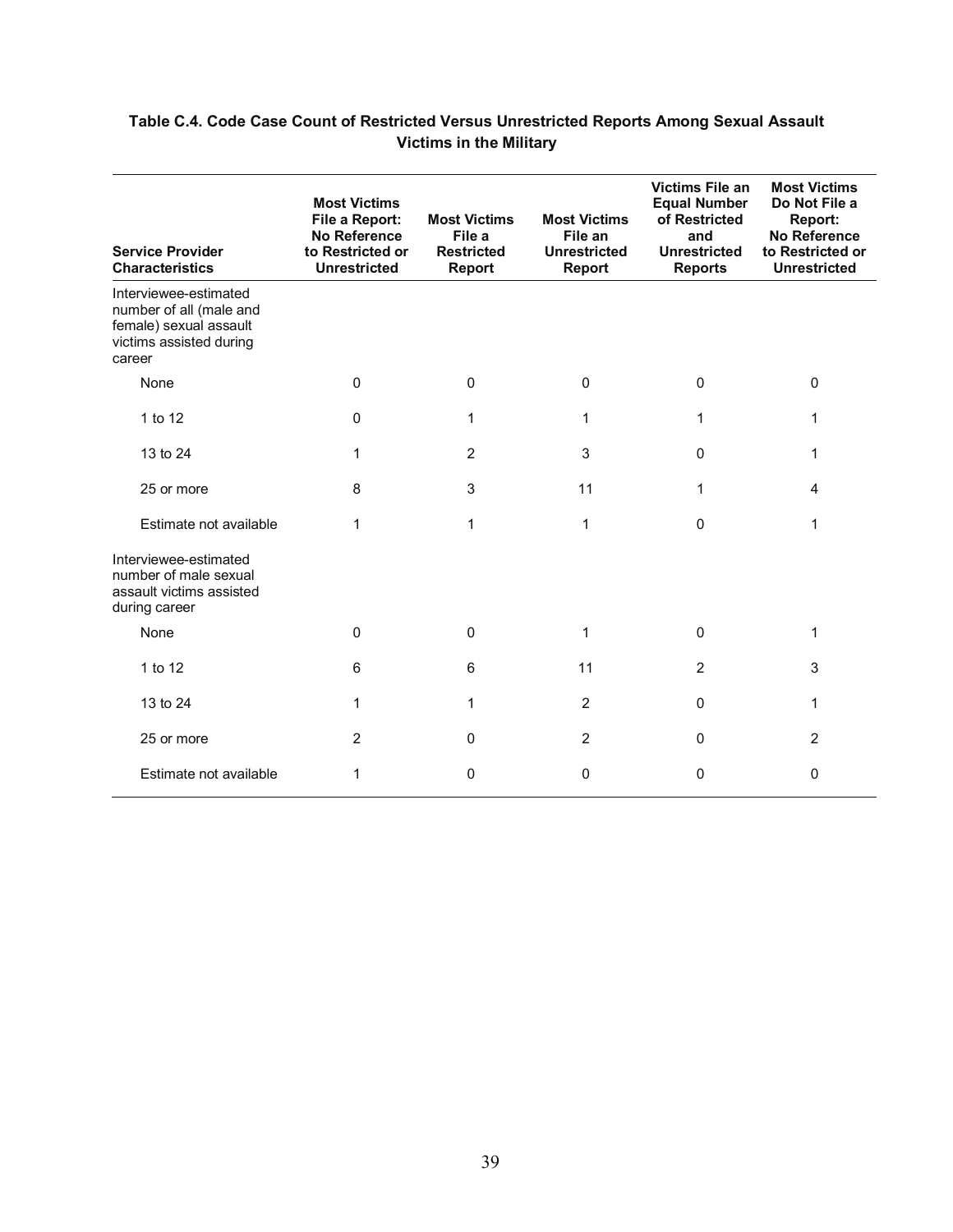| <b>Service Provider</b><br><b>Characteristics</b>                                                            | <b>Higher Reporting</b><br>Among Men Than<br>Women: No<br>Reference to<br><b>Restricted or</b><br><b>Unrestricted</b> | <b>Lower Reporting</b><br><b>Among Men Than</b><br>Women: No<br><b>Reference to</b><br><b>Restricted or</b><br><b>Unrestricted</b> | Lower<br><b>Unrestricted</b><br><b>Reporting Among</b><br><b>Men Than Women</b> | <b>Same Proportion</b><br>of Men and<br><b>Women Report</b><br><b>Restricted and</b><br><b>Unrestricted</b> |
|--------------------------------------------------------------------------------------------------------------|-----------------------------------------------------------------------------------------------------------------------|------------------------------------------------------------------------------------------------------------------------------------|---------------------------------------------------------------------------------|-------------------------------------------------------------------------------------------------------------|
| Interviewee-estimated number of<br>all (male and female) sexual<br>assault victims assisted during<br>career |                                                                                                                       |                                                                                                                                    |                                                                                 |                                                                                                             |
| None                                                                                                         | 0                                                                                                                     | 0                                                                                                                                  | 0                                                                               | $\Omega$                                                                                                    |
| 1 to 12                                                                                                      | $\mathbf 0$                                                                                                           | 1                                                                                                                                  | 1                                                                               | $\Omega$                                                                                                    |
| 13 to 24                                                                                                     | 1                                                                                                                     | 1                                                                                                                                  | $\Omega$                                                                        | 2                                                                                                           |
| 25 or more                                                                                                   | 0                                                                                                                     | 10                                                                                                                                 | $\overline{4}$                                                                  | $\overline{7}$                                                                                              |
| Estimate not available                                                                                       | 0                                                                                                                     | 1                                                                                                                                  | 1                                                                               | $\overline{2}$                                                                                              |
| Interviewee-estimated number of<br>male sexual assault victims<br>assisted during career                     |                                                                                                                       |                                                                                                                                    |                                                                                 |                                                                                                             |
| None                                                                                                         | 0                                                                                                                     | 0                                                                                                                                  | $\mathbf 0$                                                                     | 1                                                                                                           |
| 1 to 12                                                                                                      | $\mathbf 0$                                                                                                           | 6                                                                                                                                  | 4                                                                               | 8                                                                                                           |
| 13 to 24                                                                                                     | $\Omega$                                                                                                              | $\overline{2}$                                                                                                                     | $\Omega$                                                                        | 1                                                                                                           |
| 25 or more                                                                                                   | 1                                                                                                                     | 4                                                                                                                                  | $\overline{2}$                                                                  | 1                                                                                                           |
| Estimate not available                                                                                       | 0                                                                                                                     | 1                                                                                                                                  | $\mathbf 0$                                                                     | 0                                                                                                           |

#### **Table C.5. Code Case Count of Comparisons of Male and Female Reporting Among Sexual Assault Victims in the Military**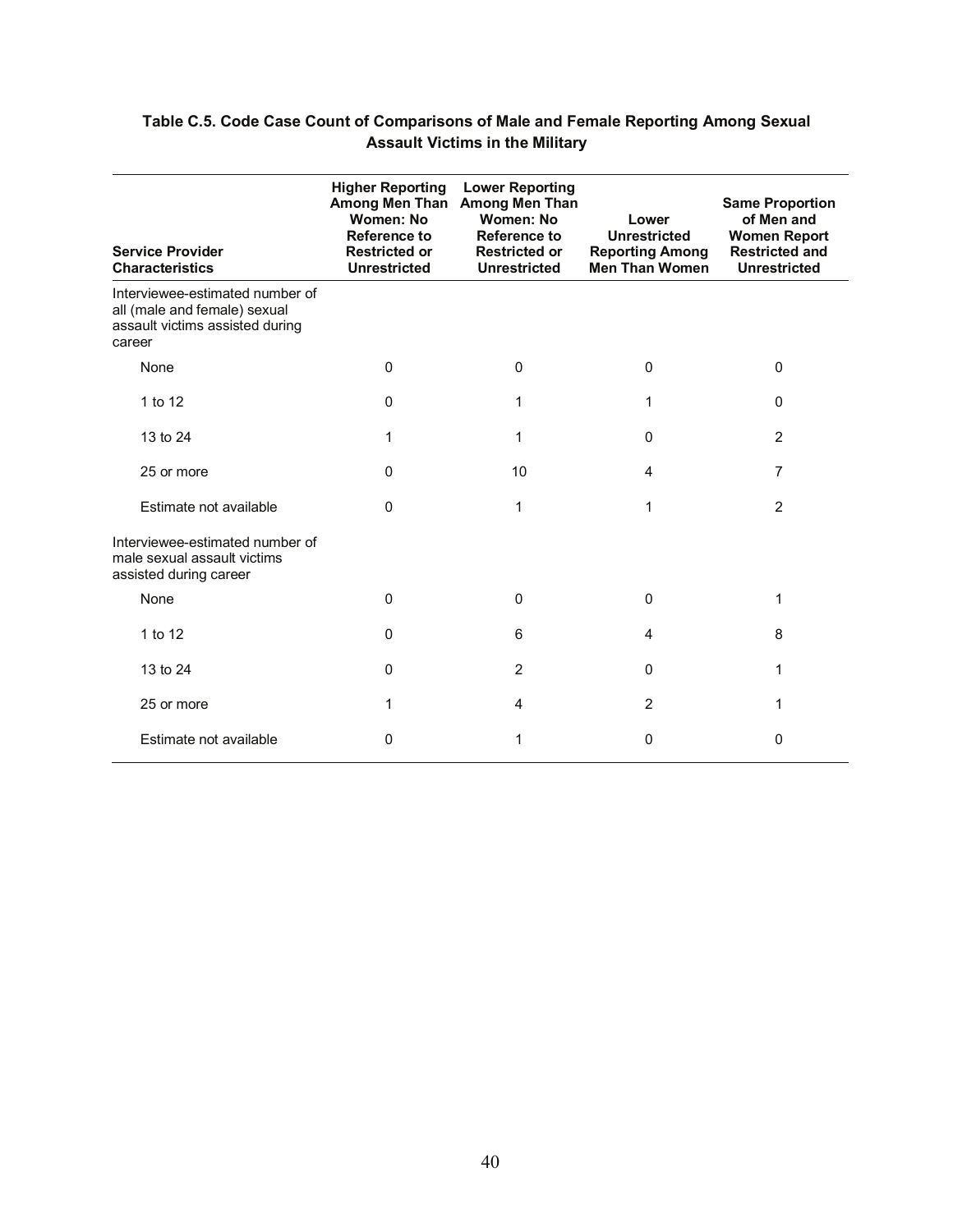| <b>Service Provider</b><br><b>Characteristics</b>                                                            | Immediately or<br>Up to One Week | <b>More Than One</b><br><b>Week to Several</b><br><b>Months</b> | One Year or<br>Longer | <b>Estimate Not</b><br><b>Known or Too</b><br><b>Much Variability</b><br><b>Across Cases</b> |
|--------------------------------------------------------------------------------------------------------------|----------------------------------|-----------------------------------------------------------------|-----------------------|----------------------------------------------------------------------------------------------|
| Interviewee-estimated number of<br>all (male and female) sexual<br>assault victims assisted during<br>career |                                  |                                                                 |                       |                                                                                              |
| None                                                                                                         | 0                                | 0                                                               | $\Omega$              | $\mathbf{0}$                                                                                 |
| 1 to 12                                                                                                      | 1                                | 1                                                               | $\Omega$              | 1                                                                                            |
| 13 to 24                                                                                                     | 3                                | 1                                                               | 2                     | $\overline{2}$                                                                               |
| 25 or more                                                                                                   | 6                                | 9                                                               | $\overline{2}$        | 14                                                                                           |
| Estimate not available                                                                                       | 1                                | 1                                                               | $\Omega$              | 3                                                                                            |
| Interviewee-estimated number of<br>male sexual assault victims<br>assisted during career                     |                                  |                                                                 |                       |                                                                                              |
| None                                                                                                         | 1                                | $\mathbf{0}$                                                    | $\mathbf 0$           | $\Omega$                                                                                     |
| 1 to 12                                                                                                      | 8                                | 10                                                              | 3                     | 14                                                                                           |
| 13 to 24                                                                                                     | 1                                | $\Omega$                                                        | $\Omega$              | 2                                                                                            |
| 25 or more                                                                                                   | 1                                | 2                                                               | 1                     | 3                                                                                            |
| Estimate not available                                                                                       | 0                                | 0                                                               | 0                     | 1                                                                                            |

#### **Table C.6. Code Case Count of Time to Report Among Sexual Assault Victims in the Military Who Report**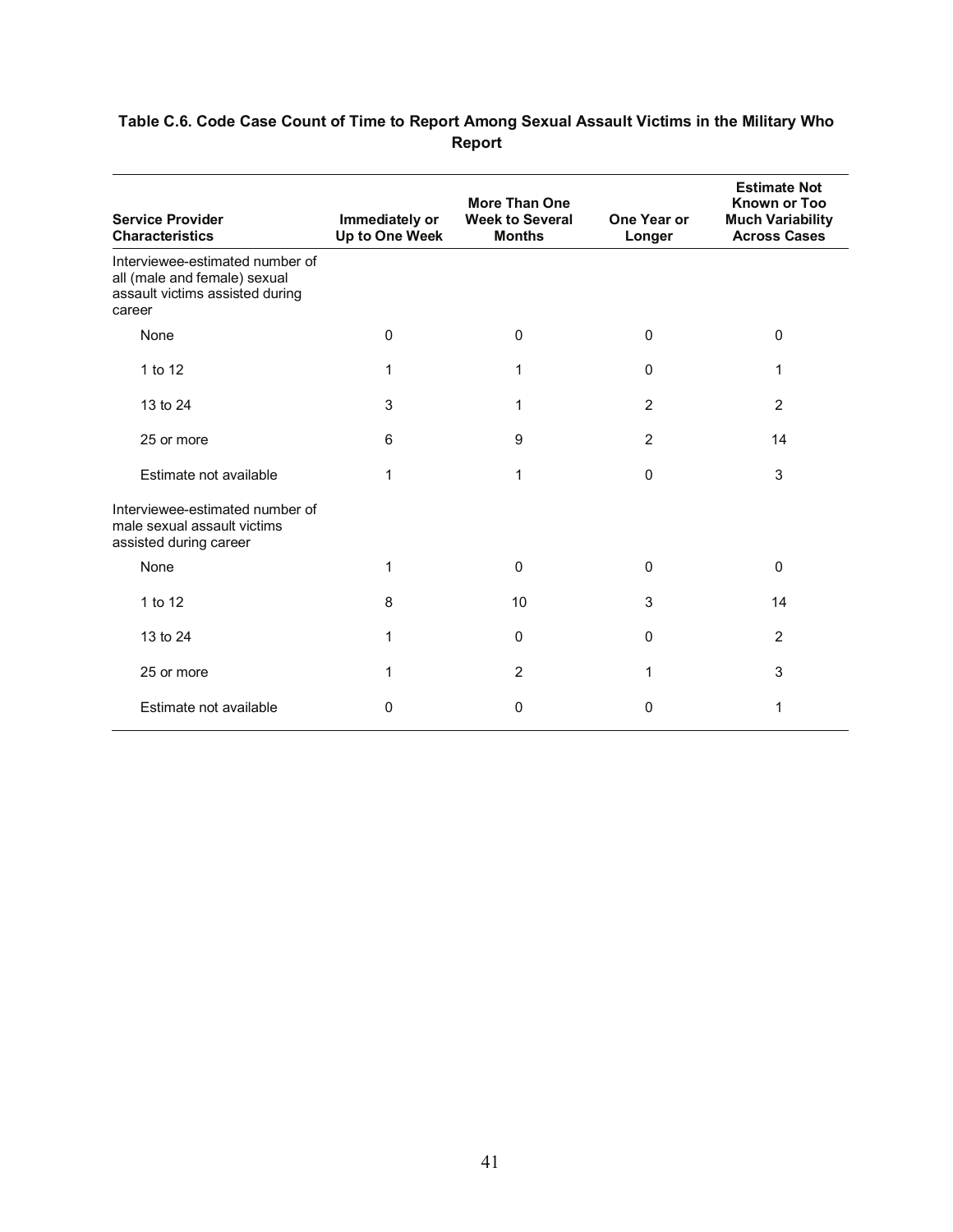| <b>Service Provider</b><br><b>Characteristics</b>                                                            | <b>Men Take Less</b><br><b>Time Than</b> | <b>Men Take More</b><br><b>Time Than</b><br>Women to Report Women to Report | <b>Men and Women</b><br><b>Take Equal Time</b><br>to Report | <b>Estimate Not</b><br><b>Known or Too</b><br><b>Much Variability</b><br><b>Across Cases</b> |
|--------------------------------------------------------------------------------------------------------------|------------------------------------------|-----------------------------------------------------------------------------|-------------------------------------------------------------|----------------------------------------------------------------------------------------------|
| Interviewee-estimated number of<br>all (male and female) sexual<br>assault victims assisted during<br>career |                                          |                                                                             |                                                             |                                                                                              |
| None                                                                                                         | 0                                        | 0                                                                           | $\Omega$                                                    | $\Omega$                                                                                     |
| 1 to 12                                                                                                      | 1                                        | 1                                                                           | $\Omega$                                                    | $\Omega$                                                                                     |
| 13 to 24                                                                                                     | 0                                        | 0                                                                           | 4                                                           | 1                                                                                            |
| 25 or more                                                                                                   | 6                                        | 3                                                                           | 12                                                          | 7                                                                                            |
| Estimate not available                                                                                       | 0                                        | 2                                                                           | $\Omega$                                                    | 1                                                                                            |
| Interviewee-estimated number of<br>male sexual assault victims<br>assisted during career                     |                                          |                                                                             |                                                             |                                                                                              |
| None                                                                                                         | 0                                        | $\mathbf{0}$                                                                | 0                                                           | $\Omega$                                                                                     |
| 1 to 12                                                                                                      | 5                                        | 3                                                                           | 9                                                           | 8                                                                                            |
| 13 to 24                                                                                                     | 1                                        | 1                                                                           | 3                                                           | $\Omega$                                                                                     |
| 25 or more                                                                                                   | 1                                        | 1                                                                           | 4                                                           | 1                                                                                            |
| Estimate not available                                                                                       | 0                                        | 1                                                                           | 0                                                           | $\Omega$                                                                                     |

#### **Table C.7. Code Case Count of Comparisons of Male and Female Time to Report Among Sexual Assault Victims in the Military Who Report**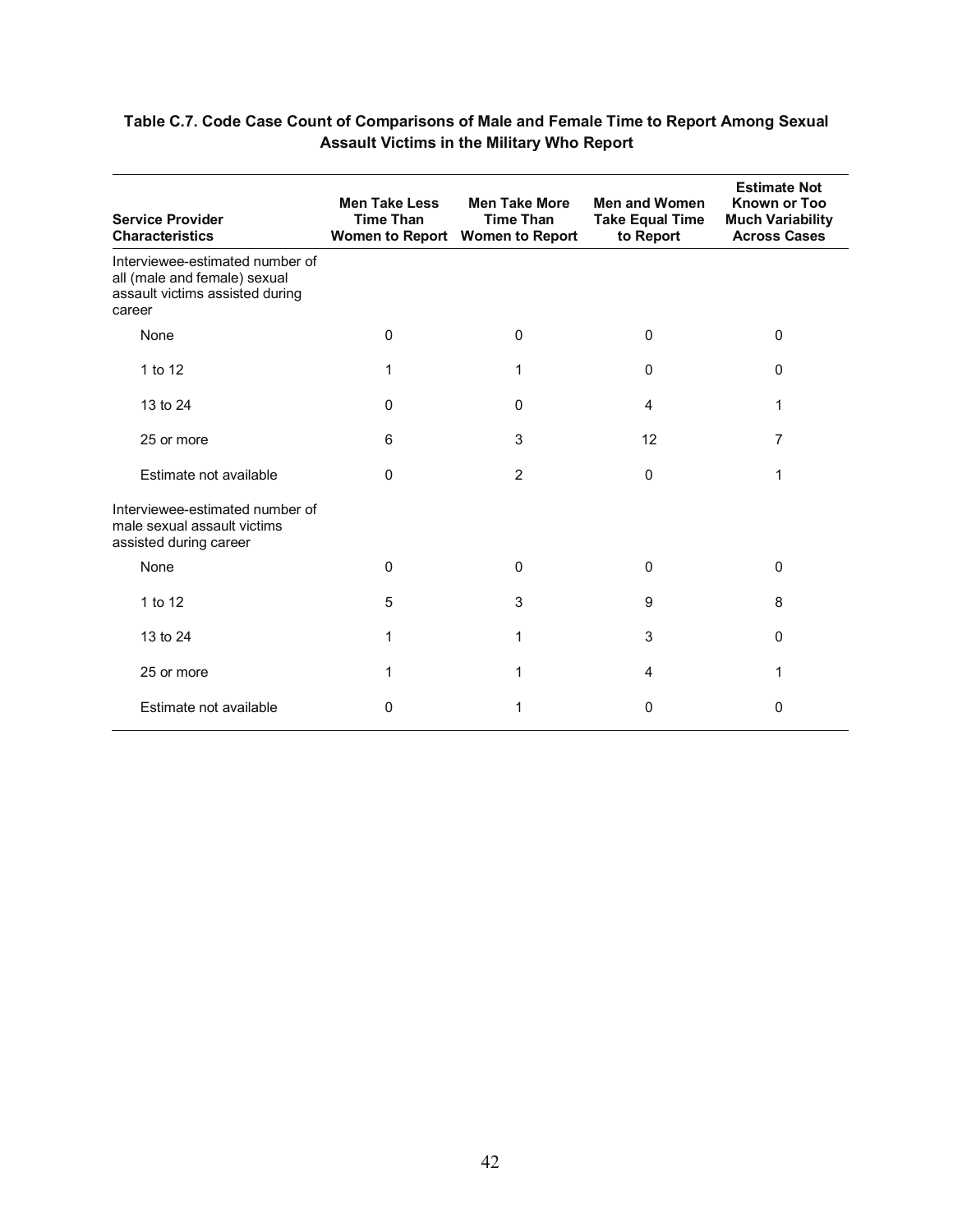| <b>Service Provider</b><br><b>Characteristics</b>                                                               | <b>Concerns over</b><br><b>Stigma</b> | Fear of<br><b>Retaliation</b> | Fear of<br><b>Disciplinary</b><br><b>Action</b> | <b>Concerns over</b><br><b>Privacy</b> | Lack of<br>Confidence in<br>the System |
|-----------------------------------------------------------------------------------------------------------------|---------------------------------------|-------------------------------|-------------------------------------------------|----------------------------------------|----------------------------------------|
| Interviewee-estimated<br>number of all (male and<br>female) sexual assault<br>victims assisted during<br>career |                                       |                               |                                                 |                                        |                                        |
| None                                                                                                            | $\Omega$                              | 0                             | 0                                               | $\mathbf{0}$                           | $\mathbf 0$                            |
| 1 to 12                                                                                                         | 3                                     | 4                             | 0                                               | 3                                      | $\mathbf 0$                            |
| 13 to 24                                                                                                        | 6                                     | 6                             | 0                                               | $\overline{4}$                         | $\overline{2}$                         |
| 25 or more                                                                                                      | 28                                    | 26                            | 10                                              | 14                                     | 11                                     |
| Estimate not available                                                                                          | 4                                     | 4                             | 1                                               | 4                                      | 1                                      |
| Interviewee-estimated<br>number of male sexual<br>assault victims assisted<br>during career                     |                                       |                               |                                                 |                                        |                                        |
| None                                                                                                            | 1                                     | $\overline{2}$                | $\mathbf 0$                                     | $\overline{2}$                         | $\pmb{0}$                              |
| 1 to 12                                                                                                         | 27                                    | 28                            | 7                                               | 17                                     | 8                                      |
| 13 to 24                                                                                                        | 5                                     | 2                             | $\overline{2}$                                  | 1                                      | 1                                      |
| 25 or more                                                                                                      | 7                                     | $\overline{7}$                | $\overline{2}$                                  | 4                                      | 4                                      |
| Estimate not available                                                                                          | 1                                     | 1                             | 0                                               | 1                                      | 1                                      |

#### **Table C.8. Code Case Count of Common Reasons for Not Reporting Among Sexual Assault Victims in the Military**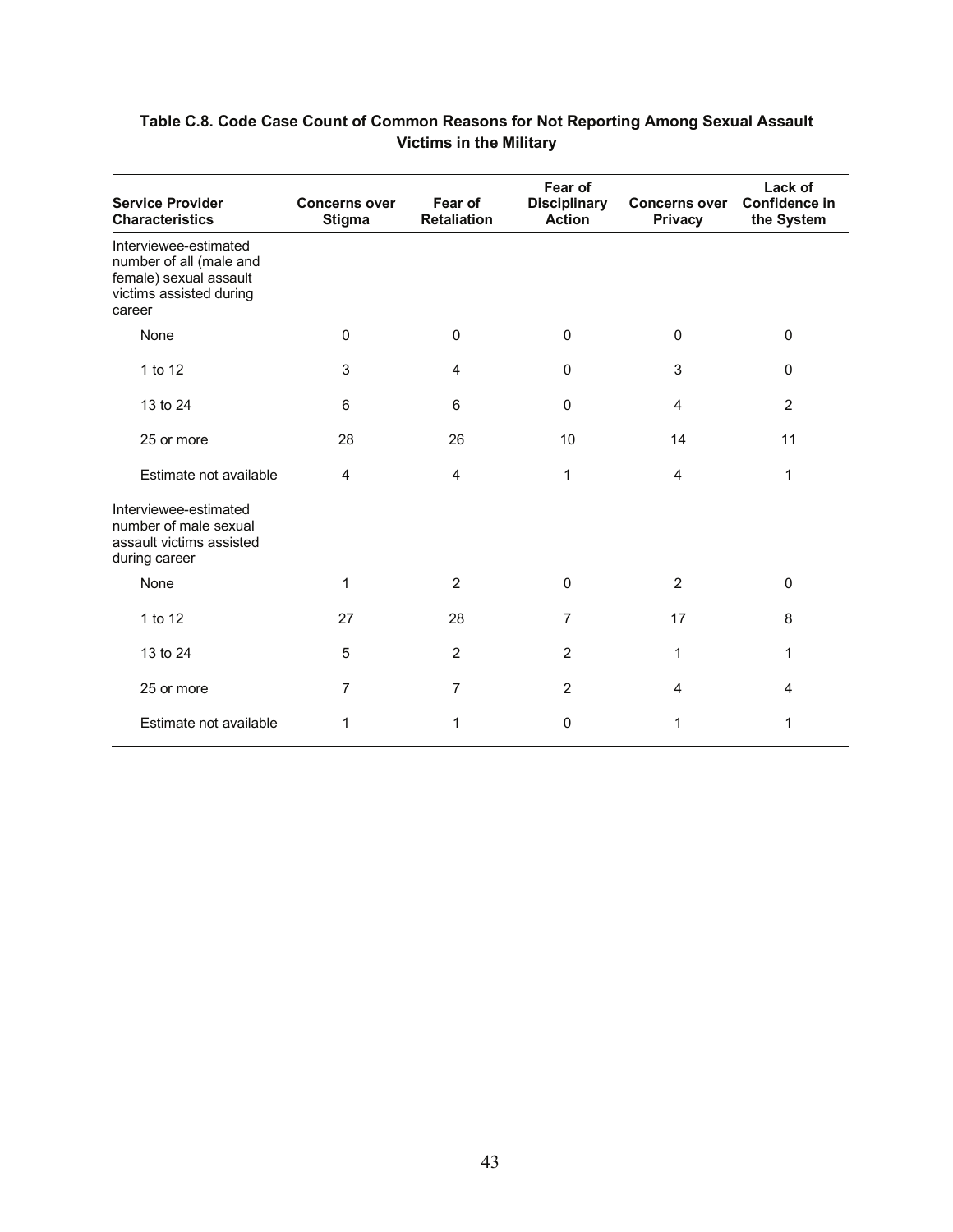| <b>Service Provider</b><br><b>Characteristics</b>                                                            | <b>Men Have More</b><br><b>Stigma-Related</b><br><b>Concerns</b> | <b>Men Have More</b><br><b>Privacy Concerns</b> | <b>Women Have</b><br><b>More Career-</b><br><b>Specific Concerns</b> | <b>Men and Women</b><br>Do Not Differ in<br><b>Their Reasons for</b><br><b>Not Reporting</b> |
|--------------------------------------------------------------------------------------------------------------|------------------------------------------------------------------|-------------------------------------------------|----------------------------------------------------------------------|----------------------------------------------------------------------------------------------|
| Interviewee-estimated number of<br>all (male and female) sexual<br>assault victims assisted during<br>career |                                                                  |                                                 |                                                                      |                                                                                              |
| None                                                                                                         | 0                                                                | $\mathbf 0$                                     | $\Omega$                                                             | 0                                                                                            |
| 1 to 12                                                                                                      | 0                                                                | 1                                               | $\Omega$                                                             | 1                                                                                            |
| 13 to 24                                                                                                     | 3                                                                | 1                                               | 1                                                                    | 4                                                                                            |
| 25 or more                                                                                                   | 16                                                               | $\overline{2}$                                  | 3                                                                    | 9                                                                                            |
| Estimate not available                                                                                       | 2                                                                | $\Omega$                                        | $\mathbf 0$                                                          | $\mathbf{0}$                                                                                 |
| Interviewee-estimated number of<br>male sexual assault victims<br>assisted during career                     |                                                                  |                                                 |                                                                      |                                                                                              |
| None                                                                                                         | 0                                                                | $\mathbf 0$                                     | 0                                                                    | 0                                                                                            |
| 1 to 12                                                                                                      | 15                                                               | 4                                               | 3                                                                    | 10                                                                                           |
| 13 to 24                                                                                                     | 1                                                                | 0                                               | $\mathbf 0$                                                          | 3                                                                                            |
| 25 or more                                                                                                   | 4                                                                | 0                                               | 1                                                                    | 1                                                                                            |
| Estimate not available                                                                                       | 1                                                                | 0                                               | 0                                                                    | 0                                                                                            |

#### **Table C.9. Code Case Count of Comparisons of Male and Female Common Reasons for Not Reporting Among Sexual Assault Victims in the Military**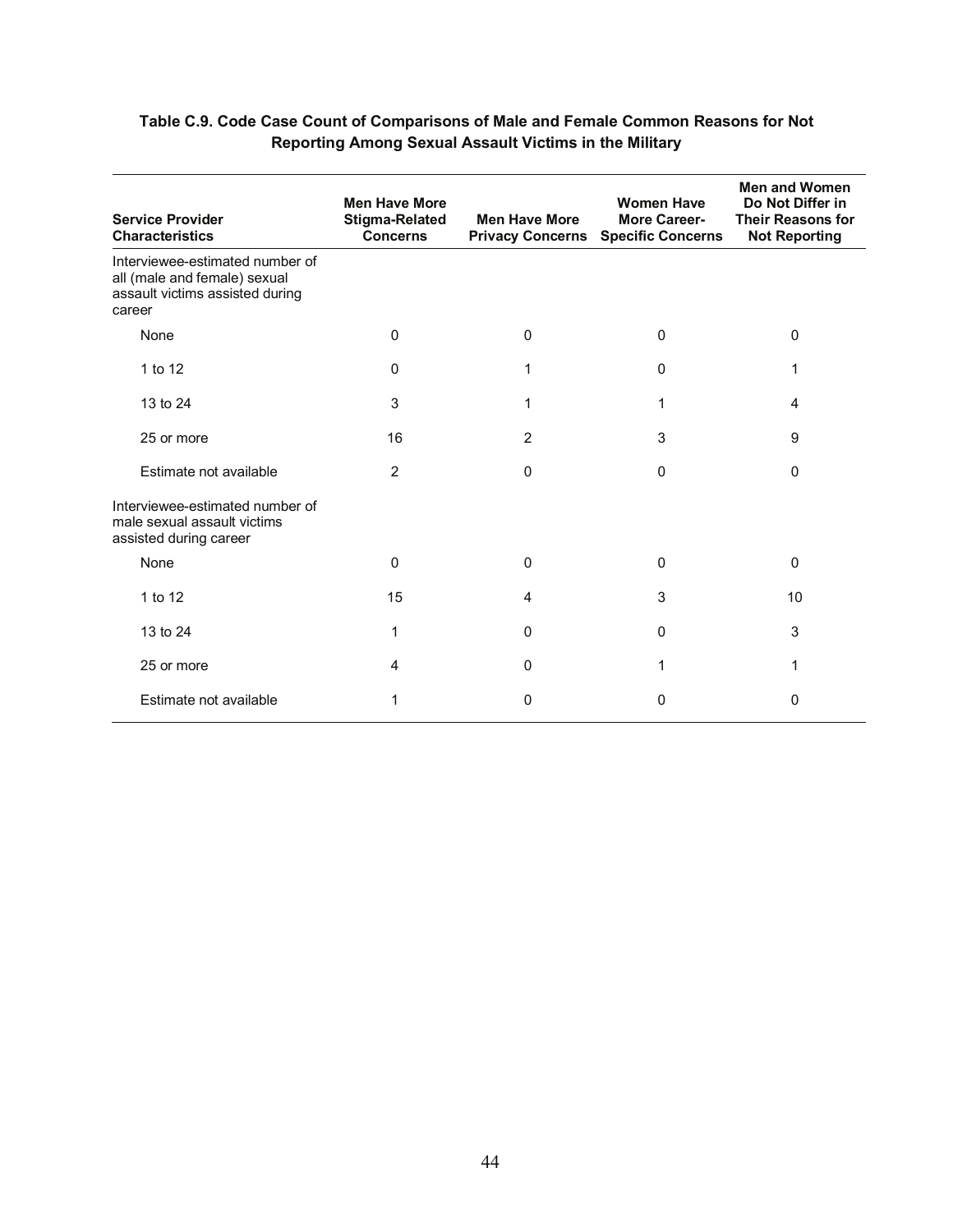#### **Table C.10. Code Case Count of Common Reasons for Reporting Among Sexual Assault Victims in the Military**

|                                                                                                                        | <b>Desire to</b>         | Desire to<br><b>Prevent or</b><br><b>Stop the</b> | Desire to<br><b>Prevent or</b><br>Stop the | Desire to<br><b>Have Access</b><br>to Certain | <b>Unintended</b><br><b>Report During</b><br><b>Discussion</b><br>with | <b>Assault</b><br><b>Affecting</b><br>an Aspect | <b>Others</b><br>Encouraged    |
|------------------------------------------------------------------------------------------------------------------------|--------------------------|---------------------------------------------------|--------------------------------------------|-----------------------------------------------|------------------------------------------------------------------------|-------------------------------------------------|--------------------------------|
| <b>Service Provider</b><br><b>Characteristics</b>                                                                      | Obtain<br><b>Justice</b> | <b>Assault of</b><br><b>Others</b>                | <b>Assault of</b><br><b>Self</b>           | <b>Rights or</b><br><b>Services</b>           | Commander<br>or Colleague                                              | of One's<br>Life                                | the Victim to<br><b>Report</b> |
| Interviewee-<br>estimated number<br>of all (male and<br>female) sexual<br>assault victims<br>assisted during<br>career |                          |                                                   |                                            |                                               |                                                                        |                                                 |                                |
| None                                                                                                                   | $\Omega$                 | 0                                                 | $\mathbf 0$                                | $\mathbf 0$                                   | $\mathbf 0$                                                            | $\mathbf 0$                                     | $\mathbf 0$                    |
| 1 to 12                                                                                                                | $\mathbf{1}$             | $\mathbf{1}$                                      | $\pmb{0}$                                  | $\overline{2}$                                | $\mathbf 0$                                                            | $\mathbf{1}$                                    | $\pmb{0}$                      |
| 13 to 24                                                                                                               | 3                        | $\overline{2}$                                    | $\mathbf 0$                                | $\overline{2}$                                | $\overline{2}$                                                         | $\mathbf 0$                                     | 1                              |
| 25 or more                                                                                                             | 15                       | 14                                                | $\overline{4}$                             | 18                                            | $6\,$                                                                  | 3                                               | $\overline{2}$                 |
| Estimate not<br>available                                                                                              | $\overline{4}$           | $\mathbf{1}$                                      | $\mathbf{0}$                               | 3                                             | $\overline{2}$                                                         | $\mathbf{1}$                                    | $\mathbf{1}$                   |
| Interviewee-<br>estimated number<br>of male sexual<br>assault victims<br>assisted during<br>career                     |                          |                                                   |                                            |                                               |                                                                        |                                                 |                                |
| None                                                                                                                   | $\mathbf{1}$             | 0                                                 | $\mathbf 0$                                | $\mathbf{1}$                                  | $\pmb{0}$                                                              | $\mathbf 0$                                     | $\boldsymbol{0}$               |
| 1 to 12                                                                                                                | 14                       | 13                                                | 1                                          | 17                                            | $\overline{7}$                                                         | 5                                               | $\overline{2}$                 |
| 13 to 24                                                                                                               | 3                        | 3                                                 | $\mathbf{1}$                               | $\overline{2}$                                | $\mathbf 0$                                                            | $\mathbf 0$                                     | $\boldsymbol{0}$               |
| 25 or more                                                                                                             | $\overline{4}$           | $\overline{2}$                                    | $\overline{2}$                             | $\overline{4}$                                | $\overline{2}$                                                         | $\pmb{0}$                                       | $\mathbf{1}$                   |
| Estimate not<br>available                                                                                              | 1                        | 0                                                 | $\pmb{0}$                                  | $\mathbf 1$                                   | $\mathbf{1}$                                                           | 0                                               | $\mathbf{1}$                   |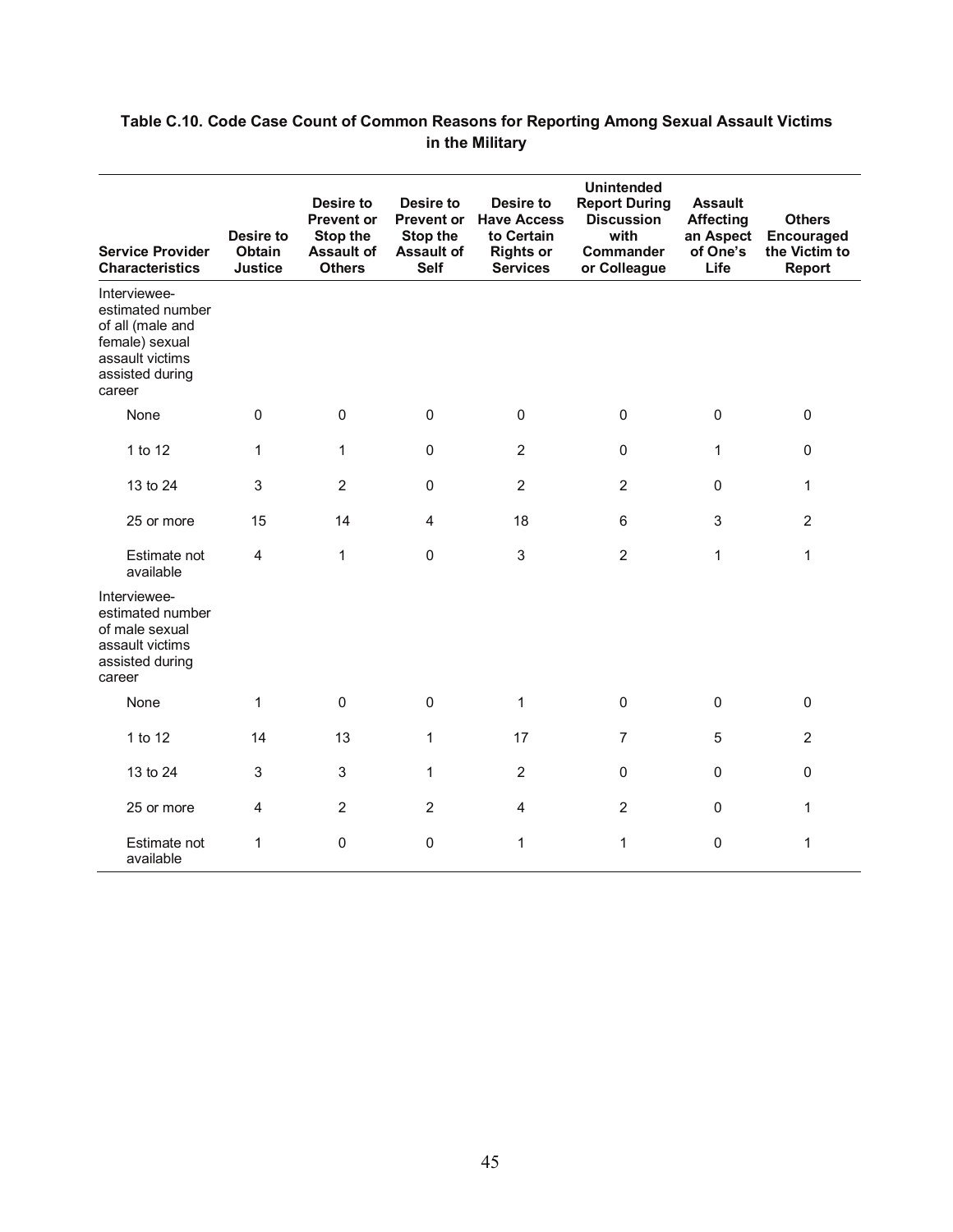| <b>Service Provider Characteristics</b>                                                                   | No Differences in Reasons for<br><b>Reporting</b> | <b>Unable to Comment on</b><br><b>Whether There Are</b><br>Differences in Reasons for<br><b>Reporting</b> |
|-----------------------------------------------------------------------------------------------------------|---------------------------------------------------|-----------------------------------------------------------------------------------------------------------|
| Interviewee-estimated number of all (male and<br>female) sexual assault victims assisted during<br>career |                                                   |                                                                                                           |
| None                                                                                                      | 0                                                 | 0                                                                                                         |
| 1 to 12                                                                                                   | 1                                                 | 1                                                                                                         |
| 13 to 24                                                                                                  | 3                                                 | 1                                                                                                         |
| 25 or more                                                                                                | 15                                                | 4                                                                                                         |
| Estimate not available                                                                                    | 2                                                 | 1                                                                                                         |
| Interviewee-estimated number of male sexual<br>assault victims assisted during career                     |                                                   |                                                                                                           |
| None                                                                                                      | 0                                                 | 0                                                                                                         |
| 1 to 12                                                                                                   | 18                                                | 7                                                                                                         |
| 13 to 24                                                                                                  | $\overline{2}$                                    | 0                                                                                                         |
| 25 or more                                                                                                | 1                                                 | 0                                                                                                         |
| Estimate not available                                                                                    | 0                                                 | 0                                                                                                         |

#### **Table C.11. Code Case Count of Comparisons of Male and Female Common Reasons for Reporting Among Sexual Assault Victims in the Military**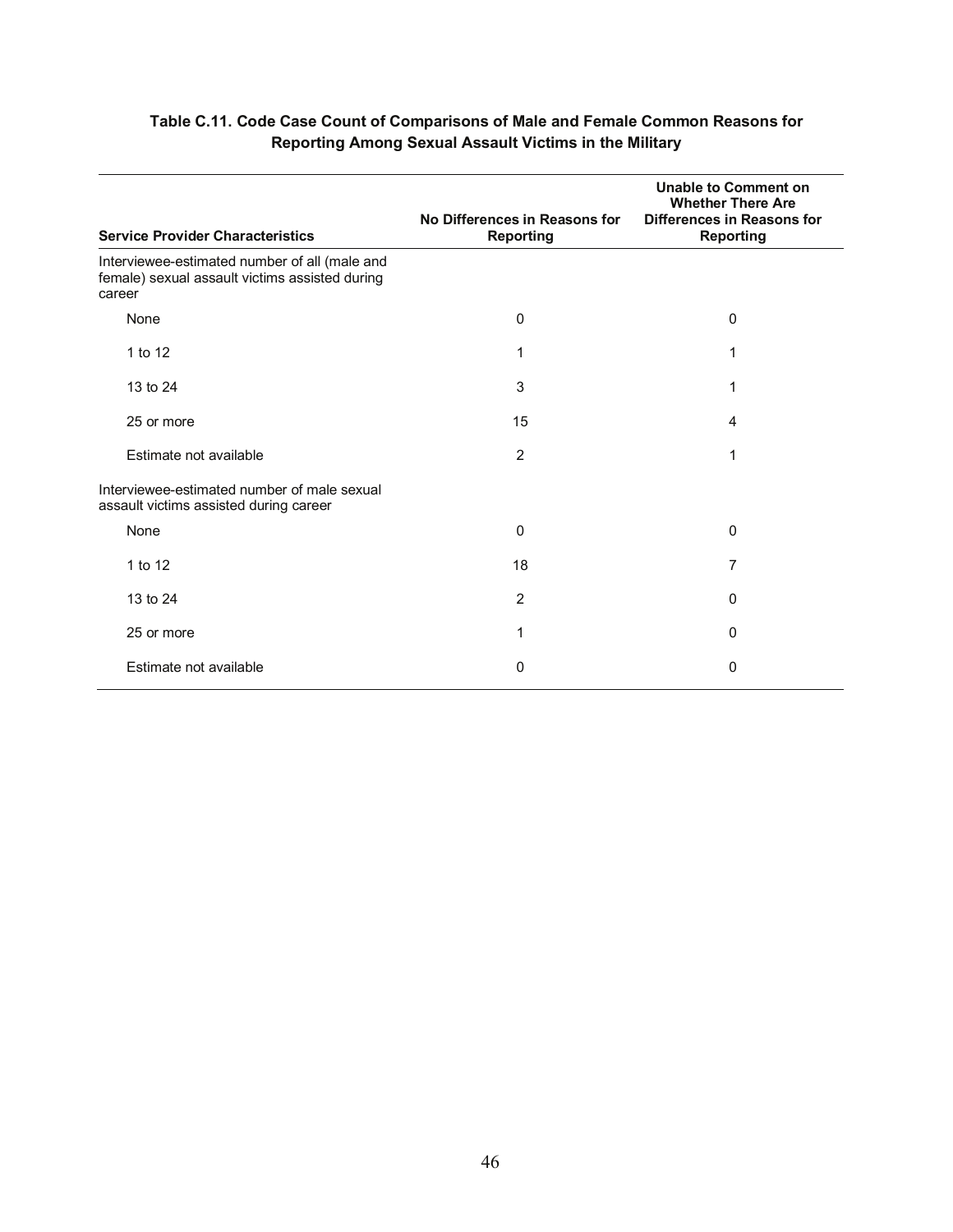| <b>Service Provider</b><br><b>Characteristics</b>                                                               | <b>Victim</b><br><b>Advocate</b><br><b>Services</b> | <b>SARC</b> or<br><b>SAPR</b><br><b>Services</b> | <b>Behavioral or</b><br><b>Mental Health</b><br><b>Services</b> | <b>Legal Counsel</b> | Chaplain<br><b>Support</b> | <b>Medical</b><br><b>Services</b> |
|-----------------------------------------------------------------------------------------------------------------|-----------------------------------------------------|--------------------------------------------------|-----------------------------------------------------------------|----------------------|----------------------------|-----------------------------------|
| Interviewee-estimated<br>number of all (male and<br>female) sexual assault<br>victims assisted during<br>career |                                                     |                                                  |                                                                 |                      |                            |                                   |
| None                                                                                                            | $\Omega$                                            | $\Omega$                                         | $\mathbf{0}$                                                    | $\Omega$             | $\mathbf 0$                | $\mathbf 0$                       |
| 1 to 12                                                                                                         | $\overline{2}$                                      | 2                                                | $\overline{4}$                                                  | 1                    | 1                          | $\overline{2}$                    |
| 13 to 24                                                                                                        | 4                                                   | 5                                                | $\overline{4}$                                                  | 5                    | 3                          | $\mathfrak{S}$                    |
| 25 or more                                                                                                      | 16                                                  | 10                                               | 29                                                              | 11                   | $\boldsymbol{9}$           | 14                                |
| Estimate not<br>available                                                                                       | $\overline{2}$                                      | 1                                                | $\mathbf{3}$                                                    | 3                    | $\mathbf{1}$               | $\overline{2}$                    |
| Interviewee-estimated<br>number of male sexual<br>assault victims assisted<br>during career                     |                                                     |                                                  |                                                                 |                      |                            |                                   |
| None                                                                                                            | $\mathbf 0$                                         | 0                                                | $\overline{2}$                                                  | 1                    | $\pmb{0}$                  | $\overline{c}$                    |
| 1 to 12                                                                                                         | 17                                                  | 14                                               | 26                                                              | 11                   | 8                          | 12                                |
| 13 to 24                                                                                                        | 3                                                   | 3                                                | $\overline{4}$                                                  | $\overline{2}$       | $\overline{2}$             | $\mathfrak{S}$                    |
| 25 or more                                                                                                      | 3                                                   | 1                                                | 8                                                               | 5                    | 4                          | 4                                 |
| Estimate not<br>available                                                                                       | 1                                                   | 0                                                | $\mathbf 0$                                                     | 1                    | $\mathbf 0$                | 0                                 |

#### **Table C.12. Code Case Count of Resources Offered to Sexual Assault Victims in the Military**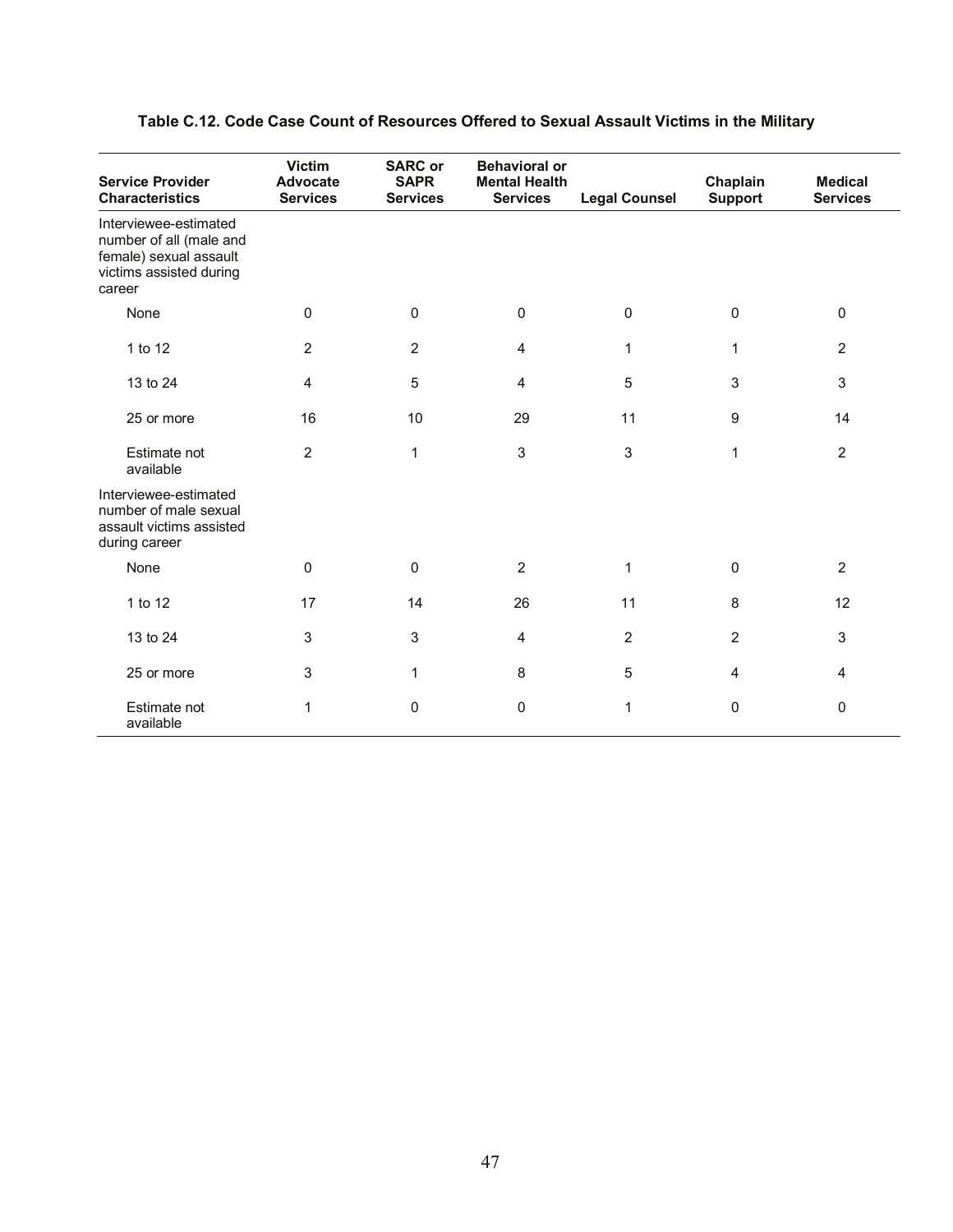| <b>Service Provider Characteristics</b>                                                                   | No Difference in Resources<br><b>Offered</b> | <b>Gender-Specific Resources</b><br><b>Offered</b> |
|-----------------------------------------------------------------------------------------------------------|----------------------------------------------|----------------------------------------------------|
| Interviewee-estimated number of all (male and<br>female) sexual assault victims assisted during<br>career |                                              |                                                    |
| None                                                                                                      | 0                                            | 0                                                  |
| 1 to 12                                                                                                   |                                              |                                                    |
| 13 to 24                                                                                                  | 4                                            | 0                                                  |
| 25 or more                                                                                                | 26                                           | 3                                                  |
| Estimate not available                                                                                    | 3                                            | 1                                                  |
| Interviewee-estimated number of male sexual<br>assault victims assisted during career                     |                                              |                                                    |
| None                                                                                                      | 0                                            | 1                                                  |
| 1 to 12                                                                                                   | 25                                           | 2                                                  |
| 13 to 24                                                                                                  | 4                                            | 0                                                  |
| 25 or more                                                                                                | 5                                            | 2                                                  |
| Estimate not available                                                                                    | 0                                            | 0                                                  |

#### **Table C.13. Code Case Count of Comparisons of Male and Female Resource Offerings Among Sexual Assault Victims in the Military**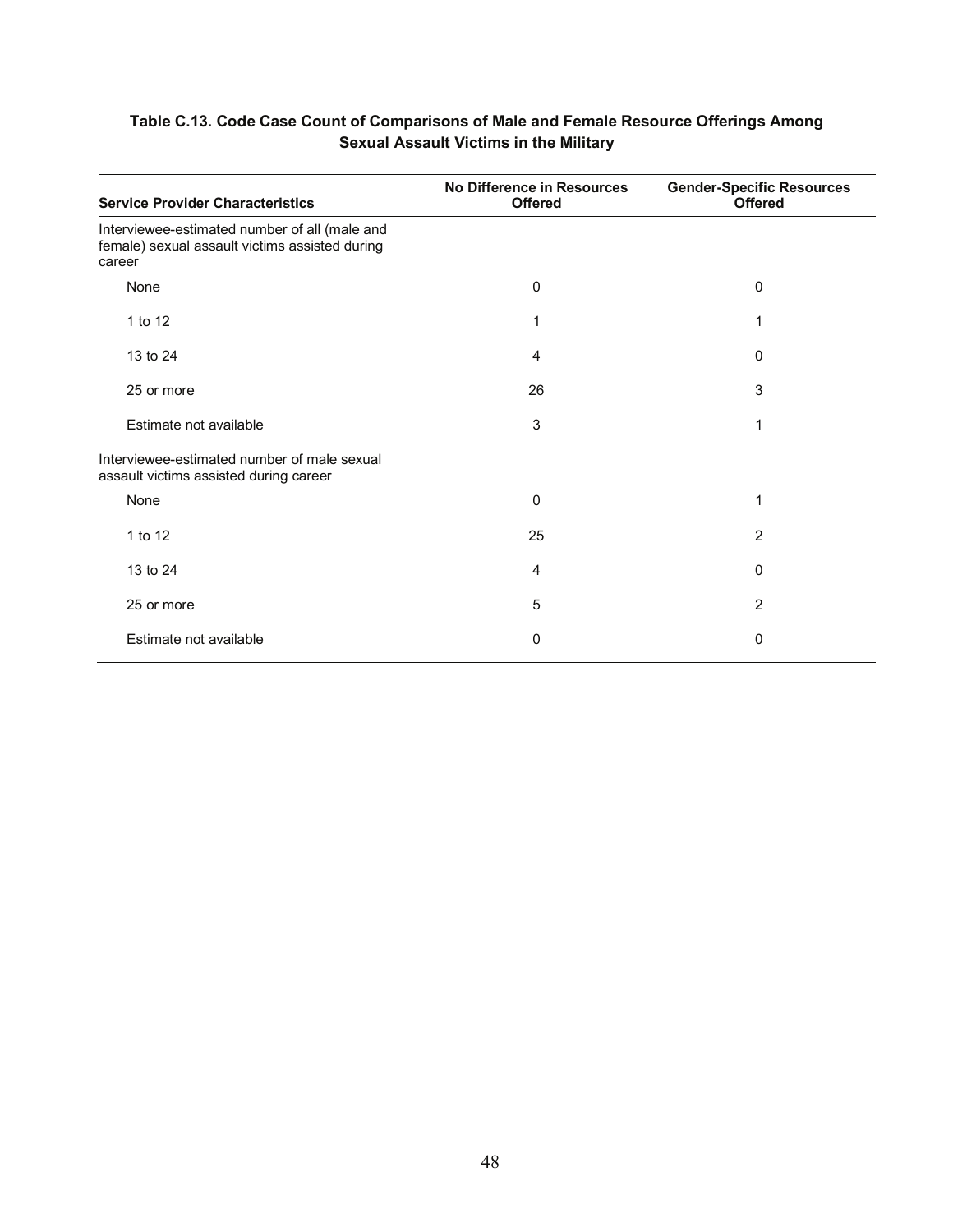#### **Table C.14. Code Case Count of Follow-Up on Resources Offered Among Sexual Assault Victims in the Military**

| <b>Service Provider</b><br><b>Characteristics</b>                                                            | <b>Most Do Not</b><br>Follow Up on<br><b>Resources</b> | <b>Approximately</b><br>Half Follow Up on<br><b>Resources</b> | <b>Most Follow Up</b><br>on Resources | <b>Cannot Comment</b><br>on the Proportion<br>That Follow Up on<br><b>Resources</b> |
|--------------------------------------------------------------------------------------------------------------|--------------------------------------------------------|---------------------------------------------------------------|---------------------------------------|-------------------------------------------------------------------------------------|
| Interviewee-estimated number of<br>all (male and female) sexual<br>assault victims assisted during<br>career |                                                        |                                                               |                                       |                                                                                     |
| None                                                                                                         | 0                                                      | 0                                                             | 0                                     | $\Omega$                                                                            |
| 1 to 12                                                                                                      | 1                                                      | $\Omega$                                                      | $\mathbf{0}$                          | 1                                                                                   |
| 13 to 24                                                                                                     | 1                                                      | $\Omega$                                                      | 0                                     | $\Omega$                                                                            |
| 25 or more                                                                                                   | 3                                                      | 1                                                             | 13                                    | 3                                                                                   |
| Estimate not available                                                                                       | 1                                                      | $\mathbf{0}$                                                  | 1                                     | $\Omega$                                                                            |
| Interviewee-estimated number of<br>male sexual assault victims<br>assisted during career                     |                                                        |                                                               |                                       |                                                                                     |
| None                                                                                                         | 1                                                      | $\Omega$                                                      | 1                                     | $\Omega$                                                                            |
| 1 to 12                                                                                                      | 4                                                      | 1                                                             | 6                                     | $\overline{4}$                                                                      |
| 13 to 24                                                                                                     | 1                                                      | 0                                                             | 3                                     | 0                                                                                   |
| 25 or more                                                                                                   | 0                                                      | $\Omega$                                                      | 4                                     | $\Omega$                                                                            |
| Estimate not available                                                                                       | 0                                                      | 0                                                             | 0                                     | $\mathbf{0}$                                                                        |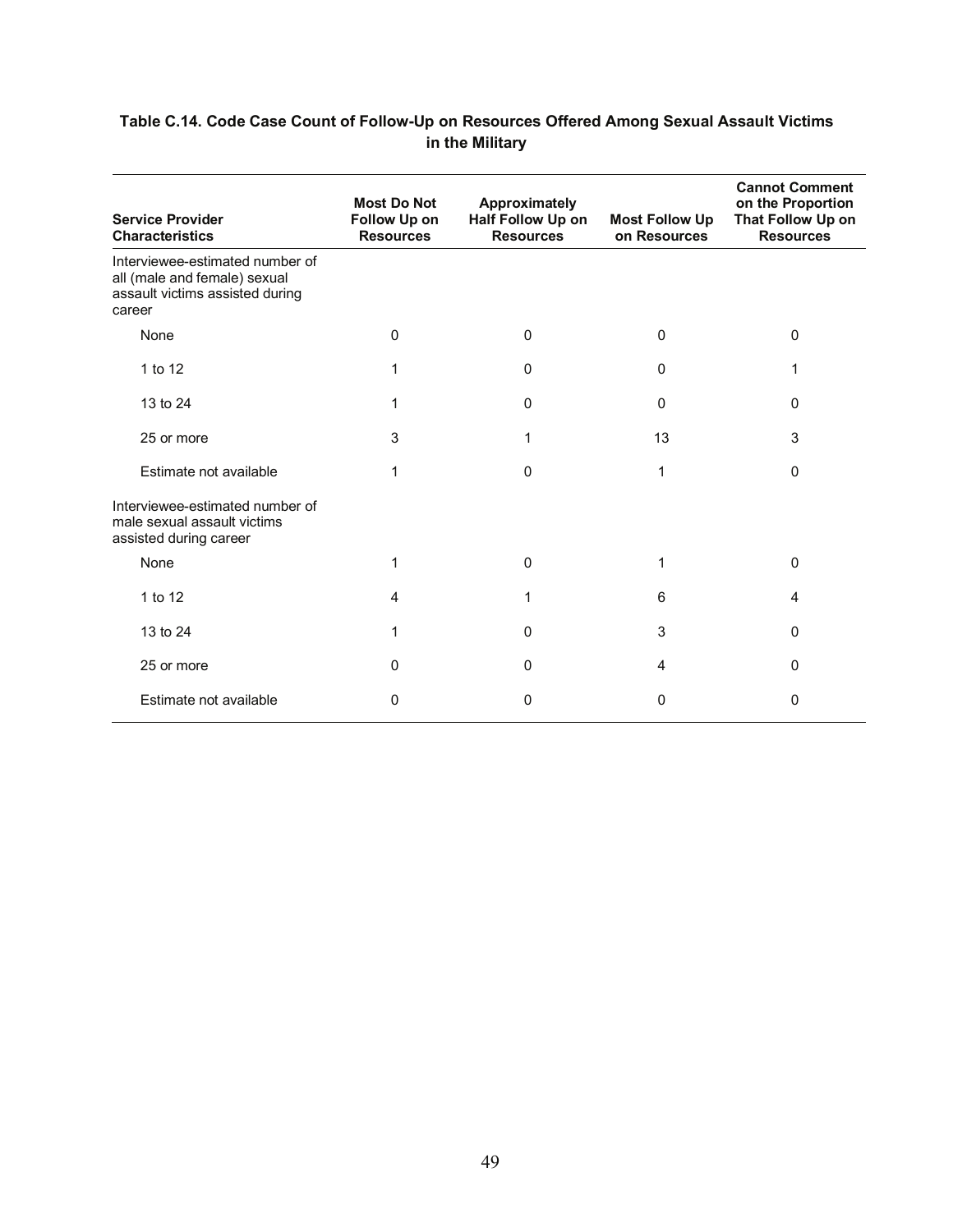| <b>Service Provider</b><br><b>Characteristics</b>                                                            | <b>Men Less</b><br><b>Receptive Than</b><br>Women | <b>Men and Women</b><br><b>Equally Receptive</b> | <b>Men More</b><br><b>Receptive Than</b><br>Women | <b>Cannot Comment</b><br>on Comparison |
|--------------------------------------------------------------------------------------------------------------|---------------------------------------------------|--------------------------------------------------|---------------------------------------------------|----------------------------------------|
| Interviewee-estimated number of<br>all (male and female) sexual<br>assault victims assisted during<br>career |                                                   |                                                  |                                                   |                                        |
| None                                                                                                         | 0                                                 | $\mathbf{0}$                                     | $\mathbf{0}$                                      | $\Omega$                               |
| 1 to 12                                                                                                      | $\overline{2}$                                    | 0                                                | $\mathbf 0$                                       | $\Omega$                               |
| 13 to 24                                                                                                     | 3                                                 | 4                                                | $\mathbf{0}$                                      | 0                                      |
| 25 or more                                                                                                   | 12                                                | 12                                               | 3                                                 | 1                                      |
| Estimate not available                                                                                       | 3                                                 | 1                                                | $\mathbf 0$                                       | $\Omega$                               |
| Interviewee-estimated number of<br>male sexual assault victims<br>assisted during career                     |                                                   |                                                  |                                                   |                                        |
| None                                                                                                         | 1                                                 | $\Omega$                                         | $\Omega$                                          | 0                                      |
| 1 to 12                                                                                                      | 12                                                | 11                                               | $\overline{2}$                                    | 1                                      |
| 13 to 24                                                                                                     | 1                                                 | 3                                                | $\mathbf{0}$                                      | $\Omega$                               |
| 25 or more                                                                                                   | 5                                                 | 3                                                | 1                                                 | $\Omega$                               |
| Estimate not available                                                                                       | 1                                                 | 0                                                | 0                                                 | 0                                      |

#### **Table C.15. Code Case Count of Comparisons of Male and Female Receptivity to Resources Offered Among Sexual Assault Victims in the Military**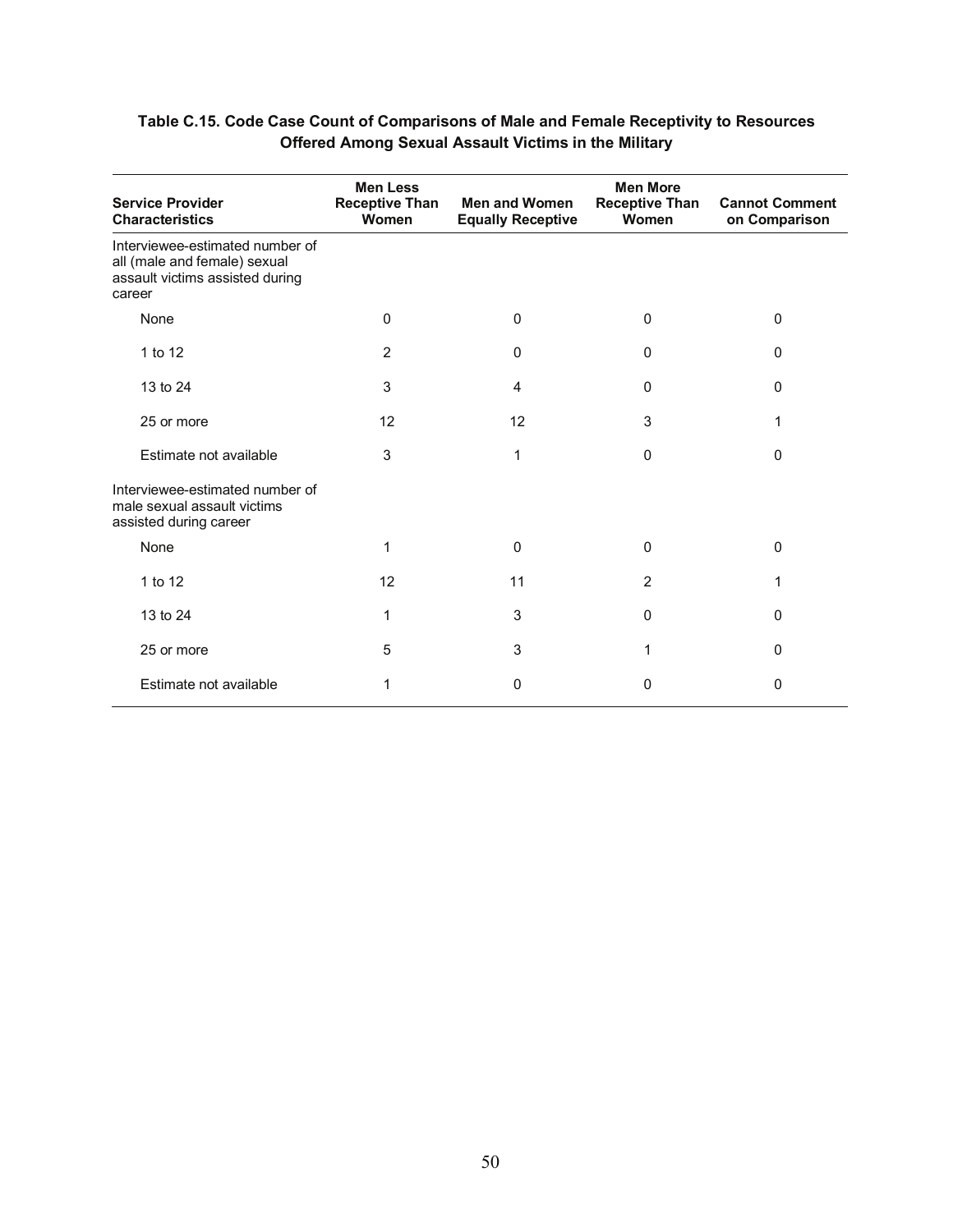| Table C.16. Code Case Count of Whether There Are Concerns with Accessing DoD or Military |
|------------------------------------------------------------------------------------------|
| <b>Resources Among Sexual Assault Victims in the Military</b>                            |

| <b>Service Provider Characteristics</b>                                                                   | <b>Victims Do Have Concerns</b><br>with Accessing DoD or<br><b>Military Resources</b> | <b>Victims Do Not Have</b><br><b>Concerns with Accessing</b><br><b>DoD or Military Resources</b> |
|-----------------------------------------------------------------------------------------------------------|---------------------------------------------------------------------------------------|--------------------------------------------------------------------------------------------------|
| Interviewee-estimated number of all (male and<br>female) sexual assault victims assisted during<br>career |                                                                                       |                                                                                                  |
| None                                                                                                      | $\mathbf 0$                                                                           | 0                                                                                                |
| 1 to 12                                                                                                   | 1                                                                                     | 2                                                                                                |
| 13 to 24                                                                                                  | 3                                                                                     | 5                                                                                                |
| 25 or more                                                                                                | 10                                                                                    | 13                                                                                               |
| Estimate not available                                                                                    | 2                                                                                     | 3                                                                                                |
| Interviewee estimated number of male sexual<br>assault victims assisted during career                     |                                                                                       |                                                                                                  |
| None                                                                                                      | 1                                                                                     | 1                                                                                                |
| 1 to 12                                                                                                   | 11                                                                                    | 15                                                                                               |
| 13 to 24                                                                                                  | 2                                                                                     | 1                                                                                                |
| 25 or more                                                                                                | 1                                                                                     | 6                                                                                                |
| Estimate not available                                                                                    | 1                                                                                     | $\Omega$                                                                                         |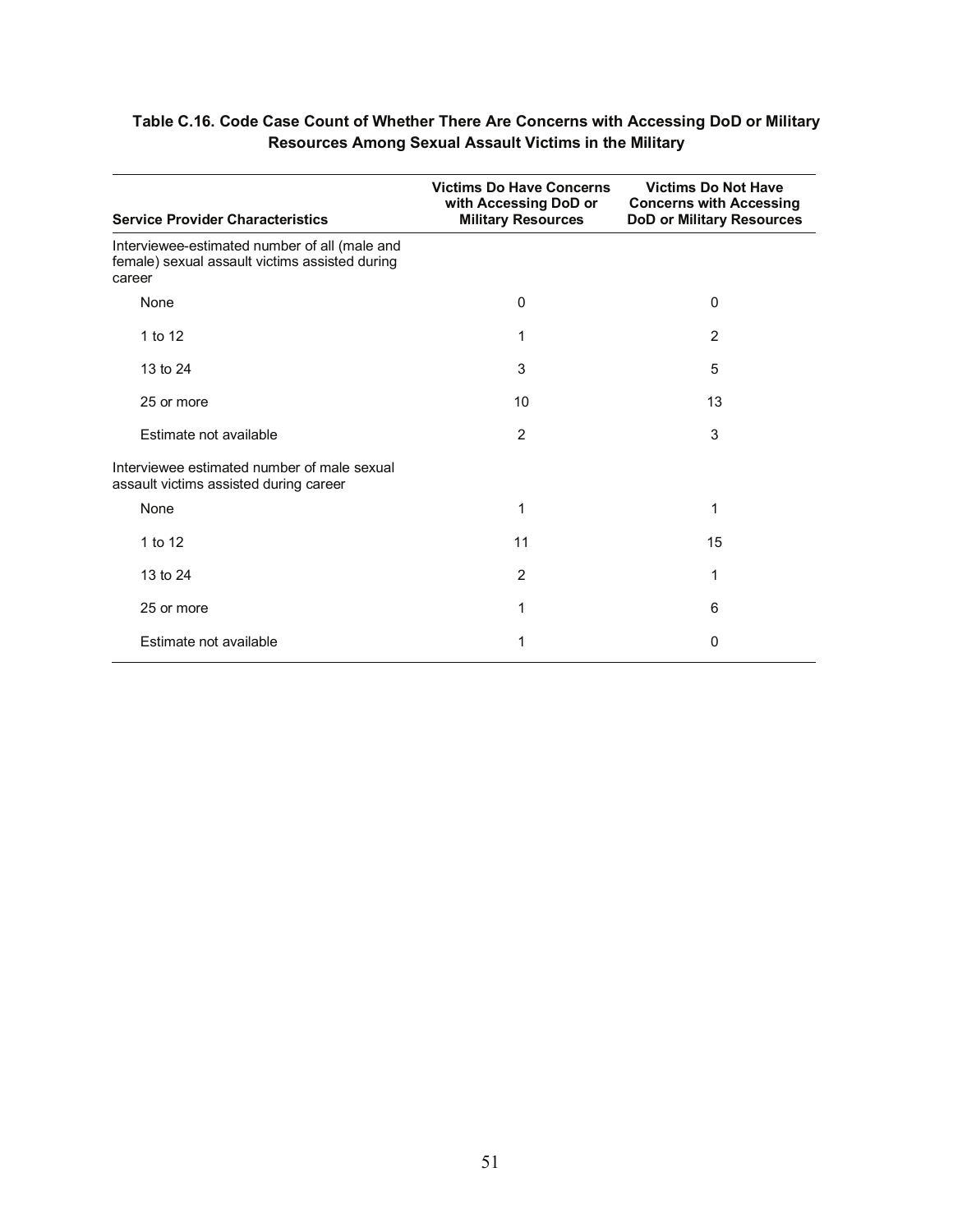| <b>Service Provider Characteristics</b>                                                                   | Privacy or<br><b>Confidentiality</b> | <b>Career Impact or</b><br><b>Disqualification</b> | <b>Having to Access</b><br><b>Services During Duty</b><br><b>Hours</b> |
|-----------------------------------------------------------------------------------------------------------|--------------------------------------|----------------------------------------------------|------------------------------------------------------------------------|
| Interviewee-estimated number of all<br>(male and female) sexual assault<br>victims assisted during career |                                      |                                                    |                                                                        |
| None                                                                                                      | 0                                    | 0                                                  | 0                                                                      |
| 1 to 12                                                                                                   |                                      | 0                                                  | 0                                                                      |
| 13 to 24                                                                                                  |                                      | 2                                                  | $\Omega$                                                               |
| 25 or more                                                                                                | 7                                    | 4                                                  | 2                                                                      |
| Estimate not available                                                                                    |                                      | $\Omega$                                           | $\mathbf{0}$                                                           |
| Interviewee-estimated number of male<br>sexual assault victims assisted during<br>career                  |                                      |                                                    |                                                                        |
| None                                                                                                      | 1                                    | 0                                                  | 0                                                                      |
| 1 to 12                                                                                                   | 5                                    | 5                                                  | $\overline{2}$                                                         |
| 13 to 24                                                                                                  | 1                                    |                                                    | 0                                                                      |
| 25 or more                                                                                                | 3                                    | 0                                                  | 0                                                                      |
| Estimate not available                                                                                    | 0                                    | 0                                                  | 0                                                                      |

#### **Table C.17. Code Case Count of Reasons for Concerns with Accessing DoD or Military Services or Resources Among Sexual Assault Victims in the Military**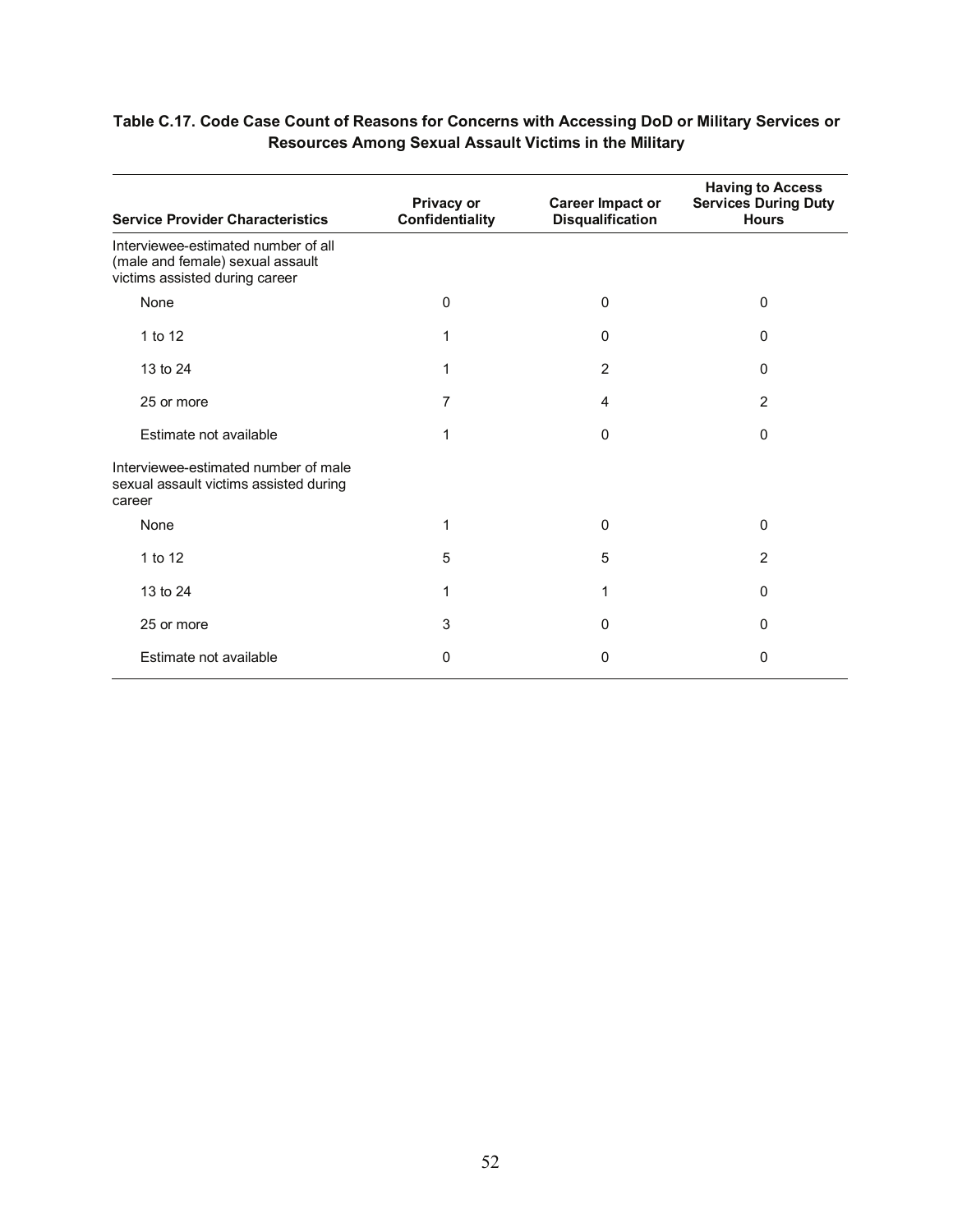| <b>Service Provider</b><br><b>Characteristics</b>                                                            | <b>No Additional</b><br><b>Resources</b><br><b>Needed</b> | <b>Male-Specific</b><br><b>Support or</b><br><b>Counselors</b> | <b>Increased</b><br><b>Awareness of</b><br><b>Male Sexual</b><br><b>Assault</b> | <b>Improved Privacy</b><br>for Accessing<br><b>Resources or</b><br><b>Services</b> |
|--------------------------------------------------------------------------------------------------------------|-----------------------------------------------------------|----------------------------------------------------------------|---------------------------------------------------------------------------------|------------------------------------------------------------------------------------|
| Interviewee-estimated number<br>of all (male and female) sexual<br>assault victims assisted during<br>career |                                                           |                                                                |                                                                                 |                                                                                    |
| None                                                                                                         | 0                                                         | $\Omega$                                                       | 0                                                                               | $\mathbf 0$                                                                        |
| 1 to 12                                                                                                      | 0                                                         | 3                                                              | 0                                                                               | $\Omega$                                                                           |
| 13 to 24                                                                                                     | 3                                                         | $\overline{2}$                                                 | 1                                                                               | 1                                                                                  |
| 25 or more                                                                                                   | 10                                                        | 12                                                             | 3                                                                               | 1                                                                                  |
| Estimate not available                                                                                       | 1                                                         | 1                                                              | 3                                                                               | 0                                                                                  |
| Interviewee-estimated number<br>of male sexual assault victims<br>assisted during career                     |                                                           |                                                                |                                                                                 |                                                                                    |
| None                                                                                                         | 0                                                         | 1                                                              | 1                                                                               | $\Omega$                                                                           |
| 1 to 12                                                                                                      | 12                                                        | 11                                                             | 4                                                                               | 1                                                                                  |
| 13 to 24                                                                                                     | 1                                                         | $\overline{2}$                                                 | 1                                                                               | $\Omega$                                                                           |
| 25 or more                                                                                                   | 1                                                         | 4                                                              | 0                                                                               | 1                                                                                  |
| Estimate not available                                                                                       | 0                                                         | 0                                                              | 1                                                                               | 0                                                                                  |

**Table C.18. Code Case Count of Resources Needed for Male Sexual Assault Victims in the Military**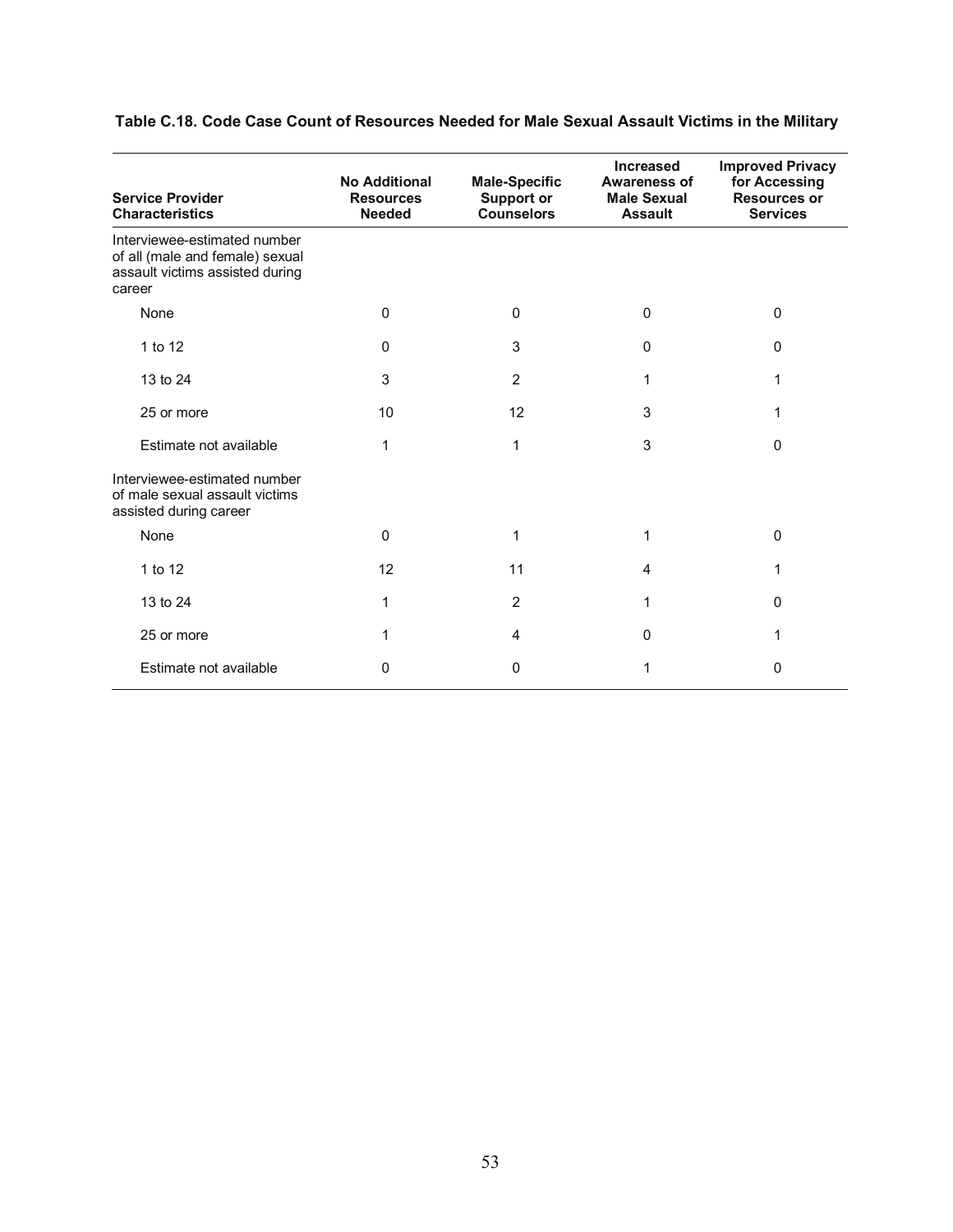#### **Table C.19. Code Case Count of Level of Awareness and Knowledge of Male Sexual Assault Among All Servicemembers**

| <b>Service Provider Characteristics</b>                                                                   | Servicemembers Have Limited or<br>No Awareness or Knowledge of<br><b>Male Sexual Assault</b> | Servicemembers Are Aware of<br>and Knowledgeable About<br><b>Male Sexual Assault</b> |
|-----------------------------------------------------------------------------------------------------------|----------------------------------------------------------------------------------------------|--------------------------------------------------------------------------------------|
| Interviewee-estimated number of all (male<br>and female) sexual assault victims assisted<br>during career |                                                                                              |                                                                                      |
| None                                                                                                      | $\Omega$                                                                                     | 0                                                                                    |
| 1 to 12                                                                                                   | 1                                                                                            | 0                                                                                    |
| 13 to 24                                                                                                  | 3                                                                                            | 4                                                                                    |
| 25 or more                                                                                                | 13                                                                                           | 12                                                                                   |
| Estimate not available                                                                                    | $\overline{2}$                                                                               | $\overline{2}$                                                                       |
| Interviewee-estimated number of male<br>sexual assault victims assisted during<br>career                  |                                                                                              |                                                                                      |
| None                                                                                                      | 0                                                                                            | 0                                                                                    |
| 1 to 12                                                                                                   | 14                                                                                           | 13                                                                                   |
| 13 to 24                                                                                                  | 0                                                                                            | 3                                                                                    |
| 25 or more                                                                                                | 5                                                                                            | 1                                                                                    |
| Estimate not available                                                                                    | 0                                                                                            |                                                                                      |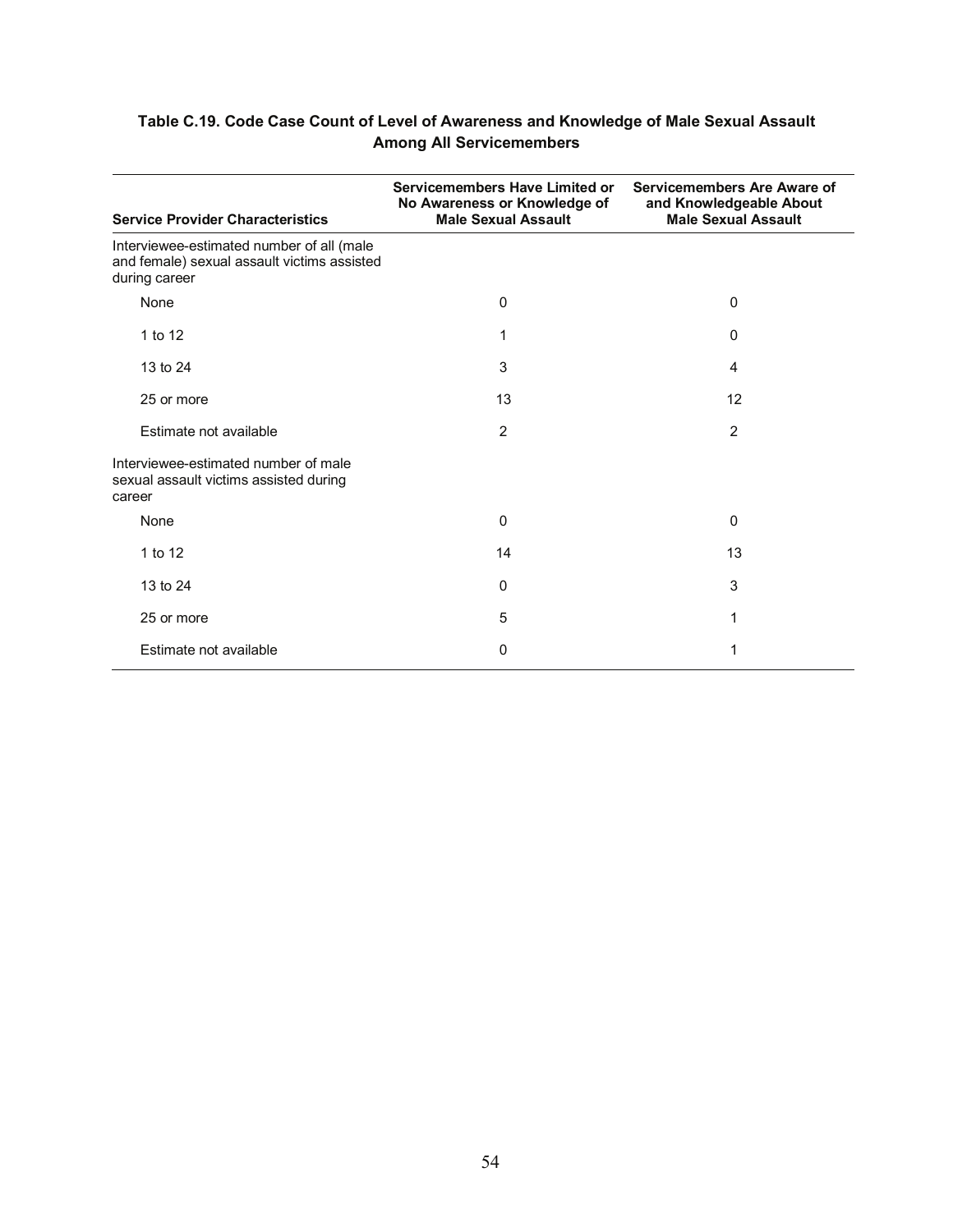| <b>Service Provider Characteristics</b>                                                                   | <b>Servicemembers Know Less</b><br><b>About Male Sexual Assault Than</b><br><b>About Female Sexual Assault</b> | Servicemembers Know an Equal<br><b>Amount About Male Sexual</b><br><b>Assault and Female Sexual</b><br><b>Assault</b> |
|-----------------------------------------------------------------------------------------------------------|----------------------------------------------------------------------------------------------------------------|-----------------------------------------------------------------------------------------------------------------------|
| Interviewee-estimated number of all (male<br>and female) sexual assault victims assisted<br>during career |                                                                                                                |                                                                                                                       |
| None                                                                                                      | $\Omega$                                                                                                       | 0                                                                                                                     |
| 1 to 12                                                                                                   | 0                                                                                                              | 0                                                                                                                     |
| 13 to 24                                                                                                  | $\overline{2}$                                                                                                 | 1                                                                                                                     |
| 25 or more                                                                                                | 5                                                                                                              | 5                                                                                                                     |
| Estimate not available                                                                                    | 1                                                                                                              | 0                                                                                                                     |
| Interviewee-estimated number of male<br>sexual assault victims assisted during<br>career                  |                                                                                                                |                                                                                                                       |
| None                                                                                                      | $\Omega$                                                                                                       | 0                                                                                                                     |
| 1 to 12                                                                                                   | 6                                                                                                              | 3                                                                                                                     |
| 13 to 24                                                                                                  | $\Omega$                                                                                                       | $\overline{2}$                                                                                                        |
| 25 or more                                                                                                | $\overline{2}$                                                                                                 | 1                                                                                                                     |
| Estimate not available                                                                                    | 0                                                                                                              | 0                                                                                                                     |

#### **Table C.20. Code Case Count of Comparisons of Knowledge of Male and Female Sexual Assault Among All Servicemembers**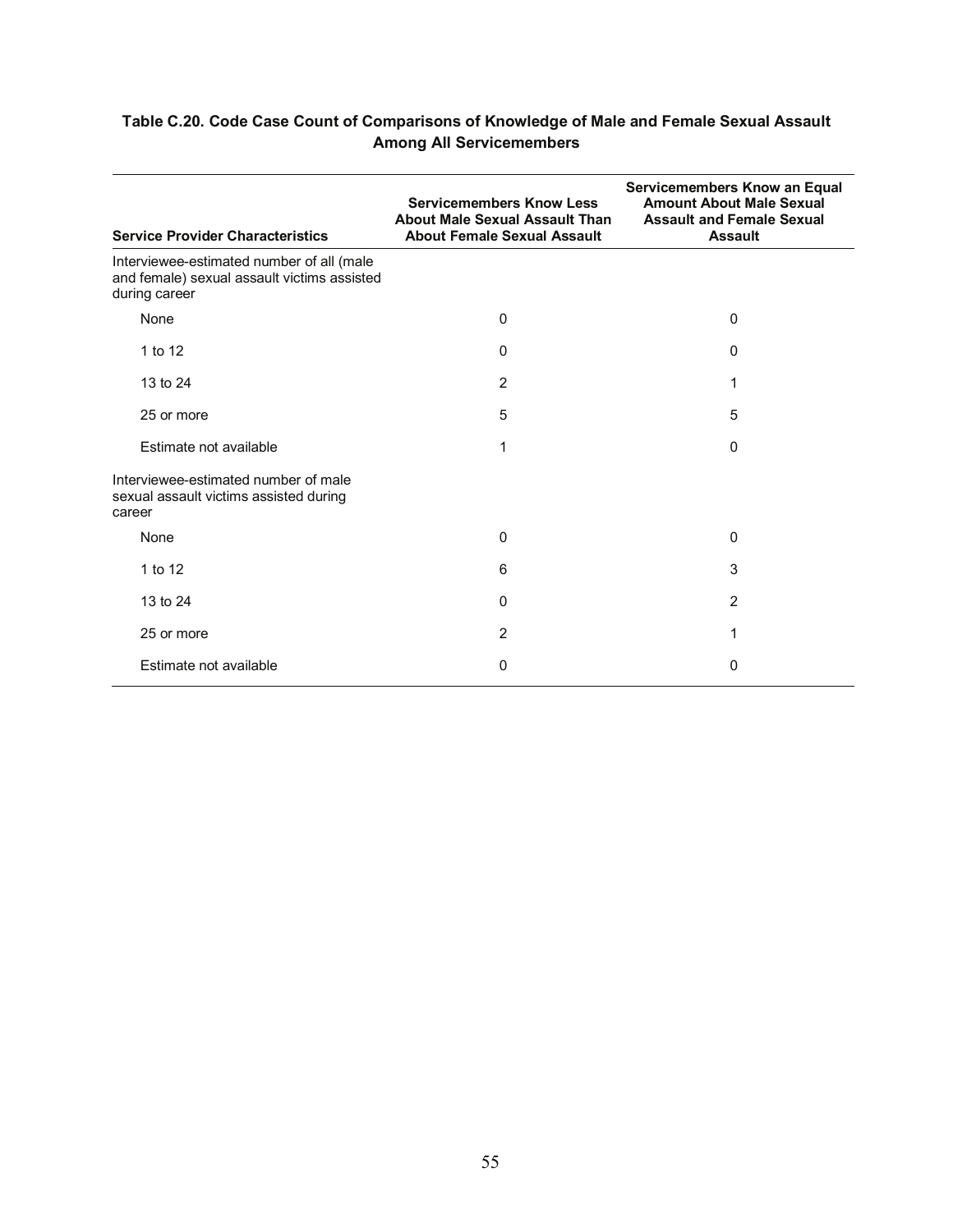| <b>Service Provider</b><br><b>Characteristics</b>                                                               | <b>Male Sexual</b><br><b>Assault Is</b><br><b>Funny</b> | <b>Only Gay</b><br><b>Men Can Be</b><br><b>Victims or</b><br><b>Perpetrators</b><br>in Male<br><b>Sexual</b><br><b>Assault</b> | <b>Men Cannot</b><br><b>Be Sexual</b><br><b>Assault</b><br><b>Victims</b> | <b>Male Victims</b><br><b>Are Weak</b> | <b>Male Victims</b><br><b>Are to Blame</b><br>for Being<br><b>Sexually</b><br><b>Assaulted</b> | <b>Male Victims</b><br><b>Should</b><br><b>Receive</b><br><b>Support and</b><br><b>Assistance</b> |
|-----------------------------------------------------------------------------------------------------------------|---------------------------------------------------------|--------------------------------------------------------------------------------------------------------------------------------|---------------------------------------------------------------------------|----------------------------------------|------------------------------------------------------------------------------------------------|---------------------------------------------------------------------------------------------------|
| Interviewee-estimated<br>number of all (male<br>and female) sexual<br>assault victims<br>assisted during career |                                                         |                                                                                                                                |                                                                           |                                        |                                                                                                |                                                                                                   |
| None                                                                                                            | $\mathbf 0$                                             | $\pmb{0}$                                                                                                                      | $\pmb{0}$                                                                 | $\mathsf 0$                            | 0                                                                                              | 0                                                                                                 |
| 1 to 12                                                                                                         | $\mathbf{0}$                                            | $\pmb{0}$                                                                                                                      | $\pmb{0}$                                                                 | 0                                      | 1                                                                                              | 0                                                                                                 |
| 13 to 24                                                                                                        | 2                                                       | $\Omega$                                                                                                                       | 1                                                                         | 0                                      | 0                                                                                              | 1                                                                                                 |
| 25 or more                                                                                                      | 6                                                       | $\overline{7}$                                                                                                                 | 5                                                                         | $\overline{2}$                         | 1                                                                                              | 3                                                                                                 |
| Estimate not<br>available                                                                                       | $\overline{2}$                                          | $\mathbf 0$                                                                                                                    | $\mathbf 0$                                                               | $\mathbf{1}$                           | 0                                                                                              | 0                                                                                                 |
| Interviewee-estimated<br>number of male<br>sexual assault victims<br>assisted during career                     |                                                         |                                                                                                                                |                                                                           |                                        |                                                                                                |                                                                                                   |
| None                                                                                                            | $\mathbf{0}$                                            | $\Omega$                                                                                                                       | $\Omega$                                                                  | $\Omega$                               | $\Omega$                                                                                       | $\Omega$                                                                                          |
| 1 to 12                                                                                                         | 5                                                       | $\overline{4}$                                                                                                                 | 5                                                                         | $\overline{2}$                         | $\overline{2}$                                                                                 | $\overline{2}$                                                                                    |
| 13 to 24                                                                                                        | $\overline{2}$                                          | $\Omega$                                                                                                                       | $\Omega$                                                                  | $\mathbf{1}$                           | 0                                                                                              | 1                                                                                                 |
| 25 or more                                                                                                      | 2                                                       | 3                                                                                                                              | 1                                                                         | $\Omega$                               | $\Omega$                                                                                       | 1                                                                                                 |
| Estimate not<br>available                                                                                       | 1                                                       | $\mathbf{0}$                                                                                                                   | $\mathbf{0}$                                                              | $\pmb{0}$                              | 0                                                                                              | 0                                                                                                 |

#### **Table C.21. Code Case Count of Beliefs About Male Sexual Assault Among All Servicemembers**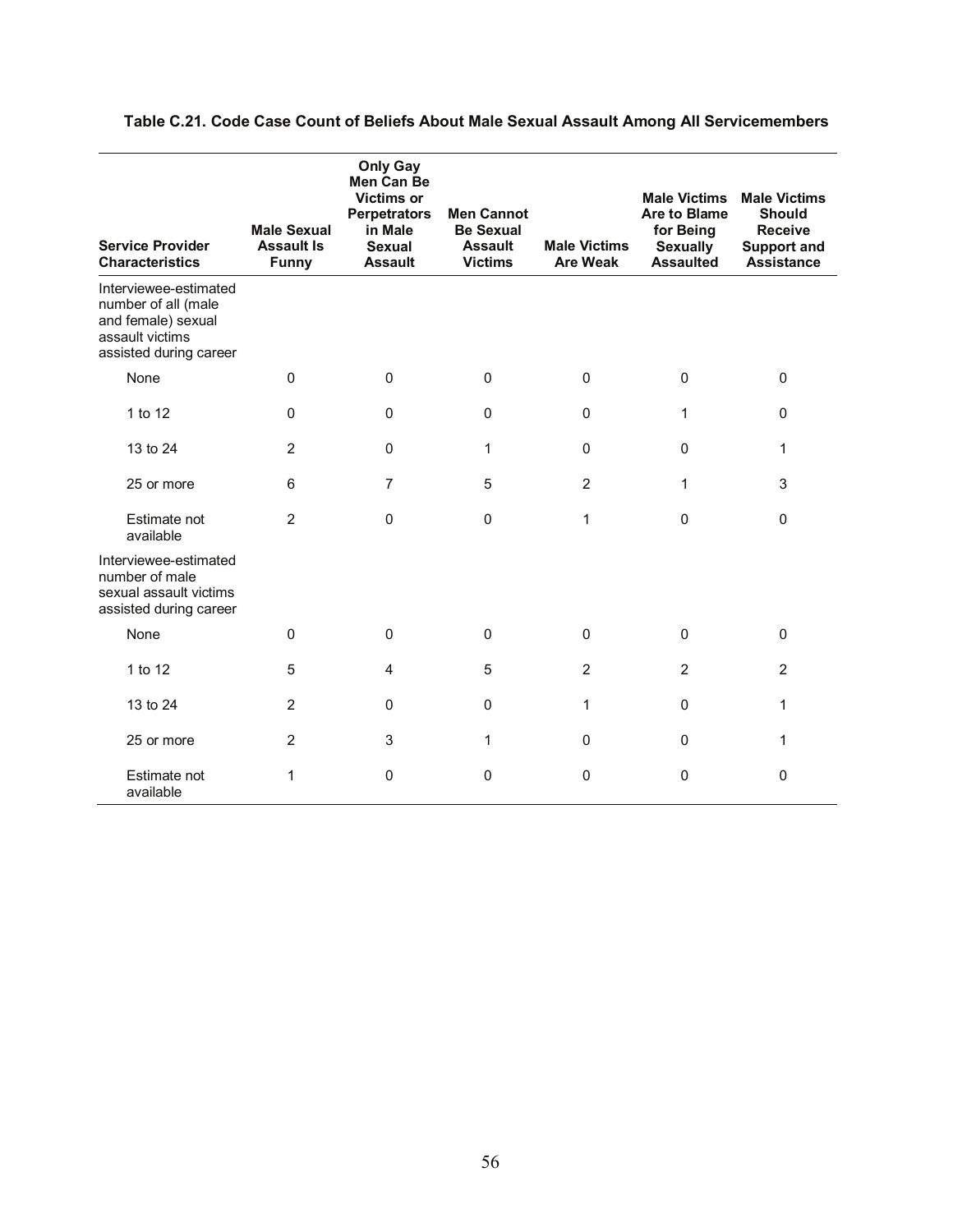#### **Table C.22. Code Case Count of the Extent to Which Outreach Campaigns Address Male Sexual Assault**

| <b>Service Provider Characteristics</b>                                                                   | <b>Outreach Addresses</b><br><b>Both Male and Female</b><br><b>Sexual Assault</b> | <b>Outreach Does Not</b><br><b>Address Male Sexual</b><br><b>Assault</b> | <b>Outreach Focuses on</b><br><b>Male Sexual Assault</b> |
|-----------------------------------------------------------------------------------------------------------|-----------------------------------------------------------------------------------|--------------------------------------------------------------------------|----------------------------------------------------------|
| Interviewee-estimated number of all<br>(male and female) sexual assault<br>victims assisted during career |                                                                                   |                                                                          |                                                          |
| None                                                                                                      | $\Omega$                                                                          | $\Omega$                                                                 | $\mathbf{0}$                                             |
| 1 to 12                                                                                                   | 1                                                                                 | 1                                                                        | $\Omega$                                                 |
| 13 to 24                                                                                                  | 6                                                                                 | $\overline{2}$                                                           | $\Omega$                                                 |
| 25 or more                                                                                                | 10                                                                                | 8                                                                        | 6                                                        |
| Estimate not available                                                                                    | 2                                                                                 | $\overline{2}$                                                           | $\Omega$                                                 |
| Interviewee-estimated number of male<br>sexual assault victims assisted during<br>career                  |                                                                                   |                                                                          |                                                          |
| None                                                                                                      | 1                                                                                 | $\Omega$                                                                 | $\Omega$                                                 |
| 1 to 12                                                                                                   | 12                                                                                | 10                                                                       | 4                                                        |
| 13 to 24                                                                                                  | 3                                                                                 | 1                                                                        | $\Omega$                                                 |
| 25 or more                                                                                                | 3                                                                                 | 1                                                                        | 2                                                        |
| Estimate not available                                                                                    | 0                                                                                 |                                                                          | $\Omega$                                                 |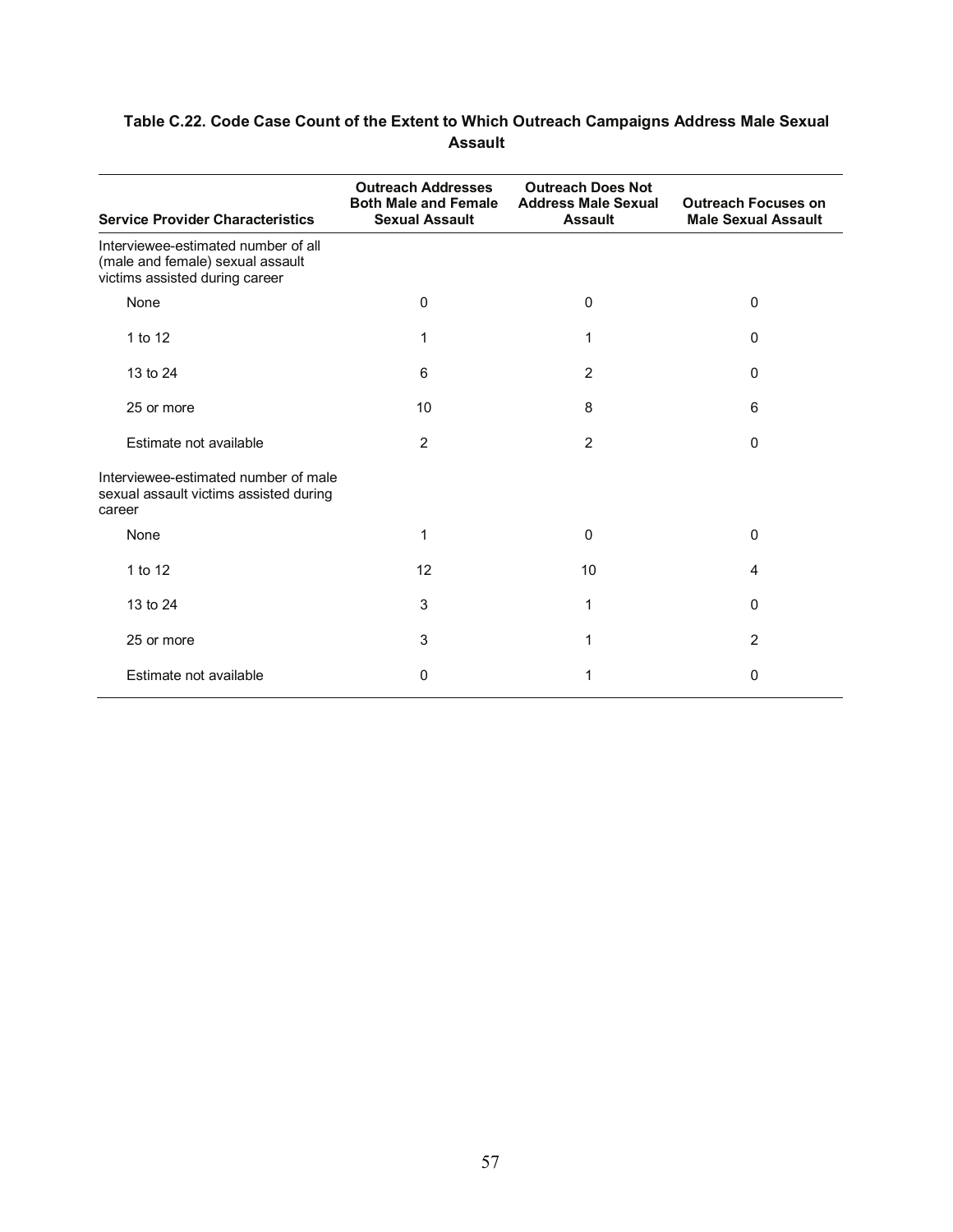| <b>Service Provider</b><br><b>Characteristics</b>                                                            | <b>Outreach</b><br><b>Campaigns Are</b><br><b>Quite Effective</b> | <b>Outreach</b><br><b>Campaigns Are</b><br><b>Somewhat</b><br><b>Effective</b> | <b>Outreach</b><br><b>Campaigns Are</b><br><b>Not Effective</b> | <b>Not Certain of</b><br><b>Efficacy of</b><br><b>Outreach</b><br><b>Campaigns</b> |
|--------------------------------------------------------------------------------------------------------------|-------------------------------------------------------------------|--------------------------------------------------------------------------------|-----------------------------------------------------------------|------------------------------------------------------------------------------------|
| Interviewee-estimated number<br>of all (male and female)<br>sexual assault victims<br>assisted during career |                                                                   |                                                                                |                                                                 |                                                                                    |
| None                                                                                                         | 0                                                                 | 0                                                                              | $\Omega$                                                        | $\Omega$                                                                           |
| 1 to 12                                                                                                      | 1                                                                 | 1                                                                              | 1                                                               | $\Omega$                                                                           |
| 13 to 24                                                                                                     | 3                                                                 | $\overline{2}$                                                                 | 1                                                               | $\overline{2}$                                                                     |
| 25 or more                                                                                                   | 11                                                                | 4                                                                              | 3                                                               | $\overline{4}$                                                                     |
| Estimate not available                                                                                       | $\Omega$                                                          | 3                                                                              | $\Omega$                                                        | $\overline{2}$                                                                     |
| Interviewee-estimated number<br>of male sexual assault victims<br>assisted during career                     |                                                                   |                                                                                |                                                                 |                                                                                    |
| None                                                                                                         | $\Omega$                                                          | 1                                                                              | $\Omega$                                                        | $\mathbf{0}$                                                                       |
| 1 to 12                                                                                                      | 12                                                                | 7                                                                              | 4                                                               | 4                                                                                  |
| 13 to 24                                                                                                     | 1                                                                 | 1                                                                              | $\Omega$                                                        | 1                                                                                  |
| 25 or more                                                                                                   | 2                                                                 | 1                                                                              | 1                                                               | $\overline{2}$                                                                     |
| Estimate not available                                                                                       | 0                                                                 | 0                                                                              | 0                                                               | 1                                                                                  |

#### **Table C.23. Code Case Count of the Efficacy of Sexual Assault Outreach Campaigns**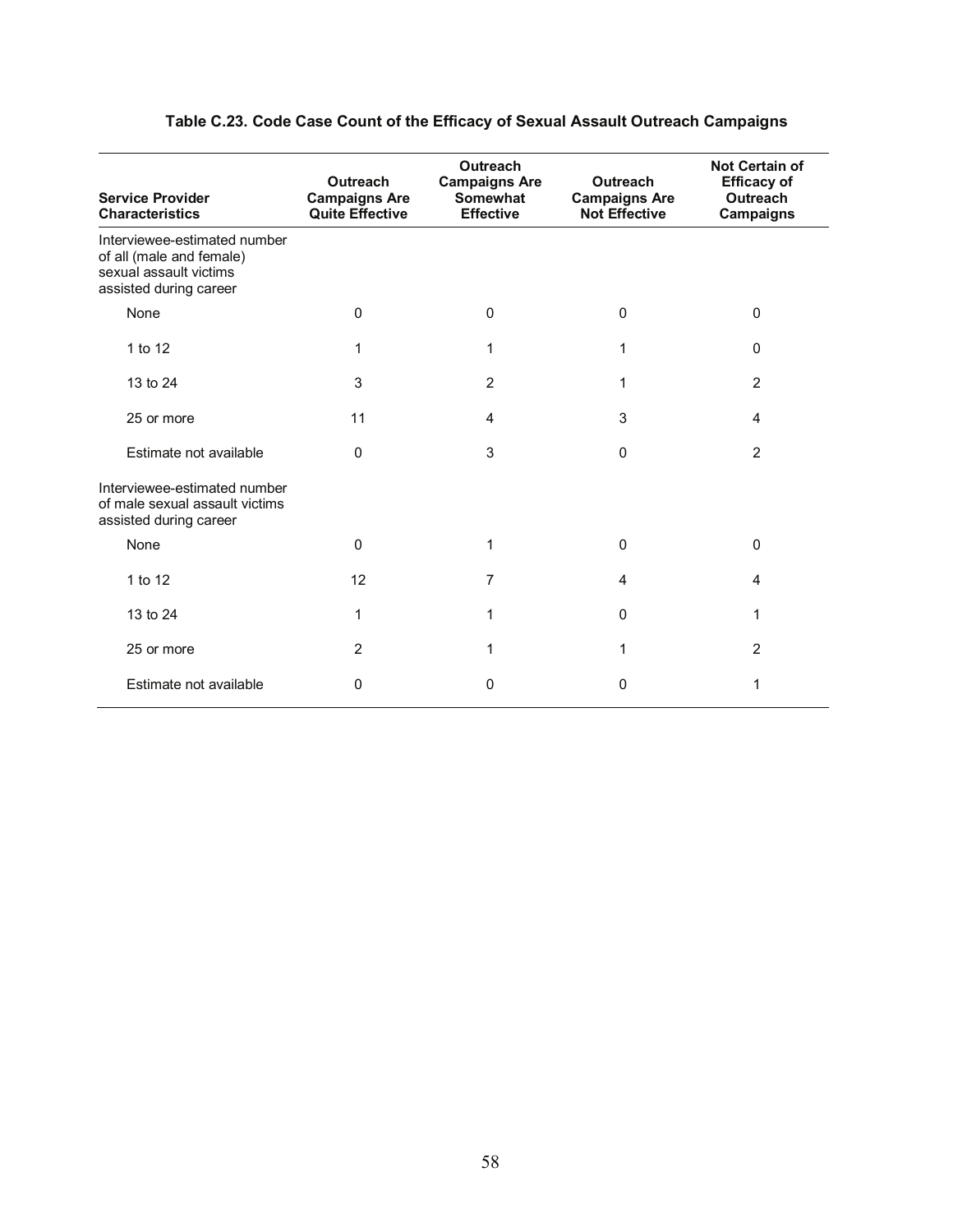| <b>Service Provider</b><br><b>Characteristics</b>                                                               | <b>Provide More</b><br>Information on<br><b>Male Sexual</b><br><b>Assault as Part</b><br>of Broader<br><b>Efforts to Prevent</b><br><b>Sexual Assault</b> | <b>Create Additional</b><br><b>Efforts That</b><br><b>Focus Solely on</b><br><b>Male Sexual</b><br><b>Assault</b> | <b>Address</b><br><b>Perceptions of</b><br><b>Male Sexual</b><br><b>Assault Victims</b> | <b>Provide Real</b><br><b>Stories of Male</b><br><b>Sexual Assault</b><br><b>Victims</b> |
|-----------------------------------------------------------------------------------------------------------------|-----------------------------------------------------------------------------------------------------------------------------------------------------------|-------------------------------------------------------------------------------------------------------------------|-----------------------------------------------------------------------------------------|------------------------------------------------------------------------------------------|
| Interviewee-estimated<br>number of all (male and<br>female) sexual assault<br>victims assisted during<br>career |                                                                                                                                                           |                                                                                                                   |                                                                                         |                                                                                          |
| None                                                                                                            | $\mathbf 0$                                                                                                                                               | 0                                                                                                                 | $\mathbf{0}$                                                                            | 0                                                                                        |
| 1 to 12                                                                                                         | 1                                                                                                                                                         | 0                                                                                                                 | $\mathbf{0}$                                                                            | 0                                                                                        |
| 13 to 24                                                                                                        | 3                                                                                                                                                         | $\Omega$                                                                                                          | $\Omega$                                                                                | 1                                                                                        |
| 25 or more                                                                                                      | 4                                                                                                                                                         | 3                                                                                                                 | 6                                                                                       | 3                                                                                        |
| Estimate not available                                                                                          | 1                                                                                                                                                         | 0                                                                                                                 | $\mathbf{0}$                                                                            | 0                                                                                        |
| Interviewee-estimated<br>number of male sexual<br>assault victims assisted<br>during career                     |                                                                                                                                                           |                                                                                                                   |                                                                                         |                                                                                          |
| None                                                                                                            | $\pmb{0}$                                                                                                                                                 | $\mathbf 0$                                                                                                       | 0                                                                                       | 0                                                                                        |
| 1 to 12                                                                                                         | 6                                                                                                                                                         | 1                                                                                                                 | 5                                                                                       | $\overline{2}$                                                                           |
| 13 to 24                                                                                                        | 1                                                                                                                                                         | $\mathbf 0$                                                                                                       | 1                                                                                       | 0                                                                                        |
| 25 or more                                                                                                      | $\overline{2}$                                                                                                                                            | $\overline{2}$                                                                                                    | $\mathbf{0}$                                                                            | $\overline{2}$                                                                           |
| Estimate not available                                                                                          | 0                                                                                                                                                         | 0                                                                                                                 | $\Omega$                                                                                | 0                                                                                        |

#### **Table C.24. Code Case Count of How to Improve Male Sexual Assault Outreach**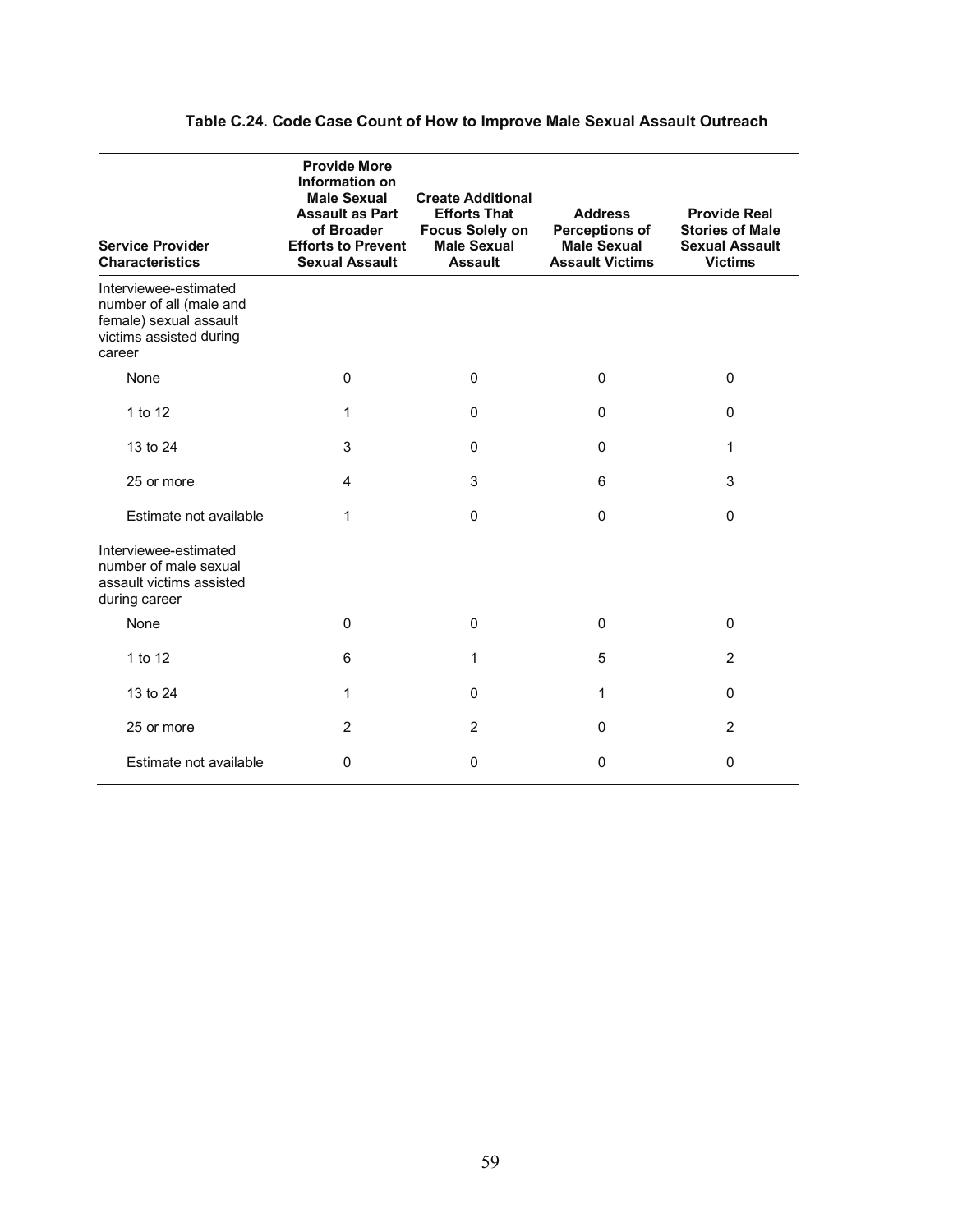| <b>Service Provider Characteristics</b>                                                                   | <b>Not Informed</b> | <b>Somewhat Informed</b> | <b>Well Informed</b> |
|-----------------------------------------------------------------------------------------------------------|---------------------|--------------------------|----------------------|
| Interviewee-estimated number of all<br>(male and female) sexual assault<br>victims assisted during career |                     |                          |                      |
| None                                                                                                      | $\Omega$            | 0                        | 0                    |
| 1 to 12                                                                                                   | 3                   | 0                        | $\Omega$             |
| 13 to 24                                                                                                  | $\Omega$            | $\overline{2}$           | 4                    |
| 25 or more                                                                                                | 4                   | 6                        | 13                   |
| Estimate not available                                                                                    | 2                   | 1                        | 2                    |
| Interviewee-estimated number of<br>male sexual assault victims assisted<br>during career                  |                     |                          |                      |
| None                                                                                                      | $\overline{2}$      | 0                        | $\Omega$             |
| 1 to 12                                                                                                   | 6                   | 7                        | 11                   |
| 13 to 24                                                                                                  | 0                   | 1                        | $\overline{2}$       |
| 25 or more                                                                                                | 1                   | 1                        | 5                    |
| Estimate not available                                                                                    | 0                   | 0                        | 1                    |

#### **Table C.25. Code Case Count of How Informed Others in the Service Provider's Profession Are About Male Sexual Assault in the Military**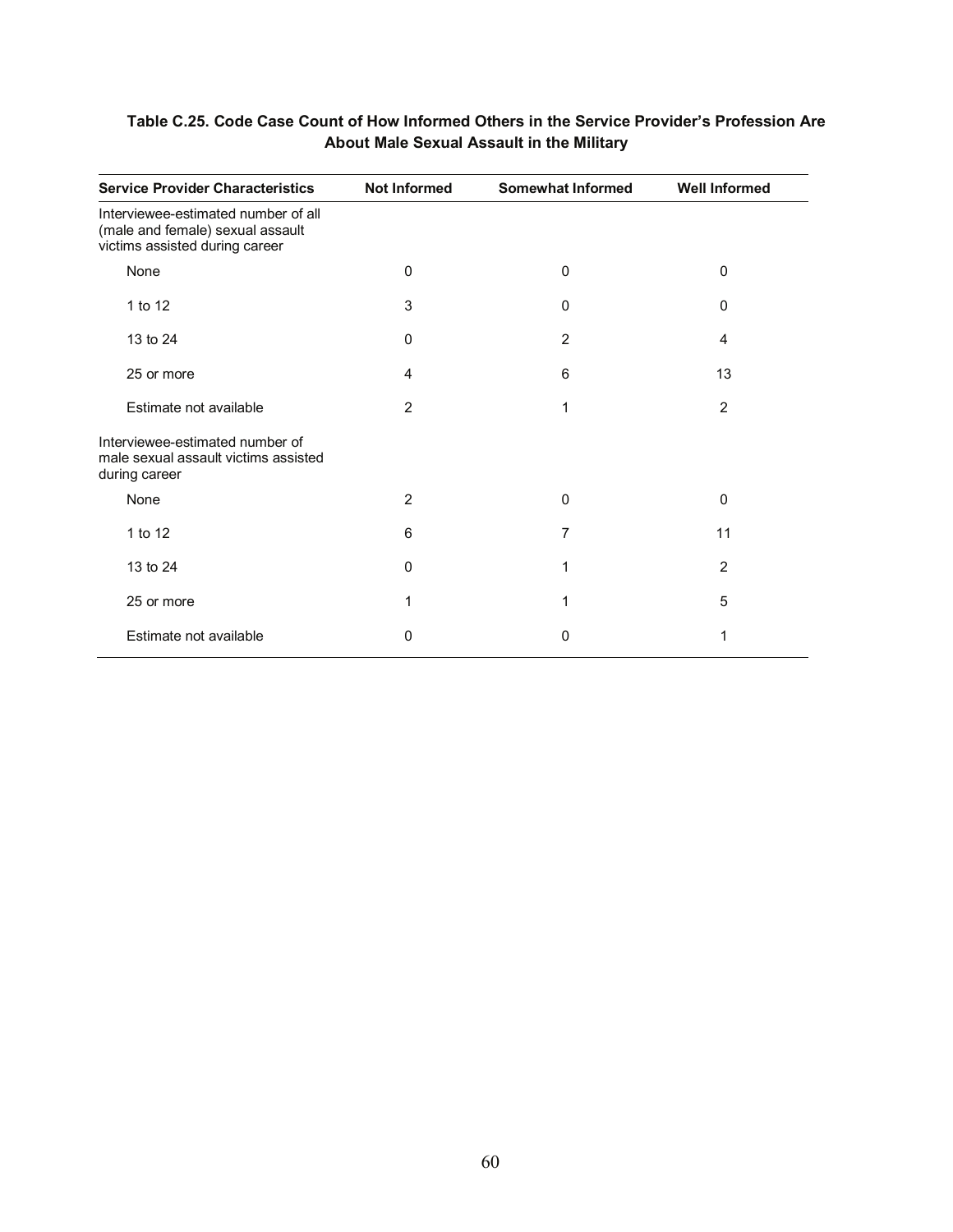| <b>Service Provider Characteristics</b>                                                                   | <b>Training Did Not</b><br><b>Address Male Sexual</b><br><b>Assault</b> | <b>Training Provided</b><br>Little Information on<br><b>Male Sexual Assault</b> | <b>Training Provided</b><br>Some Information or a<br>Good Deal of<br><b>Information on Male</b><br><b>Sexual Assault</b> |
|-----------------------------------------------------------------------------------------------------------|-------------------------------------------------------------------------|---------------------------------------------------------------------------------|--------------------------------------------------------------------------------------------------------------------------|
| Interviewee-estimated number of all<br>(male and female) sexual assault<br>victims assisted during career |                                                                         |                                                                                 |                                                                                                                          |
| None                                                                                                      | $\Omega$                                                                | $\mathbf{0}$                                                                    | $\Omega$                                                                                                                 |
| 1 to 12                                                                                                   | 1                                                                       | 1                                                                               | $\Omega$                                                                                                                 |
| 13 to 24                                                                                                  | 3                                                                       | $\overline{2}$                                                                  | 3                                                                                                                        |
| 25 or more                                                                                                | 3                                                                       | 11                                                                              | 17                                                                                                                       |
| Estimate not available                                                                                    | $\Omega$                                                                | $\overline{2}$                                                                  | 1                                                                                                                        |
| Interviewee-estimated number of<br>male sexual assault victims assisted<br>during career                  |                                                                         |                                                                                 |                                                                                                                          |
| None                                                                                                      | 0                                                                       | 1                                                                               | $\Omega$                                                                                                                 |
| 1 to 12                                                                                                   | 6                                                                       | 8                                                                               | 15                                                                                                                       |
| 13 to 24                                                                                                  | 1                                                                       | 3                                                                               | 1                                                                                                                        |
| 25 or more                                                                                                | 0                                                                       | 3                                                                               | 5                                                                                                                        |
| Estimate not available                                                                                    | 0                                                                       | 1                                                                               | 0                                                                                                                        |

#### **Table C.26. Code Case Count of Whether Service Provider Training on Sexual Assault Addressed Male Sexual Assault**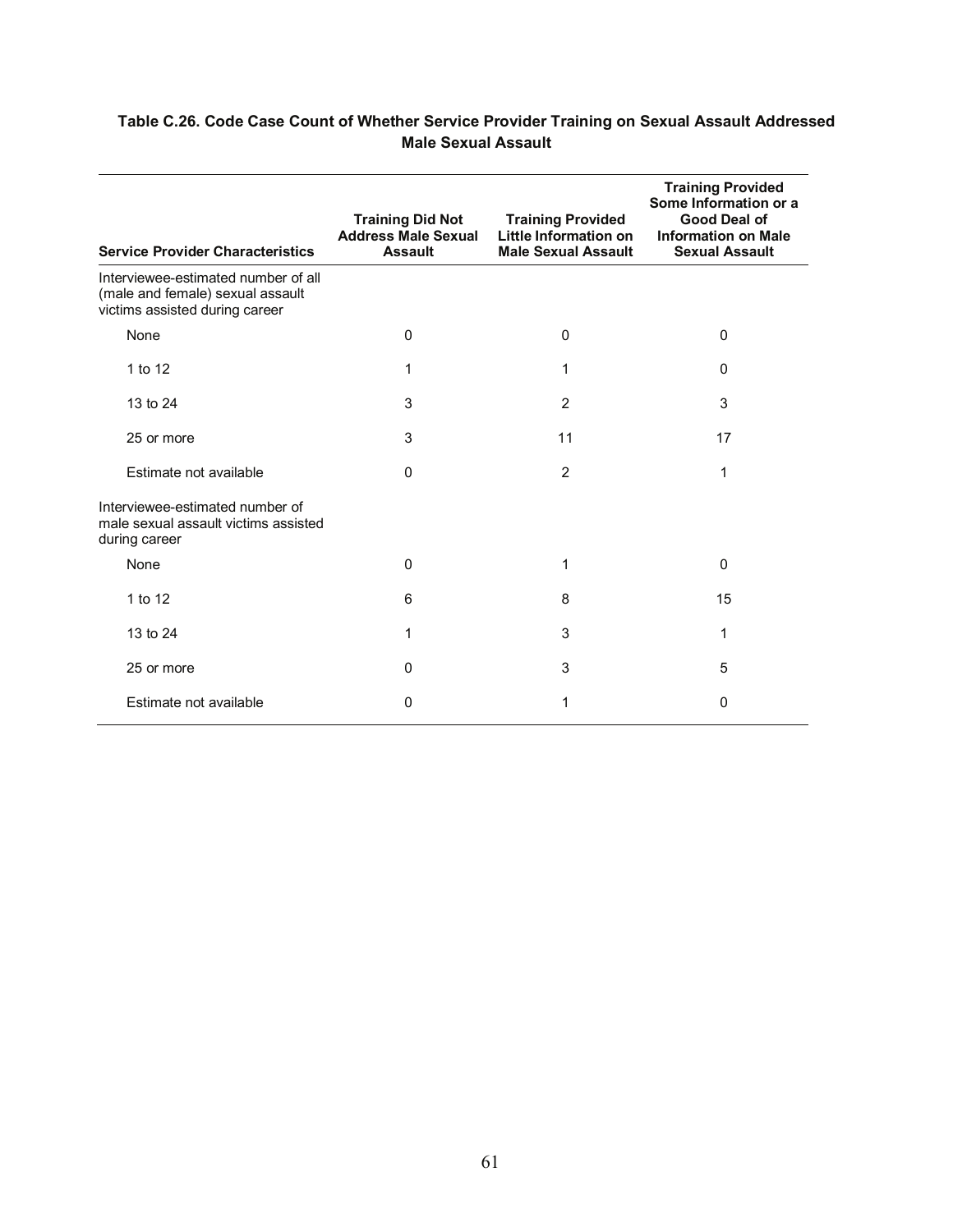| Table C.27. Code Case Count of Whether More Service Provider Training on Male Sexual Assault |  |
|----------------------------------------------------------------------------------------------|--|
| <b>Is Needed</b>                                                                             |  |

| <b>Service Provider Characteristics</b>                                                                   | Yes, More Training Is<br><b>Needed</b> | No, More Training Is Not<br><b>Needed</b> |
|-----------------------------------------------------------------------------------------------------------|----------------------------------------|-------------------------------------------|
| Interviewee-estimated number of all (male and<br>female) sexual assault victims assisted during<br>career |                                        |                                           |
| None                                                                                                      | 0                                      | 0                                         |
| 1 to 12                                                                                                   | 3                                      | 1                                         |
| 13 to 24                                                                                                  | 5                                      | 4                                         |
| 25 or more                                                                                                | 21                                     | 10                                        |
| Estimate not available                                                                                    | 5                                      | 0                                         |
| Interviewee-estimated number of male sexual<br>assault victims assisted during career                     |                                        |                                           |
| None                                                                                                      | $\overline{2}$                         | 0                                         |
| 1 to 12                                                                                                   | 24                                     | 11                                        |
| 13 to 24                                                                                                  | 3                                      | 1                                         |
| 25 or more                                                                                                | 4                                      | 3                                         |
| Estimate not available                                                                                    | 1                                      | 0                                         |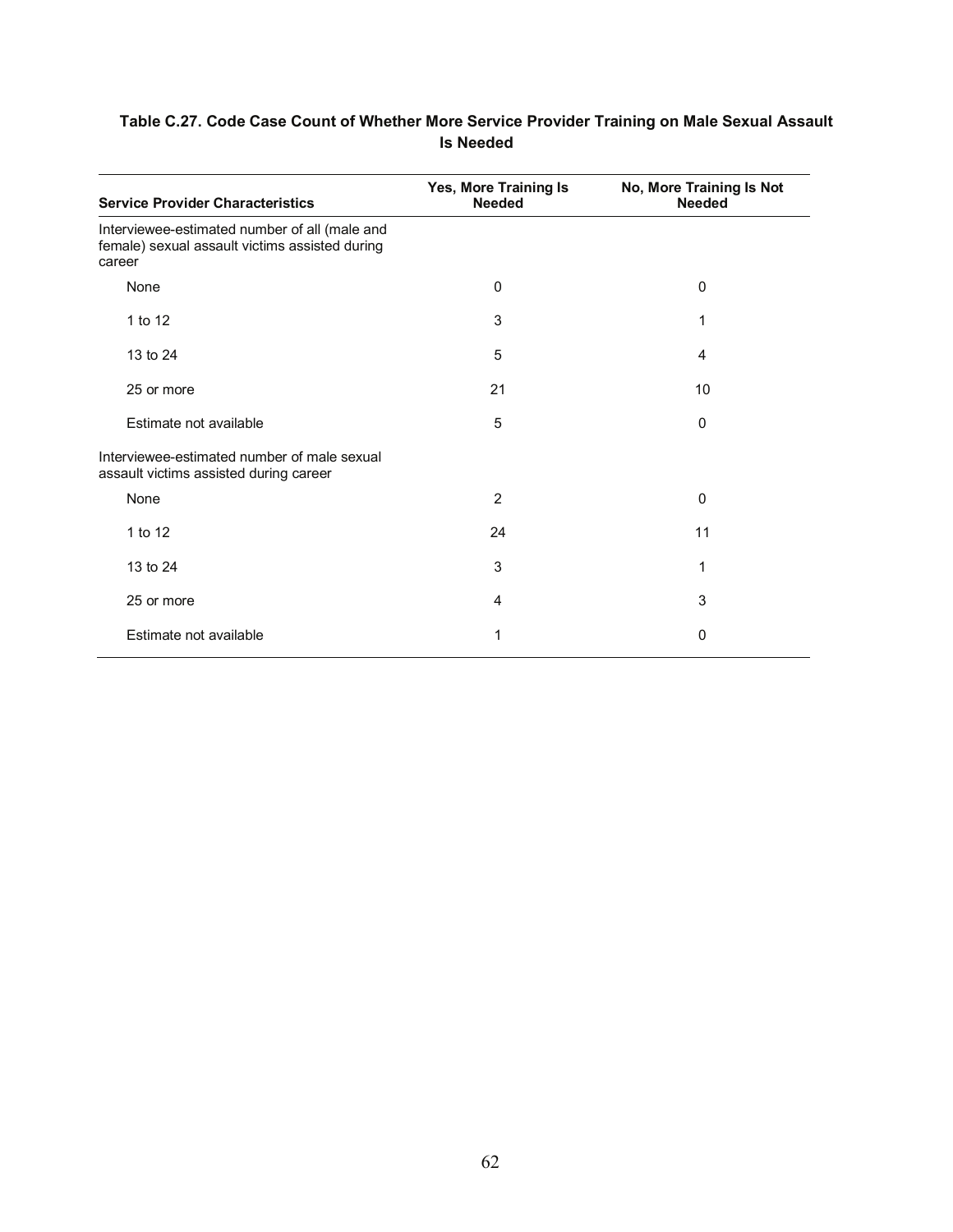#### **Table C.28. Code Case Count of Recommended Elements to Include in Service Provider Training on Male Sexual Assault**

| <b>Service Provider Characteristics</b>                                                                   | Information on How to<br><b>Counsel or Interact</b><br>with Male Sexual<br><b>Assault Victims</b> | Information on the<br><b>Psychological Effects</b><br>of Sexual Assault on<br><b>Male Victims</b> | <b>Testimony from or</b><br><b>Interactions with Male</b><br><b>Victims</b> |
|-----------------------------------------------------------------------------------------------------------|---------------------------------------------------------------------------------------------------|---------------------------------------------------------------------------------------------------|-----------------------------------------------------------------------------|
| Interviewee-estimated number of all<br>(male and female) sexual assault<br>victims assisted during career |                                                                                                   |                                                                                                   |                                                                             |
| None                                                                                                      | 0                                                                                                 | $\Omega$                                                                                          | $\mathbf{0}$                                                                |
| 1 to 12                                                                                                   | 1                                                                                                 | 1                                                                                                 |                                                                             |
| 13 to 24                                                                                                  | 3                                                                                                 | $\overline{2}$                                                                                    |                                                                             |
| 25 or more                                                                                                | 11                                                                                                | 3                                                                                                 | 4                                                                           |
| Estimate not available                                                                                    | 1                                                                                                 | $\overline{2}$                                                                                    | $\Omega$                                                                    |
| Interviewee-estimated number of<br>male sexual assault victims assisted<br>during career                  |                                                                                                   |                                                                                                   |                                                                             |
| None                                                                                                      | 1                                                                                                 | 1                                                                                                 | $\Omega$                                                                    |
| 1 to 12                                                                                                   | 10                                                                                                | 5                                                                                                 | 5                                                                           |
| 13 to 24                                                                                                  | 1                                                                                                 | 0                                                                                                 |                                                                             |
| 25 or more                                                                                                | 3                                                                                                 | 1                                                                                                 | 0                                                                           |
| Estimate not available                                                                                    | 1                                                                                                 |                                                                                                   | 0                                                                           |